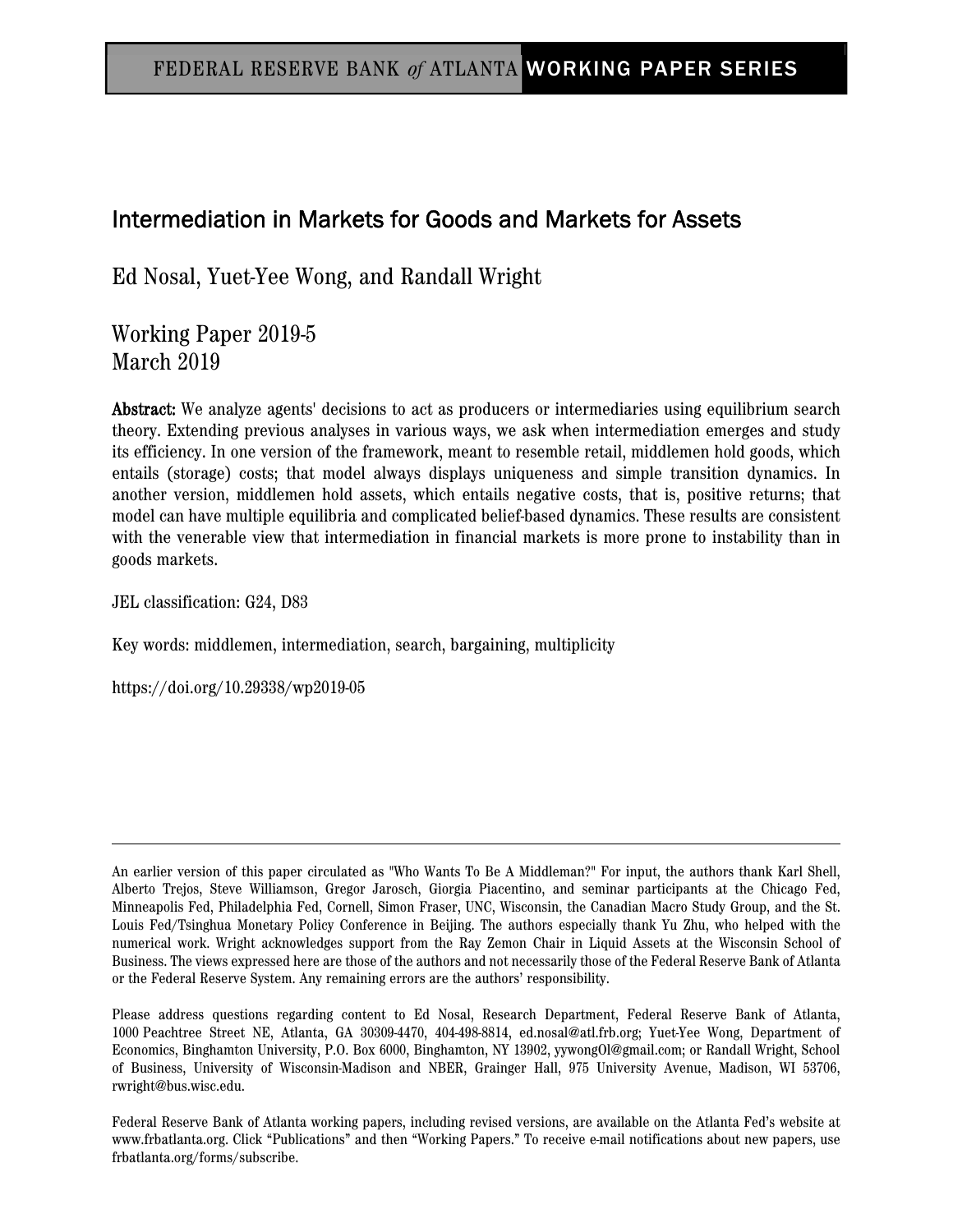## 1 Introduction

This paper studies intermediation in markets for goods and markets for assets, building on the search-and-bargaining framework of Rubinstein and Wolinsky (1987), hereafter RW. The analysis extends existing versions of RW on several dimensions, and in particular, we endogenize market composition by letting agents choose to act as either middlemen or producers. This leads to the following: a version of the model designed to resemble goods markets, in a simple but reasonable way, has a unique equilibrium under standard assumptions; a version designed to resemble asset markets, under similar assumptions, can have multiple equilibria that can be ranked in terms of efficiency. For this result the sets of producers and middlemen must be endogenous — if they are exogenous uniqueness obtains in markets for assets as well as goods.

As background, first note that the original RW environment had no cost of production or search, equal numbers of producers and consumers, symmetric bargaining, and a fixed number of middlemen. In equilibrium middlemen participate in the market iff they have a better search technology than producers, as is efficient. In Nosal et al. (2015) we extended this to allow more general bargaining and costs, but that was relatively straightforward because, following RW, we maintained linear utility, only considered steady states, restricted inventories to  $\{0,1\}$ , and kept the sets of producers and middlemen fixed. This paper relaxes all of these restrictions, with the key generalization being that agents decide to act as producers or middlemen, and that requires a rather different approach.<sup>1</sup>

<sup>&</sup>lt;sup>1</sup>For experts in search theory we can explain why it requires a different approach, although this can be skipped without loss of continuity. First, previous RW models take the arrival rates  $\alpha = {\alpha_{ij}}$  as exogenous, where  $\alpha_{ij}$  is the rate at which type *i* meets type *j*. Under certain conditions that is legitimate because there exists a distribution of types, say  $\mathbf{n} = \{n_i\}$ , consistent with  $\alpha$ , uniform random matching, and the identities implied by bilateral meetings,  $n_i \alpha_{ij} = n_j \alpha_{ji}$ . While it is convenient to take  $\alpha$  as fixed, we cannot do so when **n** is endogenous. Hence, we use uniform random matching,  $\alpha_{ij} = \alpha_i n_j$ , where  $\alpha_i$  is a baseline arrival rate for type i. But now the relevant identities imply  $\alpha_i = \alpha \forall i$ , and in particular  $\alpha_{pc} = \alpha_{mc}$ , so we must abandon RW's idea that middlemen are useful when  $\alpha_{mc} > \alpha_{pc}$ . Fortunately, other factors here take over for arrival rates, including bargaining powers and storage costs or returns.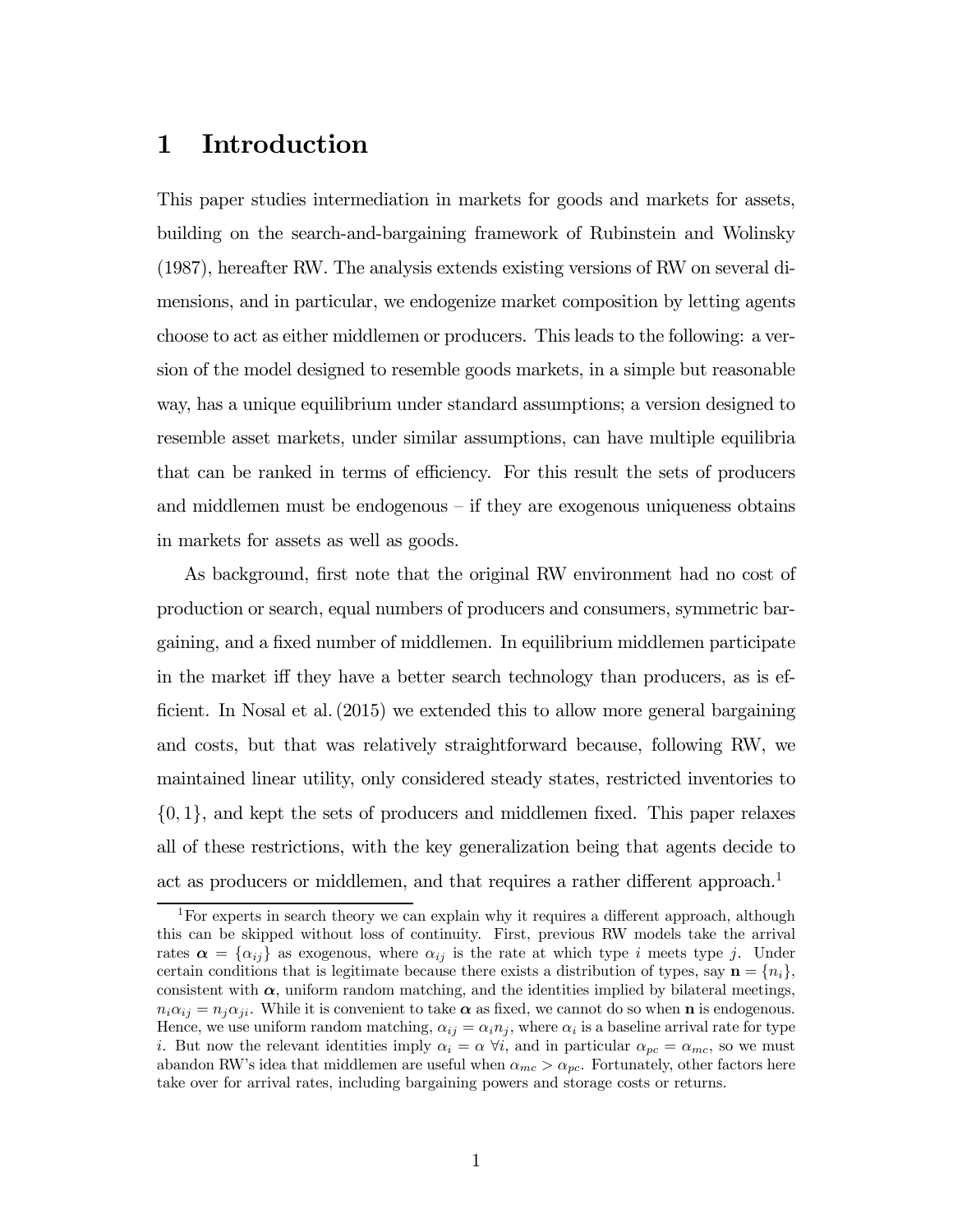We then distinguish between markets for goods and markets for assets as follows: as in retail markets, holding inventories of goods entails a storage cost; holding inventories of assets instead entails a positive return, or a negative cost, as is potentially the case with, e.g., houses, art, productive capital, etc. Now there can also be costs to safely storing assets, but it is worth considering the case where the net return is positive, because that is necessary (not sufficient) for generating multiple steady states and endogenous dynamics. Of course, it is well known that one can generate multiplicity and dynamics in search theory with a variety of other devices, e.g., increasing returns in matching or production technologies (Diamond 1982; Mortensen 1999). We eschew those devices to concentrate on something new, complementarities in decisions by middlemen to adopt either buy-and-hold or buy-and-sell strategies.

Our producers generate goods, or assets, like capital, and trade them to end users. They may also trade them to middlemen, who may or may not trade them to end users. With goods as defined here (storage has a cost) the trading decision of a middleman meeting an end user is trivial, because buy-and-hold strategies cannot be optimal with negative returns. With assets as defined here (storage has a positive return) the decision is not trivial. To motivate why this is interesting, our asset market intermediaries can be interpreted in a stylized way as financial institutions, acquiring capital from originators and choosing when to pass it on. Our results thus provide support for the notion that financial institutions are less stable than other intermediaries, since we get multiplicity and belief-based volatility in intermediated markets for assets but not goods.<sup>2</sup>

For the intuition, suppose first that middlemen pass capital inventories on to

<sup>2</sup>The venerable notion that financial intermediation engenders instability/fragility is commonly associated with names like Minsky, Kindleberger and Keynes; for more recent expositions see, e.g., Akerlof and Shiller (2009) or Reinhart and Rogoff (2009). As regards banking, in particular, Rolnick and Weber (1986) say "Historically, even some of the staunchest proponents of laissez-faire have viewed banking as inherently unstable and so requiring government intervention." One such proponent is Friedman (1960), who opposed regulation of virtually everything except banks. Now this paper is not about unstable banking or credit arrangements (see Vives 2016 and Gu et al. 2013 on those issues); it is about instability in intermediated asset markets, but that seems at least as relevant.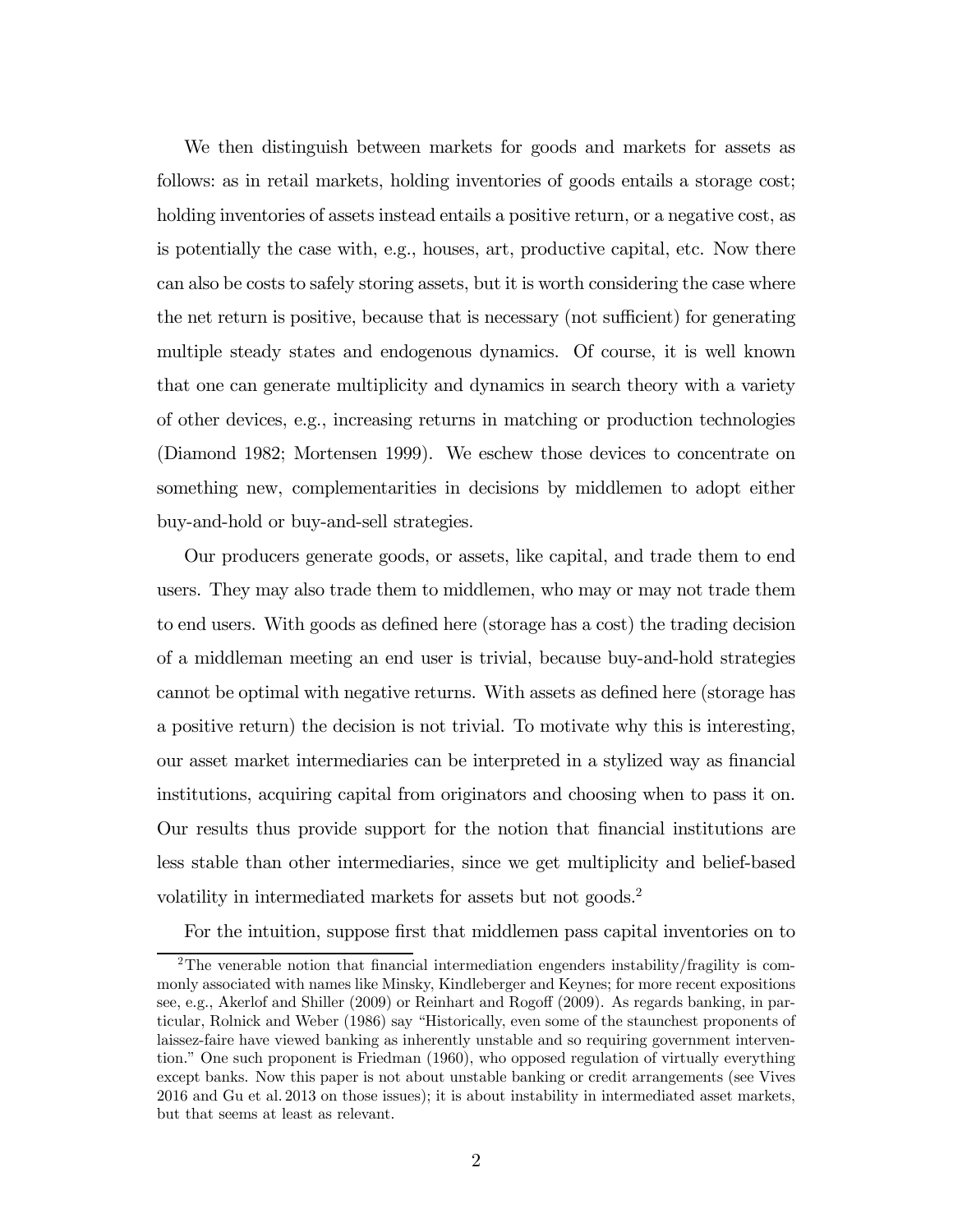end users. Then lots of middlemen will be searching for new capital, leading to high producer profit and hence many producers. With more producers in the market it is easier for middlemen to get capital, thus rationalizing their decision to trade it away and making active intermediation an equilibrium for some parameters. Now suppose middlemen keep capital for themselves. Then they are more likely to already have capital, leading to lower profits and fewer producers. This makes it harder for middlemen to get capital, thus rationalizing their decision to not trade it away in another equilibrium for the same parameters. Moreover, the equilibria can be welfare ranked — having middlemen trade with end users is better — and, again, the multiplicity can only arise when the return on inventories is positive and when the composition of the market is endogenous.

Section 2 describes a general benchmark environment. Then we analyze markets for goods and markets for assets separately, the former in Sections 3-4, and the latter in Sections 5-7. Section 8 discusses robustness, including, in particular, an extension that allows general inventories, while the baseline model restricts inventories to  $\{0, 1\}$ .<sup>3</sup> Section 9 contains concluding remarks. Some other extensions and technical proofs are in the Appendices.<sup>4</sup>

<sup>&</sup>lt;sup>3</sup>Having inventories in  $\{0, 1\}$  is special, although as in search theory going back to Diamond (1982) it allows one to make some salient points succinctly. In addition to studies of middlemen like RW, examples include models of monetary exchange (e.g., Kiyotaki and Wright 1993), banking (e.g., Cavalcanti and Wallace 1999), OTC financial markets (e.g., Duffie et al. 2005), unemployment (e.g., Pissarides 2000) and partnership formation (e.g., Burdett and Coles 1997). Still, we go beyond  $\{0,1\}$  to see if our main results hinge on it; they do not.

<sup>4</sup>Here we say more about the literature, although it can be skipped if one prefers to see the theory first. Related papers include Bigalser (1993), Wright (1995), Li (1998), Camera (2001), Johri and Leach (2002), Shevchenko (2004), Smith (2004), Masters (2007, 2008), Tse (2009) and Watanabe (2010); see Wright and Wong (2014) for more on this work. In subsequent work, Farboodi et al. (2017,2018) have technically similar models, but the applications are quite different. See Hugonnier et al. (2019) and references therein for more on OTC market intermediation. As a referee suggested, we mention that in those models one's buyer/seller status changes over time — one can buy a house, car, bond... and sell it later. We instead have permanent buyer/seller types, as in RW, but changing that may be interesting in future work. It was also suggested that we put up front a comparison to the monetary theory surveyed by Lagos et al. (2017) or Nosal and Rocheteau (2017). Those models have multiplicities ostensibly related to ours, but the mechanism is actually different. There, a seller's decision to accept an asset in exchange depends on what others accept; here the crucial element is strategic interaction in middlemen's decision to adopt buy-and-hold or buy-and-trade strategies. Also, our effect requires endogenous market composition, which is not the case in monetary theory.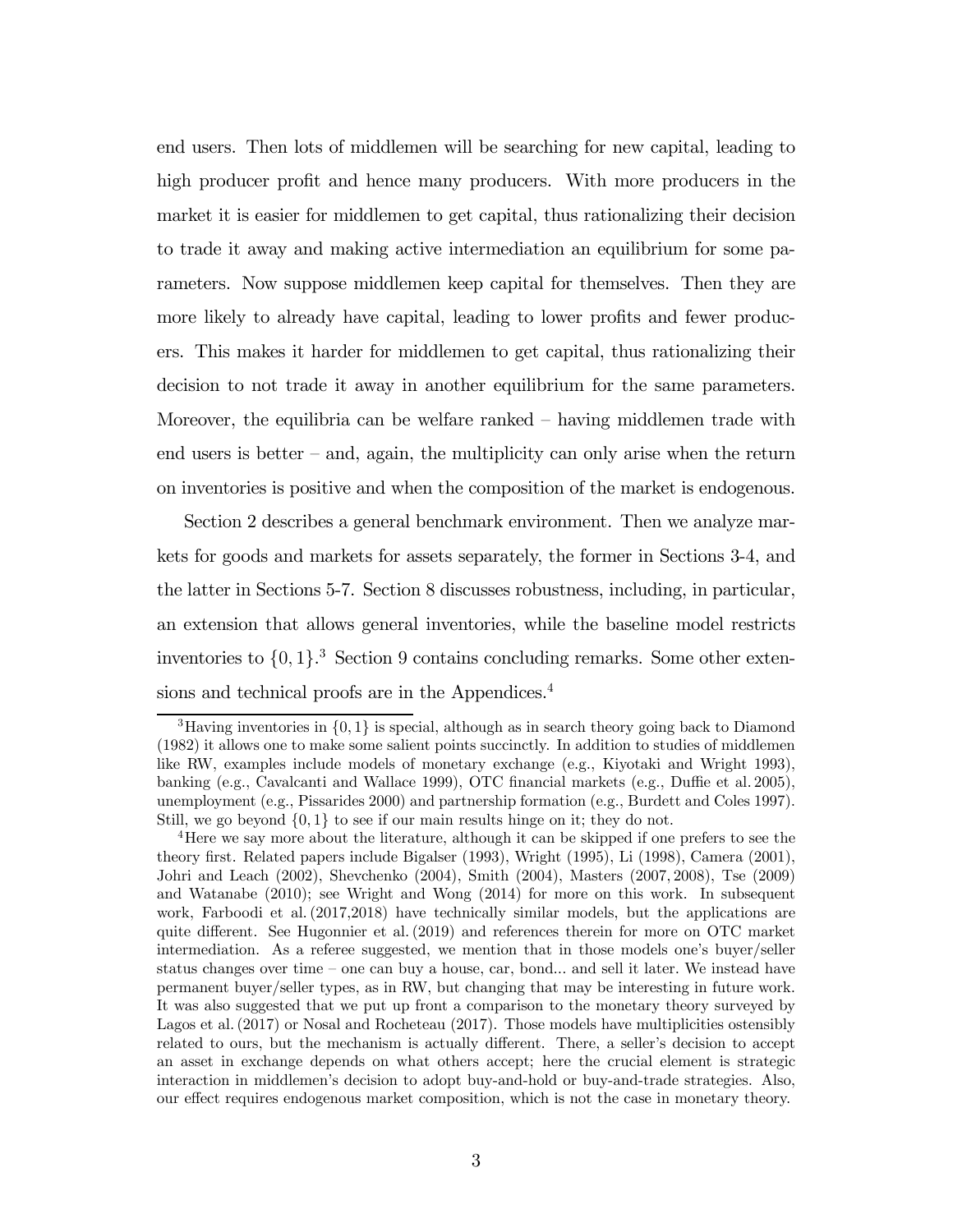## 2 Environment

There is a continuum of infinitely-lived agents of different types. Measure  $n_c$  of them are end users, or consumers, labeled  $C$ . The rest choose to be producers, middlemen or nonparticipants, labeled  $P$ ,  $M$  or  $N$ , with measure  $n_p$ ,  $n_m$  or  $n_n$ . As discussed below, the market is active if parameters are such that type  $P$  produce, in which case they trade with  $C$ , and might trade with  $M$ , when they meet. They meet bilaterally in continuous time, with the Poisson rate at which any type  $i$ meets type *j* given by  $\alpha_{ij} = \alpha n_j / \sum_h n_h$ . Note that this displays constant returns since, e.g., doubling  $n_j \forall j$  doubles the number of meetings and leaves  $\alpha_{ij}$  the same. To ease notation, we normalize  $n_c + n_p + n_m + n_n = 1$  and  $\alpha = 1$ , with no loss of generality, and write  $\mathbf{n} = (n_c, n_p, n_m, n_n)$ .

There are two tradeable objects:  $x$ , which is indivisible and storable; and y, which is divisible but not storable. Type  $P$  produces  $x$  at cost 0, which for our applications is without loss of generality. Type  $M$  does not produce but can acquire x from P. Type C get payoff u from acquiring x, which can be interpreted as them consuming it in markets for goods or holding/investing it in markets for assets. Under either interpretation,  $P$  and  $M$  can hold  $x$ , but only 0 or 1 unit at a time (this is relaxed below). The costs of holding/storing  $x$  for  $P$  and  $M$  are  $\gamma_p$  and  $\gamma_m$ , which are positive in markets for goods and negative in markets for assets. In the latter case we use  $\rho_m = -\gamma_m > 0$  to denote the flow return on asset holdings. The other tradeable object  $y$  is used as a payment instrument when acquiring  $x$ . It can be produced by anyone at unit cost and consumed by anyone for utility  $U(y)$ . As a benchmark we set  $U(y) = y$ , which means transferable utility; the general case is studied in the Appendix.

Type  $P$  agents always have 1 unit of x, while  $M$  can have 0 or 1 in inventory. Let  $\mu$  be the fraction of M holding x. This increases at rate  $n_p n_m (1 - \mu)$  (the measure of P meeting M without x) and decreases at rate  $n_c n_m \mu \tau$ , where  $\tau$  is the probability M trades x to  $C$  (the measure of  $C$  meeting M with x and trading).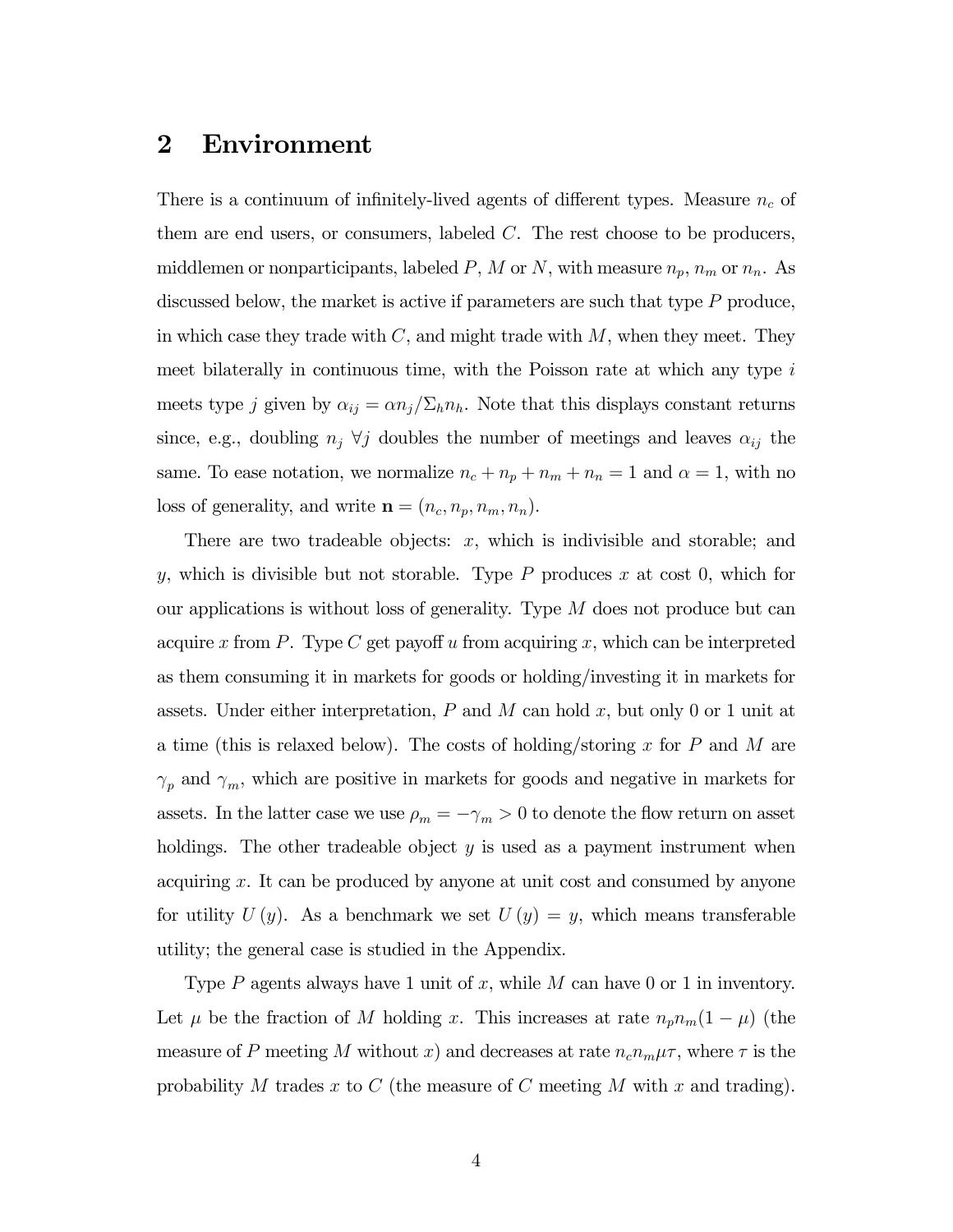Hence  $\mu = n_p n_m (1 - \mu) - n_c n_m \mu \tau$ , and in steady state<sup>5</sup>

$$
\mu = \frac{n_p}{n_p + n_c \tau}.\tag{1}
$$

For now we focus on steady states; dynamics are studied in Section 7.

Bargaining determines the terms of trade: agents  $i$  and  $j$  split the total surplus with  $\theta_{ij}$  denoting the share (bargaining power) of i, and  $\theta_{ji} = 1 - \theta_{ij}$ , as follows from various common solution concepts (e.g., Nash or Kalai bargaining). Hence when they trade C pays  $y_{cp}$  or  $y_{cm}$  to P or M, while M pays  $y_{mp}$  to P. The surplus when C trades with P, e.g., is  $u - y_{cp} = \theta_{cp} u$ , since  $y_{cp} = \theta_{pc} u$ , given that for both the continuation values and outside options cancel.<sup>6</sup> To keep track of payments, let  $\mathbf{y} = (y_{cp}, y_{mp}, y_{cm})$ .

Next let  $V_p$  be P's value function, let  $V_0$  or  $V_1$  be M's value function when he has 0 or 1 unit of x, let  $V_c$  and  $V_n = 0$  be C's and N's value functions, and let  ${\bf V} = (V_p, V_0, V_1, V_c, V_n)$ . Eliminating the y's from the V's using the bargaining solution, we get standard dynamic programming equations

$$
rV_p = n_c \theta_{pc} u + n_m (1 - \mu) \theta_{pm} (V_1 - V_0) - \gamma_p + \dot{V}_p
$$
 (2)

$$
rV_0 = n_p \theta_{mp} (V_1 - V_0) + \dot{V}_0
$$
\n(3)

$$
rV_1 = n_c \tau \theta_{mc} (u + V_0 - V_1) - \gamma_m + \dot{V}_1 \tag{4}
$$

$$
rV_c = n_p \tau \theta_{cp} u + n_m \mu \theta_{cm} (u + V_0 - V_1) + \dot{V}_c, \tag{5}
$$

where in steady state  $\dot{V}_j = 0$ . In words, (2) says: the flow value  $rV_p$  is the rate at which  $P$  meets  $C$  times his share of the surplus; plus the rate at which he meets M without  $x$  times his share of that surplus; minus storage cost; plus (out of

 $\overline{5}$ In deriving (1), we proceed as if P and M trade whenever they meet, which is not valid if  $\gamma_m > 0$  is very big; but in that case  $n_m = 0$ , so the conditions are still correct. (Similar rermarks apply to the dynamic programming equations given below.) The situation is simpler when  $P$  and  $C$  meet, since  $C$  always wants  $x$  and  $P$  can always produce another unit, so they trade. The situation is more complicated when M and C meet, which is why we need  $\tau$ .

<sup>&</sup>lt;sup>6</sup>This is because our all agents stay in the market forever, different from the original RW specification, where M stays but C and P exit after one trade; Nosal et al. (2015) argue that having them all stay reduces the algebra without affecting the results too much.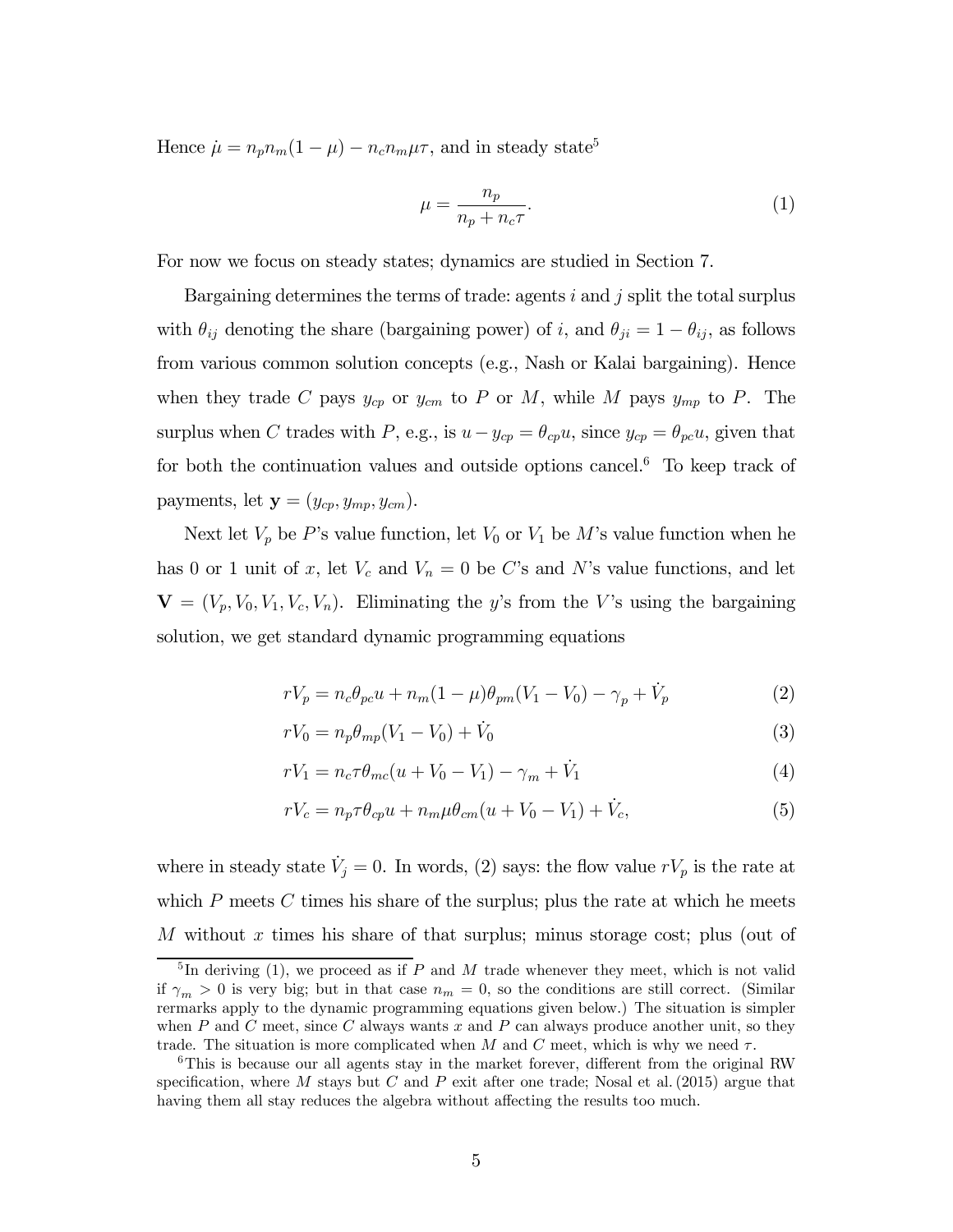steady state) a capital gain  $\dot{V}_p$ . Similar stories apply to (3)-(5).

Next, for the decision of a nonconsumer to act as type  $P$  or  $M$ , we assume that if he chooses M he starts without x for payoff  $V_0$  (e.g., if he produced x as a type  $P$ , he must sacrifice it to acquire the middleman technology). This implies

$$
n_p > 0 \Rightarrow V_p \ge \max\{V_0, 0\} \text{ and } n_m > 0 \Rightarrow V_0 \ge \max\{V_p, 0\}
$$
 (6)

and, in particular,  $V_p = V_0$  if  $n_p, n_m > 0$ . A steady state equilibrium is defined as a nonnegative list  $\langle \mu, \mathbf{V}, \mathbf{n} \rangle$  such that:  $\mu$  satisfies (1); **V** satisfies (2)-(5); and **n** satisfies (6). Given  $\langle \mu, \mathbf{V}, \mathbf{n} \rangle$  we can compute payments y, the spread  $s = y_{cm} - y_{mp}$ , the stock of middleman inventories  $n_m \mu$ , etc.

## 3 Goods Market Equilibrium

When  $\gamma_j > 0$  it is immediate that  $\tau = 1$  (*M* with *x* always trades with *C*). Hence there are three possible outcomes. A class  $\theta$  equilibrium is one where  $n_p = n_m = 0$  and  $n_n = 1 - n_c$ , so the market shuts down. A class 1 equilibrium is one where  $n_p = 1 - n_c$  and  $n_m = n_n = 0$ , with production but no intermediation. A class 2 equilibrium is one where  $n_p > 0$ ,  $n_m > 0$  and  $n_n = 0$ , with production and intermediation. In principle we can have  $n_n > 0$ ,  $n_p > 0$  and  $n_m > 0$ , too, but it only occurs in a measure 0 set of parameters, so it is ignored. We consider the other possibilities in turn, with detailed proofs in the Appendix.

Consider first class 0 equilibrium, with  $n_p = n_m = 0$ . This requires  $V_p \leq 0$ and  $V_0 \leq 0$ . When  $n_m = 0$ ,  $V_p \leq 0$  iff  $\gamma_p \geq \overline{\gamma}_p \equiv n_c \theta_{pc} u$ , and  $V_0 = 0$  for all parameters. So class 0 equilibrium exists iff  $\gamma_p \geq \overline{\gamma}_p$ , and obviously there are not multiple class 0 equilibria. However, unless parameters satisfy the condition in Lemma 1, a class 0 equilibrium violates subgame perfection and is ignored:

**Lemma 1** A (subgame perfect) class 0 equilibrium exists iff  $\gamma_p \geq \overline{\gamma}_p$  and  $\gamma_m \geq$  $g(\gamma_p)$ , where g is defined in (9) below. When it exists it is unique.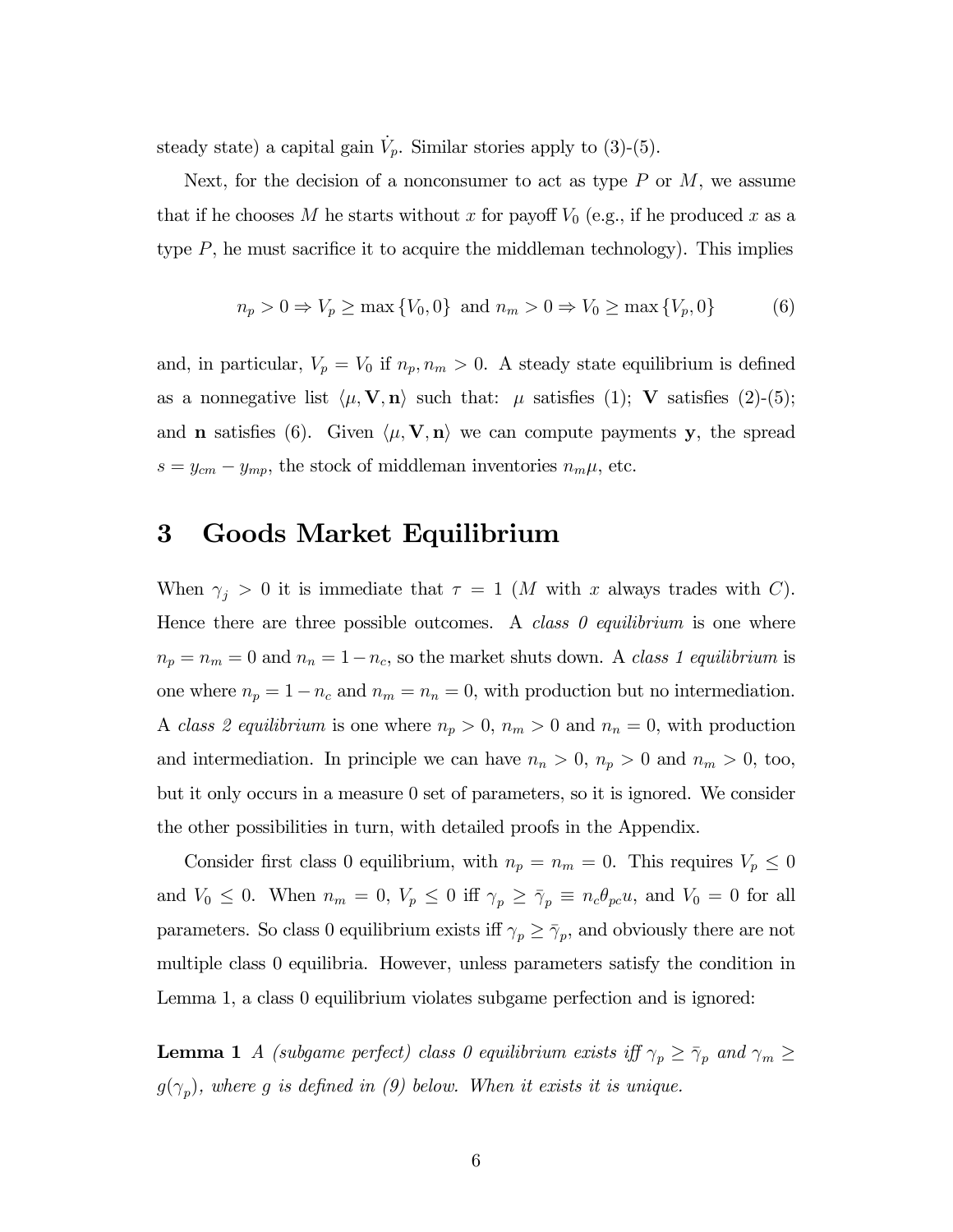Consider next candidate class 1 equilibrium, with  $n_p = 1 - n_c$  and  $n_m = 0$ . This requires  $V_p \geq 0$  and  $V_p \geq V_0$ , so that type P agents do not want to deviate and become type N or M. It is easy to check  $V_p \ge 0$  iff  $\gamma_p \le \overline{\gamma}_p$ , and  $V_p \ge V_0$  iff

$$
\gamma_m \ge f(\gamma_p) \equiv \bar{\gamma}_m - \frac{r + n_c \theta_{mc} + (1 - n_c) \theta_{mp}}{(1 - n_c) \theta_{mp}} (\bar{\gamma}_p - \gamma_p),\tag{7}
$$

where  $\bar{\gamma}_m \equiv n_c \theta_{mc} u$ . Since (2)-(5) are linear, there cannot be multiple class 1 equilibria.

**Lemma 2** A class 1 equilibrium exists iff  $\gamma_p \leq \overline{\gamma}_p$  and  $\gamma_m \geq f(\gamma_p)$ , where f is defined in (7). When it exists it is unique.

Consider finally class 2, with  $n_p, n_m > 0$ . Here it is convenient to proceed using  $\mu$  and later recover **n**. We need  $\mu \in (0, \bar{\mu})$ , where  $\bar{\mu} = 1 - n_c$ . Now routine algebra reduces  $V_p = V_0$  to  $Q(\mu) = 0$ , where

$$
Q(\mu) = \kappa_1 \mu^2 + \kappa_2 \mu + \kappa_3 \tag{8}
$$

is obtained by replacing  $n_p$  and  $n_m$  with their values in terms of  $\mu$ , and the coefficients are

$$
\begin{array}{rcl}\n\kappa_1 &=& \theta_{pm}(\bar{\gamma}_m - \gamma_m) \\
\kappa_2 &=& -[2(1 - n_c)\theta_{pm} + n_c](\bar{\gamma}_m - \gamma_m) - (r + n_c\theta_{mc} - n_c\theta_{mp})(\bar{\gamma}_p - \gamma_p) \\
\kappa_3 &=& (1 - n_c)\theta_{pm}(\bar{\gamma}_m - \gamma_m) + (r + n_c\theta_{mc})(\bar{\gamma}_p - \gamma_p).\n\end{array}
$$

We seek  $\mu \in (0, \bar{\mu})$  such that  $Q(\mu)=0$  and  $V_0 \geq 0$ . Now  $V_0 \geq 0$  iff  $\gamma_m \leq \bar{\gamma}_m$ , which implies  $\kappa_1 > 0$ , and hence  $Q(\mu)$  is convex. As shown by the curves  $Q_a, Q_b$ and  $Q_c$  in the right panel of Fig. 1, there are three ways  $Q(\mu)$  can have a solution in  $(0, \bar{\mu})$ : (a) one root with  $Q(0) < 0 < Q(\bar{\mu})$ ; (b) one root with  $Q(0) > 0 > Q(\bar{\mu})$ ; or (c) two roots. The Appendix rules out cases (a) and (c):

**Lemma 3** A class 2 equilibrium exists iff  $Q(0) > 0 > Q(\bar{\mu})$ .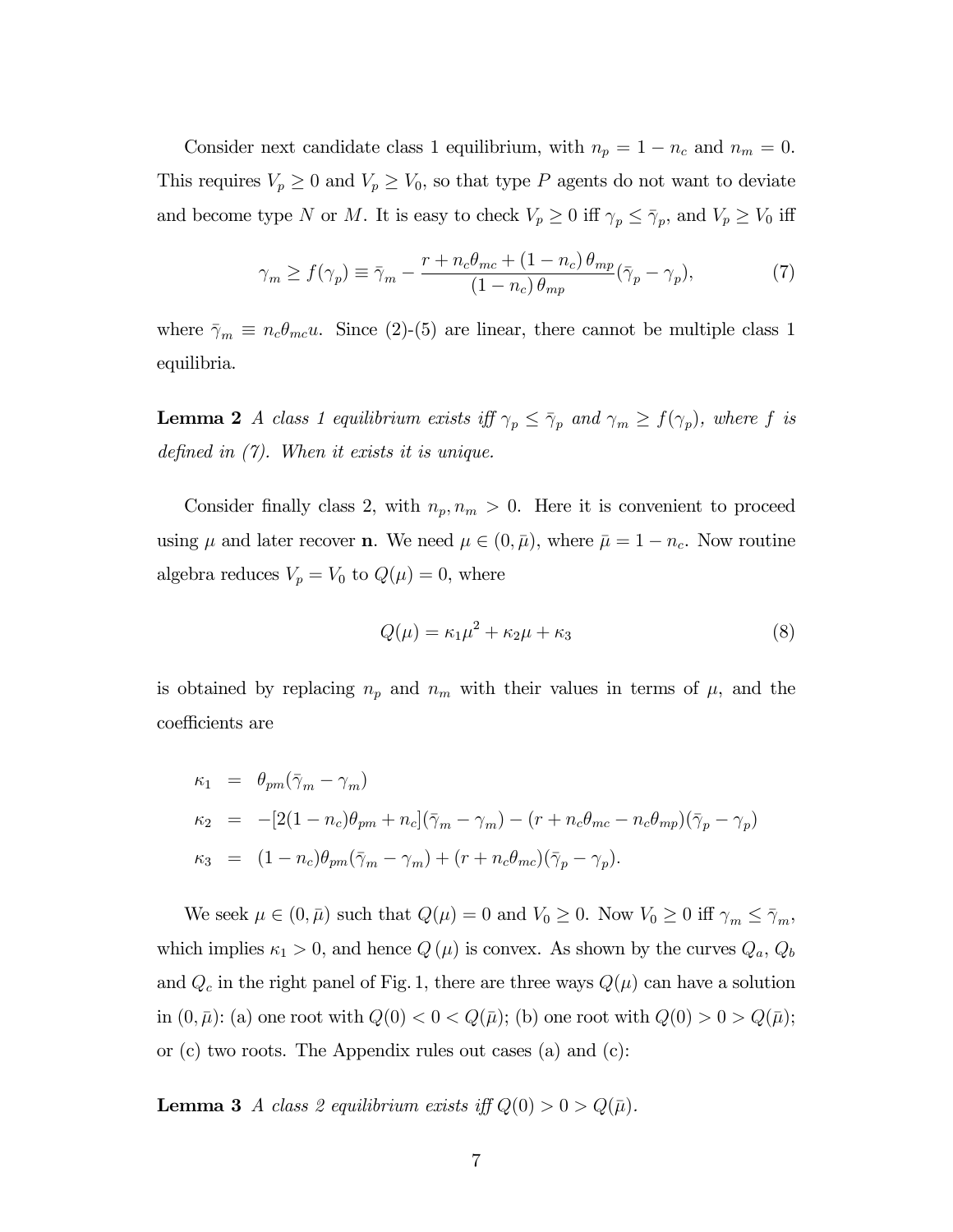

Figure 1: Equilibrium outcomes in  $(\gamma_m, \gamma_p)$  space

To see when the conditions in Lemma 3 hold, note that  $Q(\bar{\mu}) < 0$  iff  $\gamma_m <$  $f(\gamma_p)$  where  $f$  is defined above, while  $Q(0) > 0$  iff  $\gamma_m < g(\gamma_p)$  where

$$
g(\gamma_p) \equiv \bar{\gamma}_m + \frac{r + n_c \theta_{mc}}{(1 - n_c)\theta_{pm}} (\bar{\gamma}_p - \gamma_p). \tag{9}
$$

Also, since there is exactly one  $\mu \in (0, \bar{\mu})$  with  $Q(\mu)=0$ , and again (2)-(5) are linear, there cannot be multiple class 2 equilibria.

**Lemma 4** A class 2 equilibrium exists iff  $\gamma_m < f(\gamma_p)$  and  $\gamma_m < g(\gamma_p)$ . When it exists it is unique.

The results are shown in the left panel of Fig. 1, drawn with  $f(0) < 0$ , although  $f(0) > 0$  is also possible. They accord well with intuition – e.g., intermediation requires  $\gamma_m$  not too high, naturally, but also requires  $\gamma_p$  neither too high nor too low, since P does not produce when  $\gamma_p$  is very high and produces but does not need M when  $\gamma_p$  is very low. The equilibrating force is this: When  $n_p$  increases,  $P$  is less likely to meet  $M$ , and when he does it is more likely  $M$ already has x. Hence raising  $n_p$  lowers  $V_p$ , which is why we get uniqueness.

Intermediation can be essential in the sense used by monetary theorists: an institution like money is said to be essential if the set of outcomes that can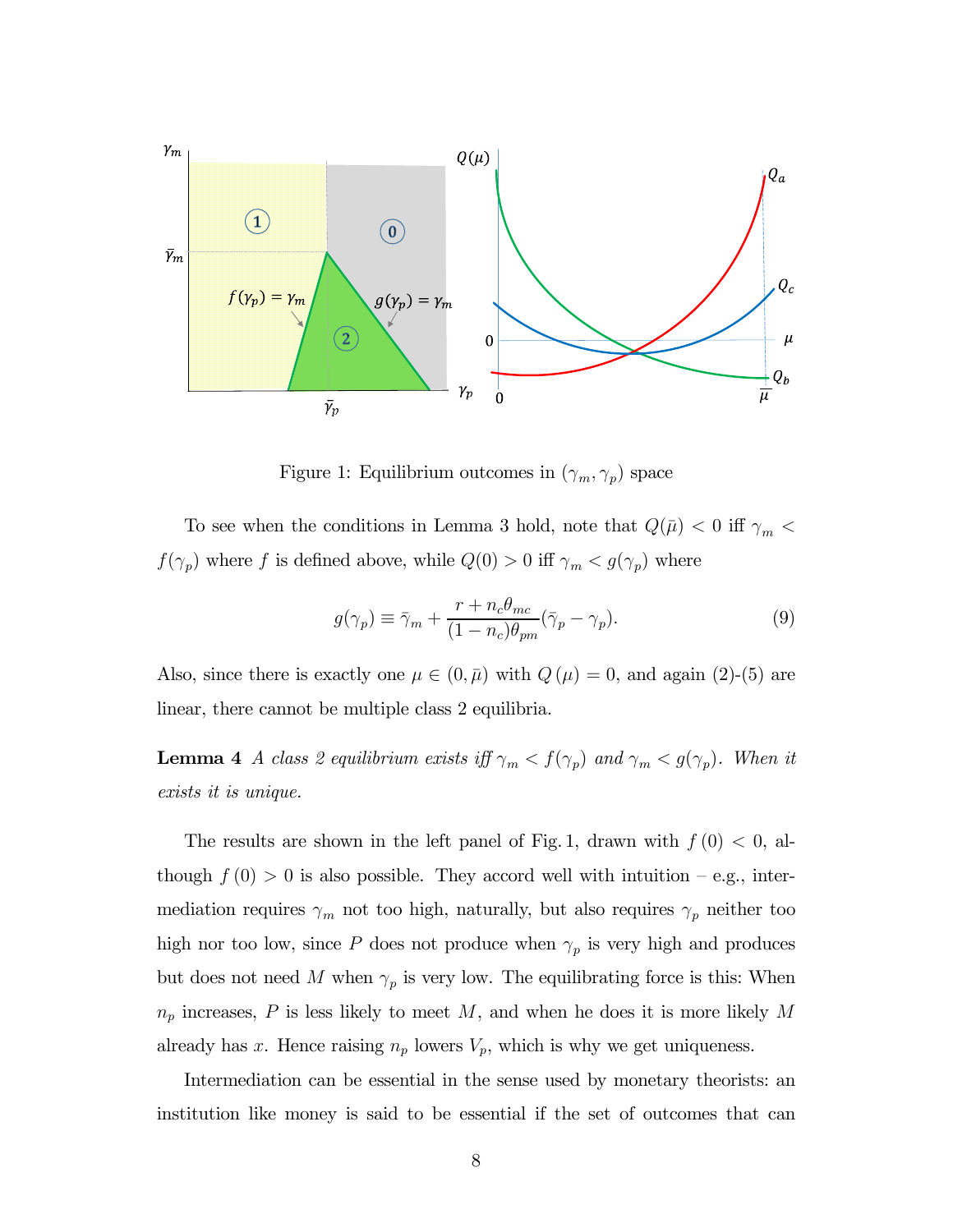be supported as equilibria expands when money is introduced. For money or intermediation the concept is nontrivial, since both are inessential in standard general equilibrium theory. Here, in the region where class 2 equilibrium exists with  $\gamma_p > \bar{\gamma}_p$ , production depends on middlemen: if we were to eliminate M, say by taxation, the market shuts down. There is more to say about efficiency in Section 4, but for now we summarize the above results as follows:

**Proposition 1** With  $\gamma_j > 0$  equilibrium exists and is generically unique, as shown in Fig. 1. For some parameters intermediation is essential.

Additional insights come from changing parameters in class 2 equilibrium. To that end the following is useful:

**Lemma 5** An increase in  $\gamma_p$  shifts  $Q(\mu)$  down; an increase in  $\gamma_m$  shifts  $Q(\mu)$ down if  $\gamma_p < \bar{\gamma}_p$  and up if  $\gamma_p > \bar{\gamma}_p$ .

Based on this it is immediate that

$$
\frac{\partial \mu}{\partial \gamma_p} < 0, \frac{\partial n_p}{\partial \gamma_p} < 0 \text{ and } \frac{\partial n_m}{\partial \gamma_p} > 0.
$$

This accords well with intuition: if  $\gamma_p$  is higher, we get fewer producers, and so middlemen hold  $x$  with lower probability. Less intuitive is this:

$$
\begin{array}{lcl} \gamma_p & < & \bar{\gamma}_p\Rightarrow\displaystyle\frac{\partial\mu}{\partial\gamma_m}>0,\, \frac{\partial n_p}{\partial\gamma_m}>0 \textrm{ and } \frac{\partial n_m}{\partial\gamma_m}<0 \\ \gamma_p & > & \bar{\gamma}_p\Rightarrow\displaystyle\frac{\partial\mu}{\partial\gamma_m}<0,\, \frac{\partial n_p}{\partial\gamma_m}<0 \textrm{ and } \frac{\partial n_m}{\partial\gamma_m}>0. \end{array}
$$

The case  $\gamma_p > \bar{\gamma}_p$  is surprising: how can we get more middlemen when  $\gamma_m$  is higher? This is answered in Section 4.7

<sup>&</sup>lt;sup>7</sup>Among other comparative statics, we showed that increases in  $\theta_{mc}$  work like decreases in  $\gamma_m$ , as both make intermediation more profitable, with  $\gamma_m$  operating in the search process and  $\theta_{mc}$  in the bargaining process. We also worked out the effects of demand on the intensive margin (changes in u) and extensive margin (changes in  $n_c$ ), calculated the effects of parameters on y and s, etc. but omit the results in the interest of space.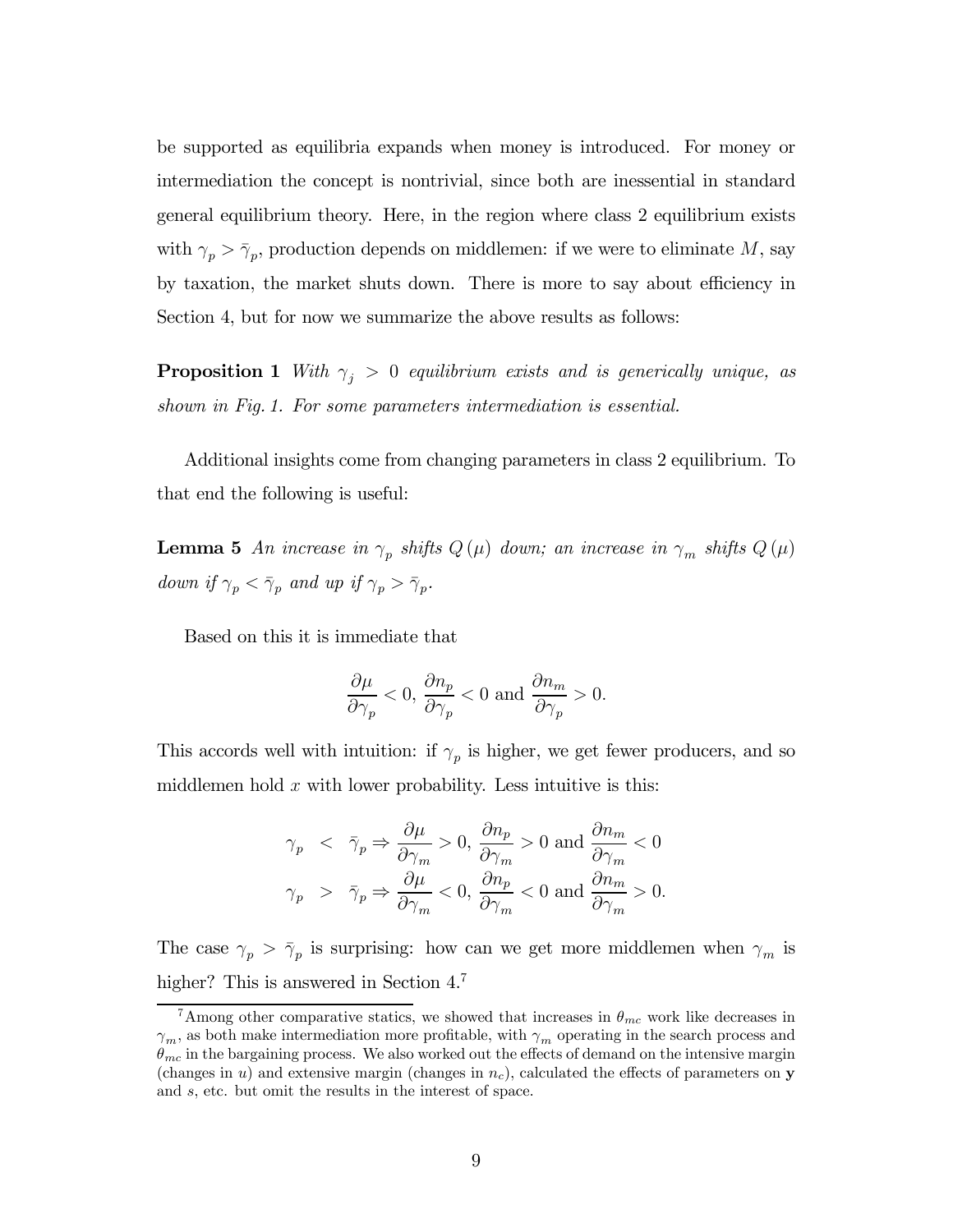

Figure 2: Comparing equilibrium and efficient outcomes

## 4 Goods Market Efficiency

Consider the planner problem with objective function

$$
rW = \max_{\mu, n_p, n_m} n_p(n_c u - \gamma_p) + \mu n_m(n_c u - \gamma_m) \text{ st } n_m + n_m = 1 - n_c,
$$
 (10)

where the first (second) term is the gain from direct (indirect) trade.<sup>8</sup> The Appendix shows:

**Proposition 2** The efficient outcome exists and is generically unique. It has  $n_p^o = n_m^o = 0$  iff  $\gamma_p \ge n_c u$  and  $\gamma_m \ge g^o(\gamma_p)$ ;  $n_p^o > 0 = n_m^o$  iff  $\gamma_p \le n_c u$  and  $\gamma_m \ge f^o(\gamma_p)$ ; and  $n_p^o, n_m^o > 0$  iff  $\gamma_m < g^o(\gamma_p)$ ,  $f^o(\gamma_p)$ ; where

$$
g^{o}(\gamma_p) \equiv \frac{n_c(u - \gamma_p)}{1 - n_c} \text{ and } f^{o}(\gamma_p) \equiv \frac{-n_c^2 u + \gamma_p}{1 - n_c}.
$$
 (11)

Fig. 2 shows  $f^{\circ}$  and  $g^{\circ}$ , as well as the analogs from the equilibrium analysis f and g, for two examples. Notice the region where  $n_m^o > 0$  lies strictly below the 45<sup>o</sup> line, so for intermediation to be optimal we need  $\gamma_m < \gamma_p$ . In contrast,  $\gamma_m < \gamma_p$ 

 $8$ Note that (10) can be obtained by summing payoffs over agents in steady state, but maximizing it is equivalent to solving the dynamic planner problem and then letting  $r \to 0$  (see Nosal et al. 2015 for a discussion in a related model).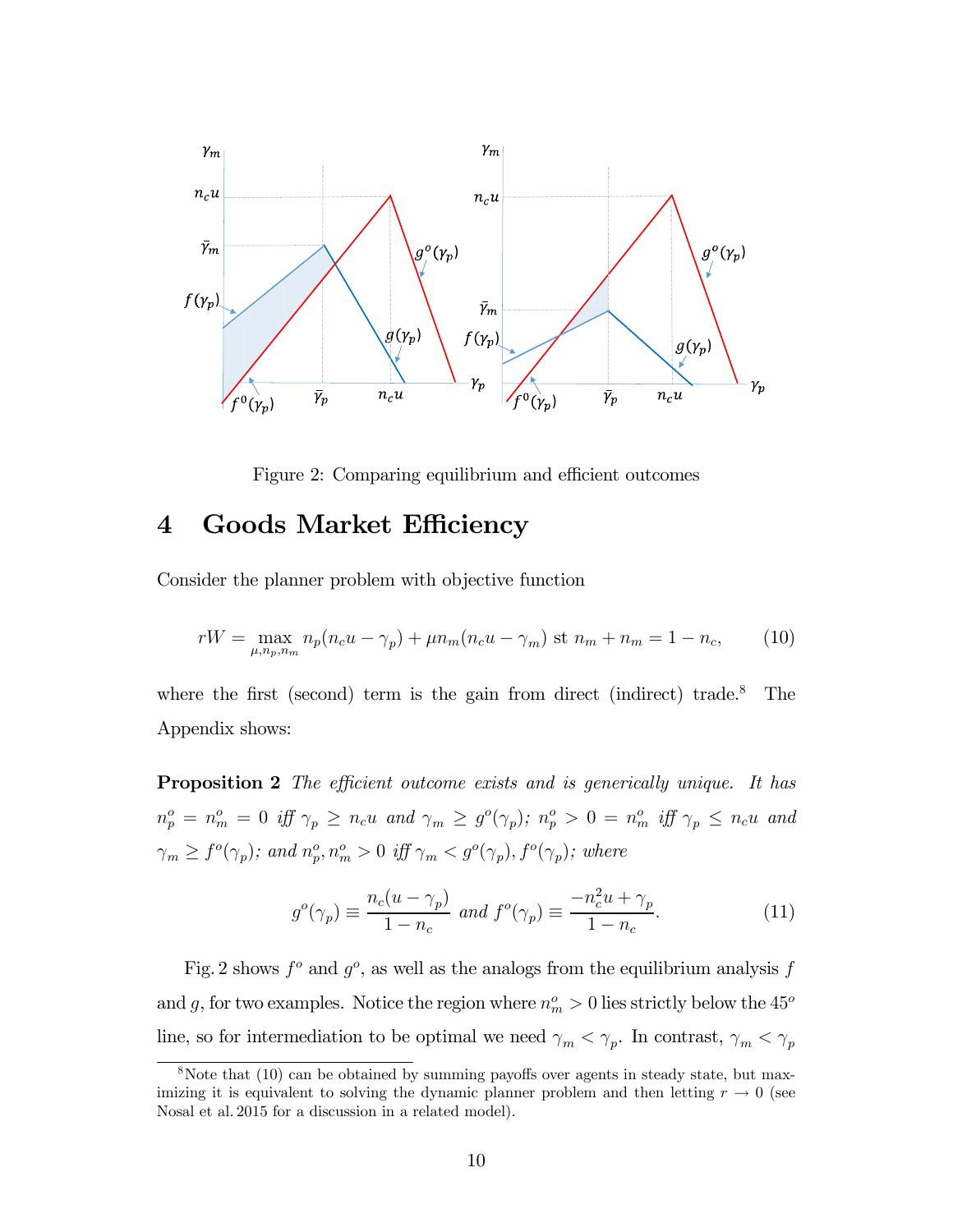may or may not entail  $n_m > 0$  in equilibrium, since the decision to become a middlemen depends on the ability to extract rents, captured by bargaining power. Perhaps more importantly, from these examples we know that equilibrium can have too many or too few middleman: equilibrium can have  $n_m > 0$  when the planner wants  $n_m = 0$  or vice versa; and even when the equilibrium and optimum both have middlemen, we do not get  $n_m = n_m^o$  in general.

Unsurprisinly, the outcome depends on the  $\theta$ 's. First we need  $\theta_{pc}^o = 1$  and  $\theta_{mc}^o = 1$  to avoid holdup problems associated with the costs  $\gamma_p$  and  $\gamma_m$ , which are sunk when P and M meet C. For  $\theta_{pm}^o$  there is also a holdup problem when P meets  $M$ , but now other forces arise. One is this: when agents act as type P they neglect making it harder for other  $P$ 's to meet  $M$ 's and easier for  $M$ 's to meet  $P$ 's, as usual in search theory. Another, more novel, force is this: higher  $n_p$ implies higher  $\mu$ , making it harder for P to trade when they meet M. Balancing these forces leads to a version of efficiency results going back to Mortensen (1982) and Hosios (1990) applicable to our three-sided market.

**Proposition 3** Let  $S_0^o$ ,  $S_1^o$  and  $S_2^o$  be the sets of  $\gamma$ 's where the efficient outcome is class 0, class 1 and class 2, resp. Equilibrium is efficient iff  $\theta_{pc}^o = \theta_{mc}^o = 1$ and: (i)  $(\gamma_p, \gamma_m) \in S_0^o \Rightarrow \theta_{pm}^o = 1$ ; (ii)  $(\gamma_p, \gamma_m) \in S_1^o \Rightarrow \theta_{pm}^o = 0$ ; and (iii)  $(\gamma_p, \gamma_m) \in S_2^o \Rightarrow$ 

$$
\theta_{pm}^o = \frac{(1-\mu^o)(1-n_c-\mu^o)}{(1-\mu^o)(1-n_c-\mu^o)+\mu^o n_c[1-(n_cu-\gamma_p)/(n_cu-\gamma_m)]} \in (0,1).
$$

Next consider how the optimum varies with  $\gamma_j$ . Similar to equilibrium, we have the natural results  $\partial \mu^o / \partial \gamma_p < 0$ ,  $\partial n_p^o / \partial \gamma_p < 0$  and  $\partial n_m^o / \partial \gamma_p > 0$ , plus the surprising results

$$
\begin{array}{lcl} \gamma_p & < & n_c u \Rightarrow \displaystyle\frac{\partial \mu^o}{\partial \gamma_m} > 0, \, \displaystyle\frac{\partial n^o_p}{\partial \gamma_m} > 0 \,\, \text{and} \,\, \displaystyle\frac{\partial n^o_m}{\partial \gamma_m} < 0 \\[5pt] \gamma_p & > & n_c u \Rightarrow \displaystyle\frac{\partial \mu^o}{\partial \gamma_m} < 0, \, \displaystyle\frac{\partial n^o_p}{\partial \gamma_m} < 0 \,\, \text{and} \,\, \displaystyle\frac{\partial n^o_m}{\partial \gamma_m} > 0. \end{array}
$$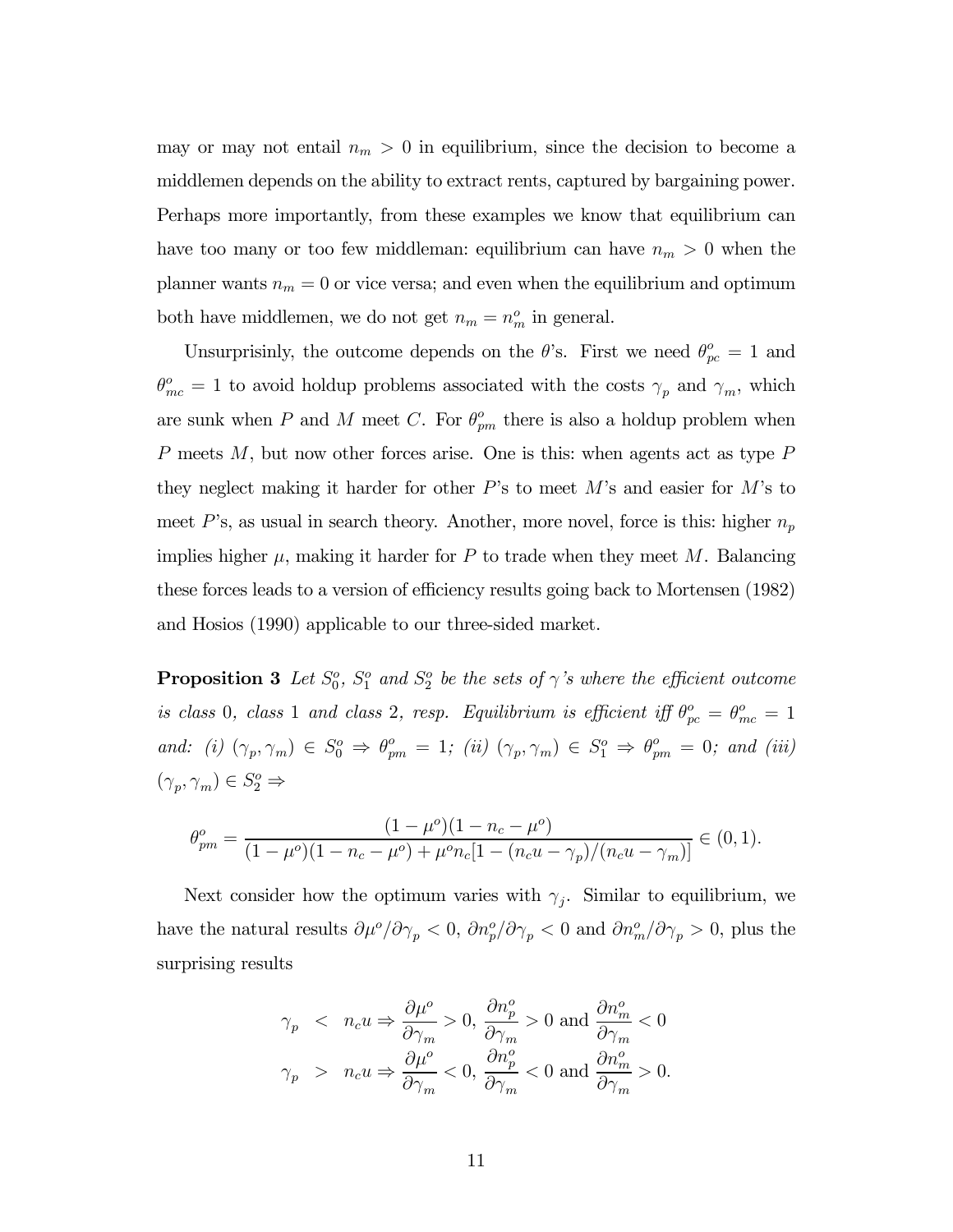How can higher  $\gamma_m$  lead to more middlemen? To answer that we use this:

**Lemma 6** For all parameters,  $\partial (n_m^o \mu^o)/\partial \gamma_m < 0$ .

This says that an increase in  $\gamma_m$  always reduces the stock of inventories held by middlemen,  $n_m^o \mu^o$ , but there are two ways to make that happen. One is to reduce  $n_m^o$ , which in steady state means higher  $\mu^o$ ; the other is to reduce  $\mu^o$ , which means higher  $n_m^o$ . When  $\gamma_p < n_c u$  it is optimal to use the extensive margin and reduce  $n_m^o$ ; when  $\gamma_p > n_c u$  it is optimal to use the intensive margin and reduce  $\mu^o$ , which means higher  $n_m^o$ . This explains the planner's choices; the idea is similar for equilibrium.

## 5 Asset Market Equilibrium

Suppose now that storing x is profitable. As a colorful example, suppose  $P$  is a painter, C is a collector and M is an art dealer, and that  $\rho_j = -\gamma_j > 0$ because paintings generate payoffs simply from gazing at them, or from charging admission to  $M$ 's gallery. Will  $M$  trade  $x$  to  $C$ ? Of course the answer depends on fundamentals — i.e., who values it more — but also on the ease or difficulty with which inventory can be replaced and that depends on equilibrium considerations. Indeed, one might say that liquidity is a key factor: the market can be said to be more liquid when it is easier to get x, which is the case when  $n_p$  is bigger, which is the case when  $\tau$  is bigger, because that makes  $V_p$  higher.

This is relevant for any asset with positive net returns, not only art. As a financial application, suppose  $P$  produces or otherwise obtains capital suitable for investment by either  $C$  or  $M$ . Then a type  $M$  agent with capital may not want to pass it on to C, again depending on fundamentals like  $\rho_m$ , but also on the strategies of others. This interpretation allows us to investigate the view (recall fn. 2) that financial institutions may be more unstable/fragile that other intermediaries, such as those in retail goods markets.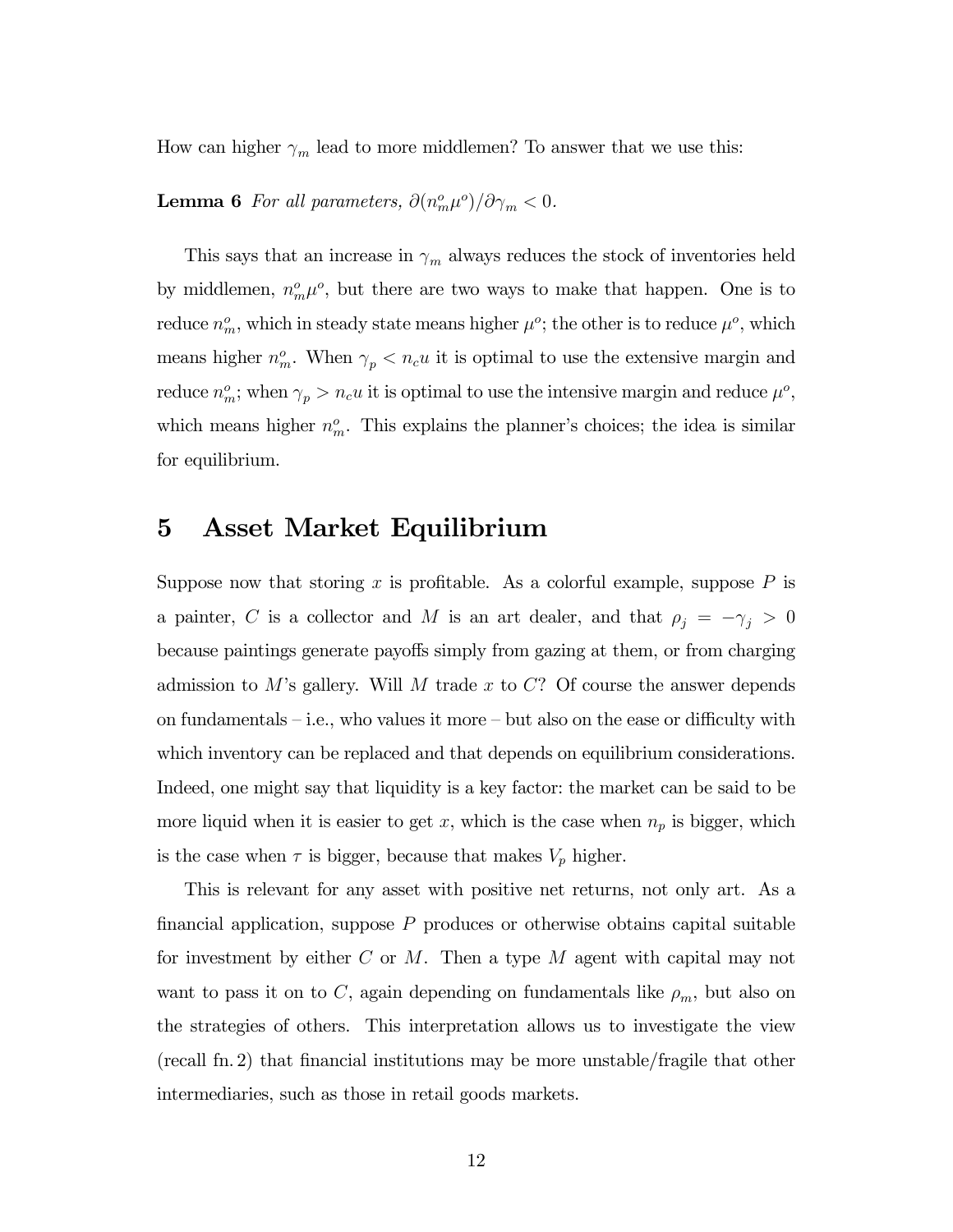As another application,  $x$  can be a interpreted as housing that provides utility as shelter, in which case  $M$  must decide whether to keep it as a residence or flip it to  $C$ . With this interpretation we can investigate the idea that real estate markets are susceptible to "hot and cold spells" depending on the speculations of flippers. Of course, the model is quite abstract, but we think it still provides insights into these kinds of applications. Moreover, our position is not that the only relevant distinction between goods or assets is  $\gamma_m > 0$  or  $\gamma_m < 0$ ; our position is that it is a distinction that is interesting because of the way it affects results.9

While  $\tau = 1$  is immediate for  $\gamma_m > 0$ , it is not for  $\gamma_m < 0$ , and so there are more candidate equilibria. We call  $n_m = 0$  and  $\tau = 1$  a class 1<sup>T</sup> equilibrium, with  $T$  indicating  $M$  trades  $x$  to  $C$  (in fact there are no type  $M$  agents on the equilibrium path, but off this path type M with x would trade it to  $C$ ). Similarly,  $n_m = 0$  and  $\tau = 0$  is a class  $1^K$  equilibrium, with K indicating M keeps x. Also,  $n_m = 0$  and  $\tau \in (0,1)$  is a class  $1^R$  equilibrium, with R indicating M randomizes, but we ignore it because it can only be an equilibrium for nongeneric parameters. We also ignore  $n_m = 1 - n_c$ , which is uninteresting, because there is no production, and unnecessary for our purposes. Thus, in addition to  $1^K$  and  $1^T$ , the other relevant candidates all have  $n_m \in (0, 1 - n_c)$  and either:  $\tau = 1$ , which is a class  $2^T$  equilibrium;  $\tau = 0$ , which is a class  $2^K$  equilibrium; or  $\tau \in (0,1)$ , which is a class  $2^R$  equilibrium. See Table 1.

| $n_m \backslash \tau$ |            | [0,1] |  |
|-----------------------|------------|-------|--|
|                       | 1K         |       |  |
| $(0, 1 - n_c)$        | $\gamma K$ | 2R    |  |
| $1-n_c$               |            |       |  |

Table 1: Candidate equilibria with  $\rho_j = -\gamma_j > 0$ .

<sup>&</sup>lt;sup>9</sup>It is clear that what matters is  $\rho_m > 0$ , not  $\rho_p > 0$ , but for symmetry here we assume both. Also, an editor suggested we mention that in reality there are primary and secondary asset markets: the former have buyers trading with originators, captured by  $P$  in the model, while the latter have them trading with others who previously bought the asset, captured by  $M$ . While some assets trade exclusively or mainly in secondary markets, we let  $C$  potentially get  $x$  from either  $P$  or  $M$ , the way one can get, e.g., T-Bills directly from the government or indirectly through a security dealer. Gong (2019) analyzes in greater depth a related model that determines endogenously whether  $C$  can buy from only  $P$ , from only  $M$ , or from both.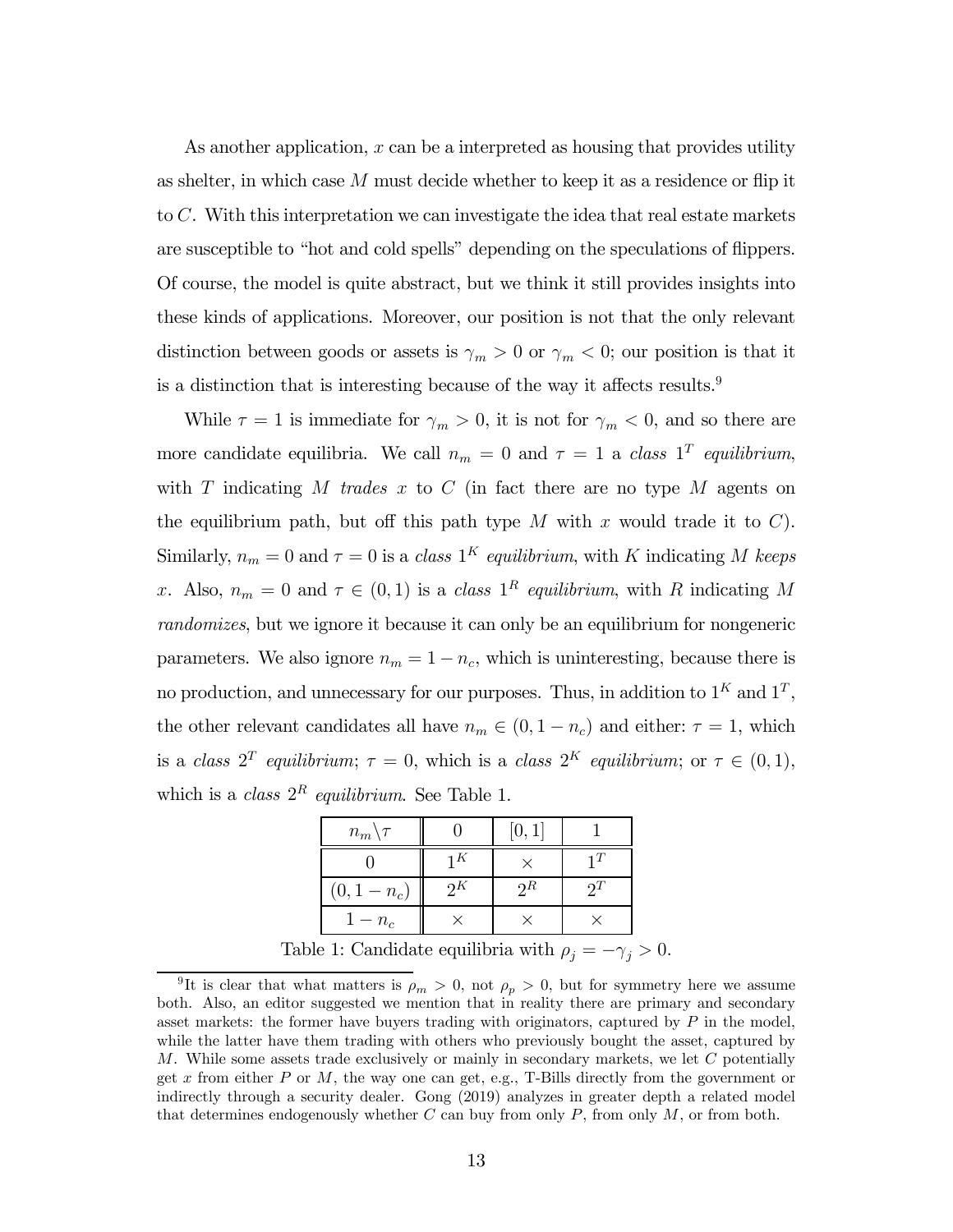Lemma 7 states some results formally, but they are perhaps better understood from Fig. 3, which in one panel has the negative quadrant of  $(\gamma_p, \gamma_m)$ , space and in the other the positive quadrant of  $(\rho_p, \rho_m)$  space, which we find easier to interpret. While there are various issues that can be discussed using the results  $-$  e.g., as in the model with  $\gamma_i > 0$ , one can ask about the parameters that are more likely to make intermediation an equilibrium outcome — but we highlight the following: Suppose  $\rho_p$  is not too high, which is necessary for  $n_m > 0$ . Then for  $\rho_m$  very high we get  $\tau = 0$  and for  $\rho_m$  very low we get  $\tau = 1$ , naturally, but for  $\rho_m$  neither too high nor too low there coexist a 2<sup>K</sup> equilibrium with  $\tau = 0$ , a 2<sup>T</sup> equilibrium with  $\tau = 1$ , and a  $2^R$  equilibrium with  $\tau \in (0, 1)$ .

#### Lemma 7 Define

$$
\widehat{\gamma}_m \equiv -u[r + (1 - n_c)\theta_{mp}] \tag{12}
$$

$$
\widehat{f}(\gamma_p) \equiv -(\overline{\gamma}_p - \gamma_p) \frac{r + (1 - n_c)\theta_{mp}}{(1 - n_c)\theta_{mp}} \tag{13}
$$

$$
k(\gamma_p) \equiv -ru - \overline{\gamma}_p + \gamma_p. \tag{14}
$$

Also define  $\hat{k}(\gamma_p)$  to be the lower root of the quadratic given in the proof in the Appendix. Then class  $1^T$  equilibrium exists iff  $\gamma_m \geq \max{\{\hat{\gamma}_m, f(\gamma_p)\}}$ ; class  $1^K$ exists iff  $\widehat{f}(\gamma_p) \leq \gamma_m \leq \widehat{\gamma}_m$ ; class  $2^K$  exists iff  $\gamma_m \leq \min\{k(\gamma_p), \widehat{f}(\gamma_p)\}$ ; class  $2^R$ exists iff  $\widehat{k}(\gamma_p) < \gamma_m < k(\gamma_p)$ ; and class  $2^T$  exists iff  $\widehat{k}(\gamma_p) \leq \gamma_m \leq f(\gamma_p)$ .

We conclude that  $\gamma_i < 0$  implies the liquidity of the market, and in particular whether x is passed on to C or "hoarded" by  $M$ , can be a self-fulfilling prophecy, i.e., not pinned down by fundamentals. This constitutes part (i) of Proposition 4. Part (ii) says that if **n** is fixed we get back uniqueness even with  $\gamma_j < 0$ , confirming that multiplicity requires both  $\gamma_j < 0$  and endogenous  $n_p$ .

**Proposition 4** (i) With  $\gamma_j < 0$  equilibrium exists. As shown in Fig. 3,  $\forall \gamma_p <$  $\tilde{\gamma}_p$  where  $\tilde{\gamma}_p$  < 0, and  $\gamma_m$  neither too high nor too low class  $2^K$ ,  $2^T$  and  $2^R$ equilibria coexist. (ii) If  $n_m$  and  $n_p$  are fixed equilibrium is unique:  $\rho_m = -\gamma_m >$  $(r + n_p \theta_{mp}) u \Rightarrow \tau = 0$  and  $\rho_m < (r + n_p \theta_{mp}) u \Rightarrow \tau = 1$ .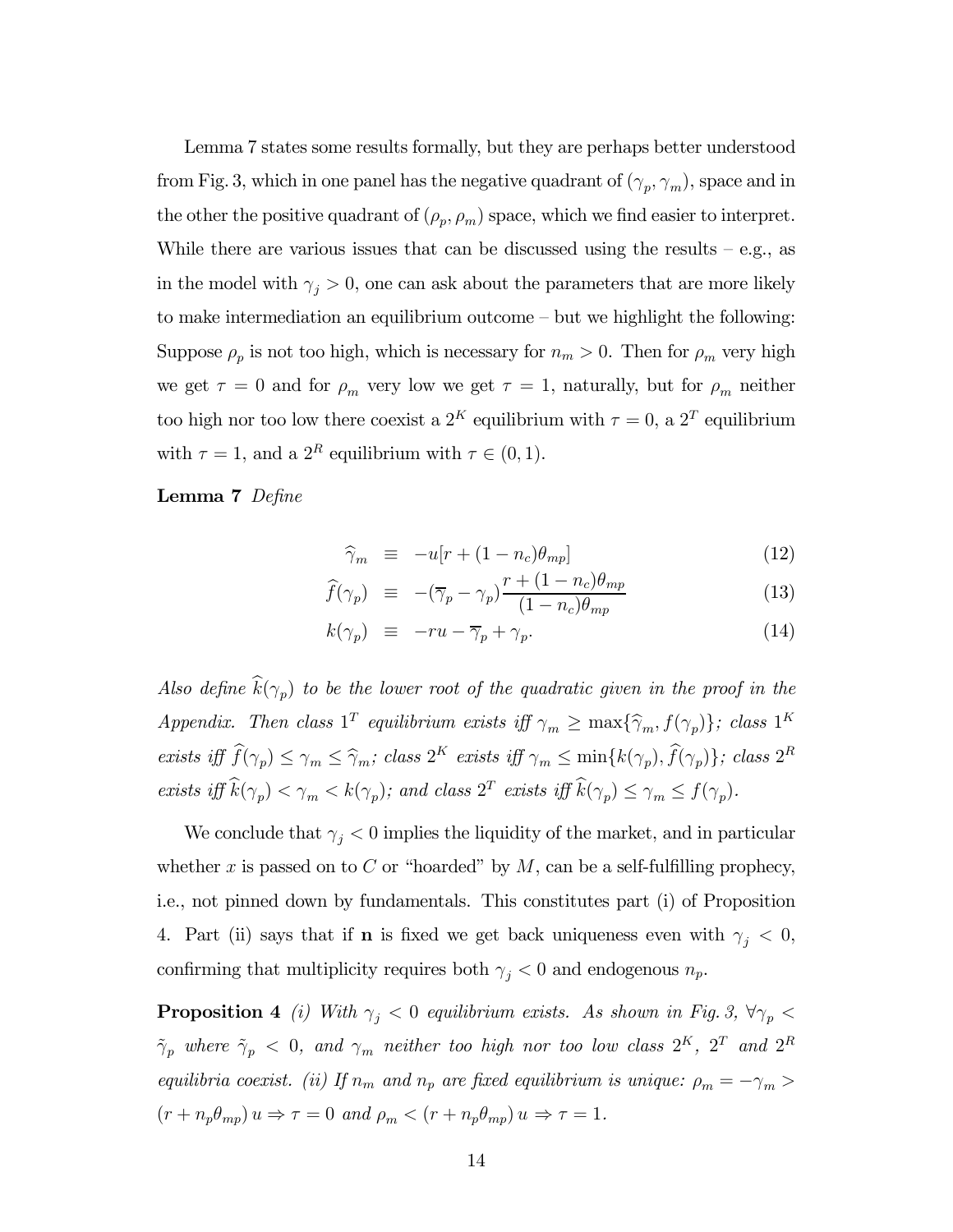

Figure 3: Outcomes in  $(\gamma_p, \gamma_m)$  and in  $(\rho_p, \rho_m)$  space

## 6 Asset Market Efficiency

One can emulate the method in Section 4 for the planner, but now we have to choose  $\tau$  as well as  $n_m$ , so the details are relegated to a Supplemental Appendix, and here we report just a few findings.<sup>10</sup> First, depending on parameters  $n_m$  can be too big or too small, as in the model with  $\gamma_j > 0$ . However, different from that model, with  $\gamma_j < 0$  it is not possible to find  $\theta$ 's such that equilibrium is efficient even if we select the best equilibrium when there is multiplicity. To see this, note that the Supplemental Appendix shows the borders between regions are the same for the equilibrium and planner iff  $\theta_{pc} = \theta_{mc} = \theta_{mp} = 1$ ; but with those  $\theta$ 's the values of  $n_m$  in the  $2^T$  region are different.

<sup>&</sup>lt;sup>10</sup>The method involves checking each  $(\tau, n_m)$  pair in Table 1 to determine the parameters for which it solves the planner problem. To be a solution  $(\tau, n_m)$  must satisfy these conditions: a corner solution  $\tau = 0$  ( $\tau = 1$ ) requires rW decreasing in  $\tau$  at  $\tau = 0$  (increasing in  $\tau$  at  $\tau = 1$ ; a corner solution for  $n_m$  requires something similar; and interior solutions for  $\tau \in (0,1)$ or  $n_m \in (0, 1 - n_c)$  must satisfy standard FOC's and SOC's. After exhausting the candidates in Table 1, we can partition parameter space into regions as follows: for big  $\rho_p$  the efficient outcome is 1<sup>T</sup> or 1<sup>K</sup> as  $\rho_m$  is small or big; for small  $\rho_p$  it is 2<sup>T</sup> or 2<sup>K</sup> as  $\rho_m$  is small or big. The result is simple enough, and qualitatively the four outcomes are similar to the four classes of equilibria analyzed above, but the regions where they obtain are different. What is slightly harder is this: in some regions there is more than one  $(\tau, n_m)$  satisfying the FOC's, so we have to check the SOC's, and also compare  $rW$  across local maximizers to find the global maximizer. See the Supplemental Appendix.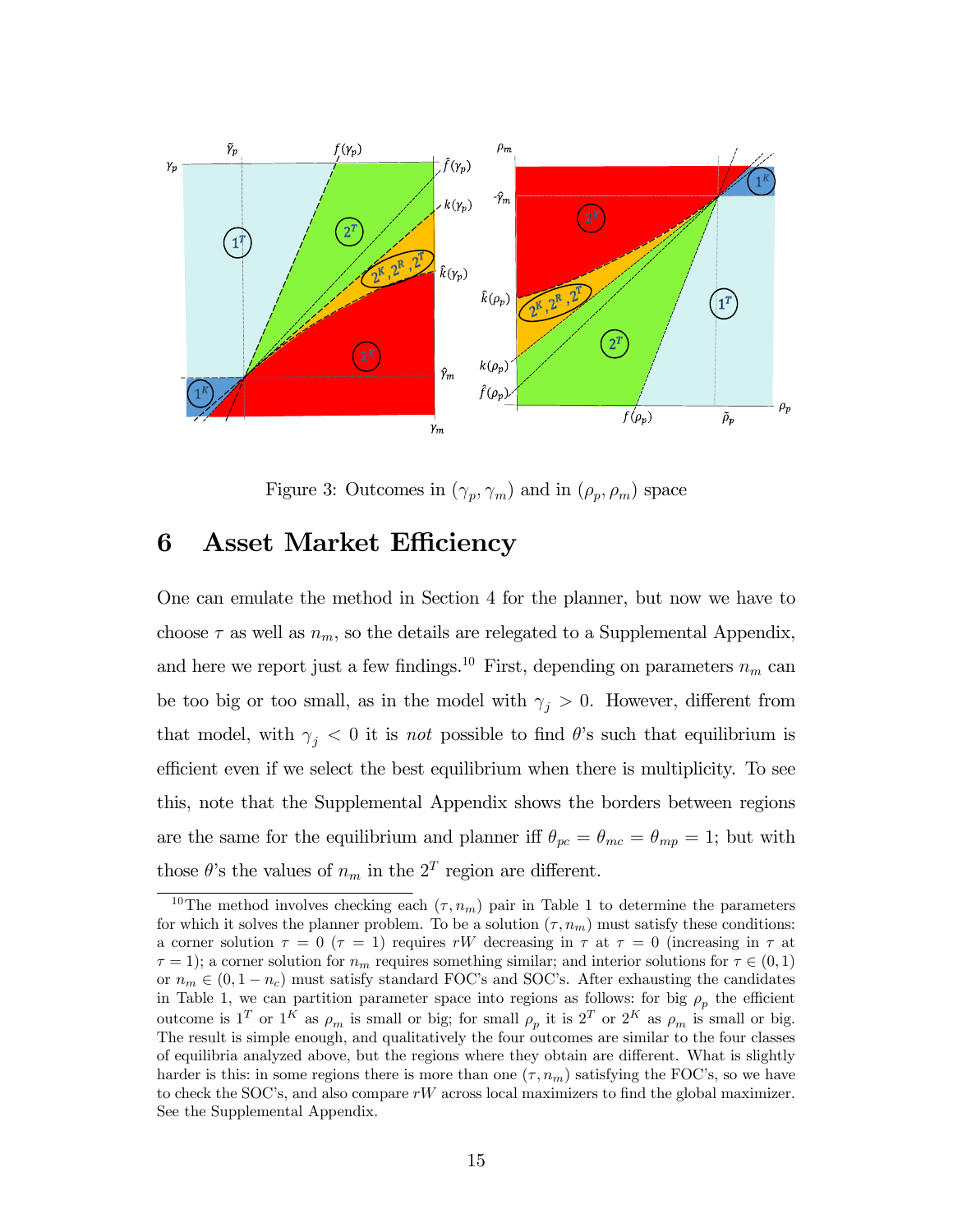While in equilibrium  $n_m$  can be too big or too small, there is no analogous result for  $\tau$ . It is easy to show  $\tau$  can be too small – i.e., we can have  $\tau = 0$ in equilibrium when the planner wants  $\tau = 1$  – but we did not find an example where  $\tau = 1$  in equilibrium when the planner wants  $\tau = 0$  (although we did not prove it is impossible). We understand the situation in terms of coordination. When  $\tau = 0$ , M is willing to sell x to C in principle, but not in practice, because inventories take too long to replace. If every M were to change to  $\tau = 1$ , however,  $V_p$  and hence  $n_p$  would rise, and then would M would trade x to C since it would take less time to replace.

Moreover, when equilibria with  $\tau = 0$  and  $\tau = 1$  coexist, the latter is better. Although the result does not depend on this, it is easiest to see when  $\theta_{pc} = \theta_{mc} =$ 1, since then welfare is unambiguously measured by  $V_p = V_0$  in any equilibrium with  $n_m > 0$ <sup>11</sup> In this case, note that the two equilibria imply

$$
rV_p(\tau = 0) = (1 - n_c) (n_c u - \gamma_p)
$$
  

$$
rV_p(\tau = 1) = (1 - n_c) [n_c u - \gamma_p + n_m (1 - \mu)(V_1 - V_0)]
$$

Hence,  $rV_p(\tau = 1) > rV_p(\tau = 0)$ , consistent with interpreting  $\tau = 0$  as a coordination problem. We summarize as follows:

Proposition 5 Similar to goods markets, in asset markets the efficient outcome exists and is generically unique, and equilibrium can have  $n_m$  too big or too small. Different from goods markets, we cannot set the  $\theta$ 's so that equilibrium is efficient. Also, when equilibria with  $\tau = 0$  and  $\tau = 1$  coexist the latter is better.

## 7 Asset Market Dynamics

It is convenient here to work in  $(n_1, \Delta)$  space, where  $n_1 = n_m \mu$  is the measure of inventories held by M, which is predetermined at any point in time t, while  $\Delta =$ 

<sup>&</sup>lt;sup>11</sup>Coexistence requires  $n_m > 0$ , which requires  $V_p = V_0$ , and when  $\theta_{pc} = \theta_{mc} = 1$  all the surplus goes to nonconsumers. When  $\theta_{pc} < 1$  or  $\theta_{mc} < 1$  consumers get some surplus, too, but the result goes through if we define welfare by  $rW$ , which aggregates  $rV_c$  and  $rV_p$ .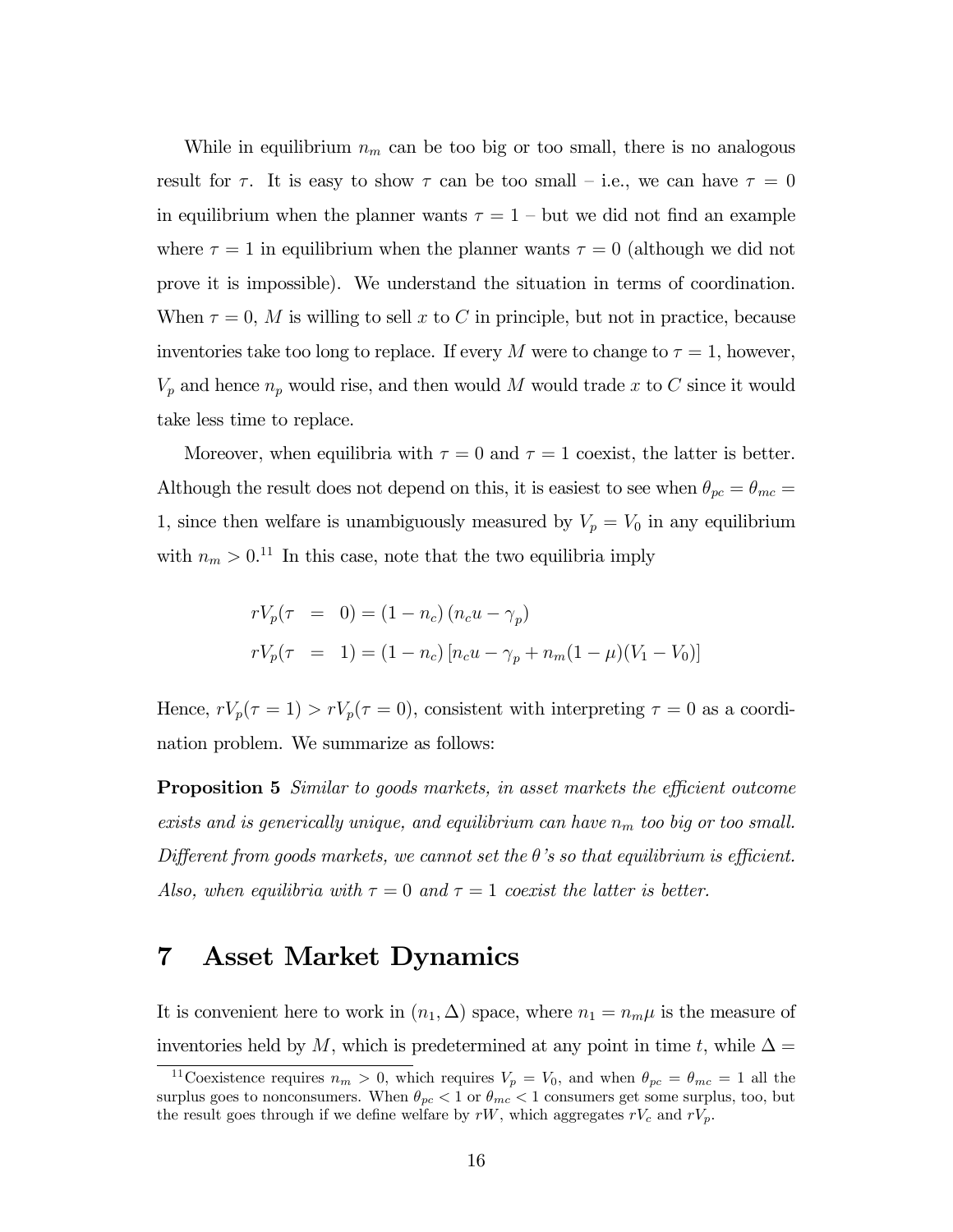$V_1 - V_0$  represents (beliefs about) the value of inventories. Then the equilibrium conditions can be collapsed to a two-dimensional dynamical system in  $(n_1, \Delta)$ . For  $\gamma_j > 0$ , the Appendix shows the unique steady state is a saddle point: for any initial condition  $n_1 = \bar{n}_1$  there is a unique  $\bar{\Delta}$  such that starting at  $(\bar{n}_1, \bar{\Delta})$ the system transits to steady state; and for any other  $\Delta$  the system follows an explosive path. In other words, when  $\gamma_j > 0$  equilibrium, not only steady state, is unique.

For  $\gamma_j < 0$ , the dynamics are more complicated.<sup>12</sup> To begin, as in the steady state analysis, let us assume type  $P$  can at any  $t$  become type  $M$ , but must start with 0 inventory. Next, since type  $C$  agents really make no decisions, we can ignore them and focus on

$$
rV_p = n_c\theta_{pc}u + n_0\theta_{pm}\Delta - \gamma_p + \dot{V}_p \tag{15}
$$

$$
rV_0 = (1 - n_c - n_1 - n_0)\theta_{mp}\Delta + \dot{V}_0 \tag{16}
$$

$$
rV_1 = n_c \tau \theta_{mc}(u - \Delta) - \gamma_m + \dot{V}_1. \tag{17}
$$

The interesting case concerns  $n_m > 0$ , where  $V_p = V_0$ . This holds iff  $n_0 =$  $n_0$   $(n_1, \Delta)$ , where we can solve explicitly for

$$
n_0(n_1, \Delta) = \frac{\gamma_p - n_c \theta_{pc} u}{\Delta} + (1 - n_c - n_1) \theta_{mp}.
$$

Next, subtracting (16)-(17), we get

$$
\dot{\Delta} = r\Delta - n_c \tau \theta_{mc} (u - \Delta) + \gamma_m + (1 - n_c - n_1 - n_0) \theta_{mp} \Delta.
$$
 (18)

Now  $\tau = \tau(\Delta)$  is 1, [0, 1] or 0 as  $\Delta - u$  is positive, 0 or negative, which we can insert along with  $n_0 (n_1, \Delta)$  into (18) to arrive at

$$
\dot{\Delta} = r\Delta - n_c \tau (\Delta) \theta_{mc} (u - \Delta) + \gamma_m + [1 - n_c - n_1 - n_0 (n_1, \Delta)] \theta_{mp} \Delta. \tag{19}
$$

<sup>&</sup>lt;sup>12</sup>While some previous search models also display interesting dynamics – e.g., Diamond and Fudenberg (1989), Boldrin et al. (1993) or Mortensen (1999) — they hinge crucially on increasing returns in the matching or production technology; that is not the case here.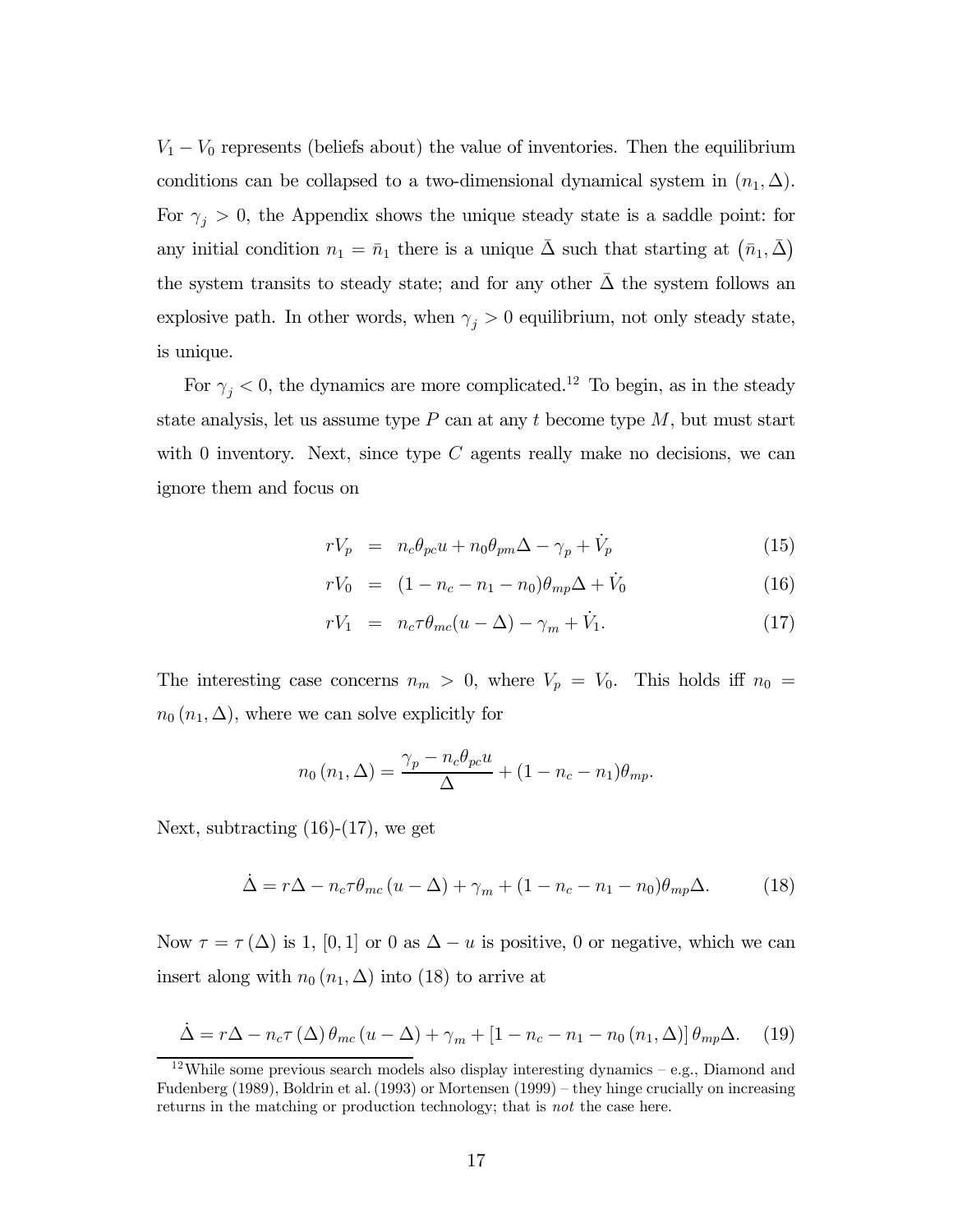

Figure 4: The phase plane with  $\rho_j > 0$ 

Thus we get a differential equation for  $\Delta$ . The equation for  $n_1$  is

$$
\dot{n}_1 = n_0 (n_1, \Delta) [1 - n_c - n_1 - n_0 (n_1, \Delta)] - n_1 n_c \tau (\Delta).
$$
 (20)

Then, as is standard, given an initial  $\bar{n}_1$  equilibrium defined as a bounded and nonnegative path  $(n_1, \Delta)$  satisfying (19)-(20) (boundedness comes from the transversality condition; see, e.g., Rocheteau and Wright 2013).

We know that for some parameters there are 3 steady states, as shown in Fig. 4. Notice in this phase plane the  $\dot{n}_1 = 0$  curve has a flat spot and the  $\dot{\Delta} = 0$ curve has a kink at  $\Delta = u$ , which is where  $\tau$  switches from 0 to 1. The lower steady state,  $(n_1^L, \Delta^L)$ , has  $\Delta < u$  and  $\tau = 1$ ; the higher one,  $(n_1^H, \Delta^H)$ , has  $\Delta > u$  and  $\tau = 0$ ; and the middle one  $(n_1^M, \Delta^M)$  has  $\Delta = u$  and  $\tau \in (0, 1)$ . One can check that  $(n_1^L, \Delta^L)$  and  $(n_1^H, \Delta^H)$  are saddle points, but the dynamics around  $\left(n_1^M, \Delta^M\right)$  can be complicated.

To see this, consider an example with  $u = 1$ ,  $r = 0.05$ ,  $n_c = 0.3$ ,  $\theta_{pm} = 0.5$ ,  $\theta_{pc} = \theta_{mc} = 1$ ,  $\rho_m = 0.36$  and  $\rho_p = 0$ . As shown in the upper left panel of Fig. 5, the three steady states are approximately  $n_1^L = 0.05$ ,  $n_1^M = 0.07$  and  $n_1^H = 0.25$ . The upper right panel zooms in to show local dynamics around  $\left(n_1^M,\Delta^M\right)$ . Whether this converges to steady state, or to a small cycle around it,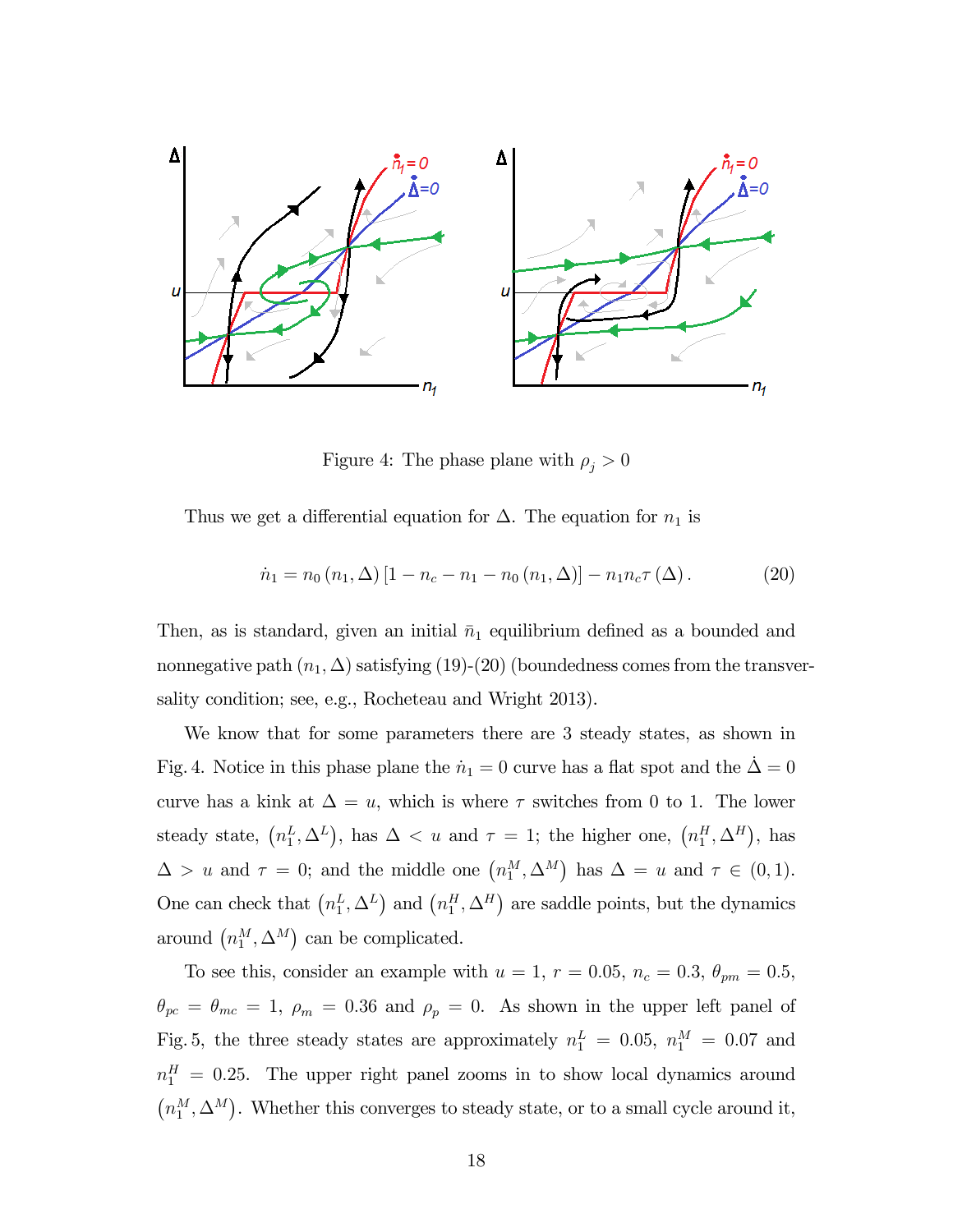

Figure 5: Dynamics in an example with  $\rho_m > 0$ 

is hard to say from the numerical output, and checking local stability directly is hindered by the  $\dot{n}_1 = 0$  curve being nondifferentiable at  $\Delta = u$ . But we can learn a lot numerically. Figure 6 shows the time path of  $n_1$  in the example perturbed by reducing  $\theta_{pc}$  to 0.1, starting with  $n_1$  close to  $n_1^M$ . Clearly, these equilibrium fluctuations do not settle down, and they not small.

More generally, starting with any  $\bar{n}_1$  in the neighborhood of  $n_1^M$ , there is a continuum of equilibria indexed the choice of  $\bar{\Delta}$  over some range, because all paths starting at  $(\bar{n}_1, \bar{\Delta})$  are bounded and nonnegative. After a shock to the system – e.g., an unexpected drop in  $\mu$  for whatever reason – there are many equilibria that cycle around  $(n_1^M, \Delta^M)$  as in Fig. 5 or 6. Hence, small changes in fundamentals can generate very volatile reactions. Also notice that while the fluctuations in  $\Delta$  or  $n_p$  are not that big relative to their long-run averages, the fluctuations in  $n_1$  and  $n_0$  are around 10% and 20%, so while this is not a serious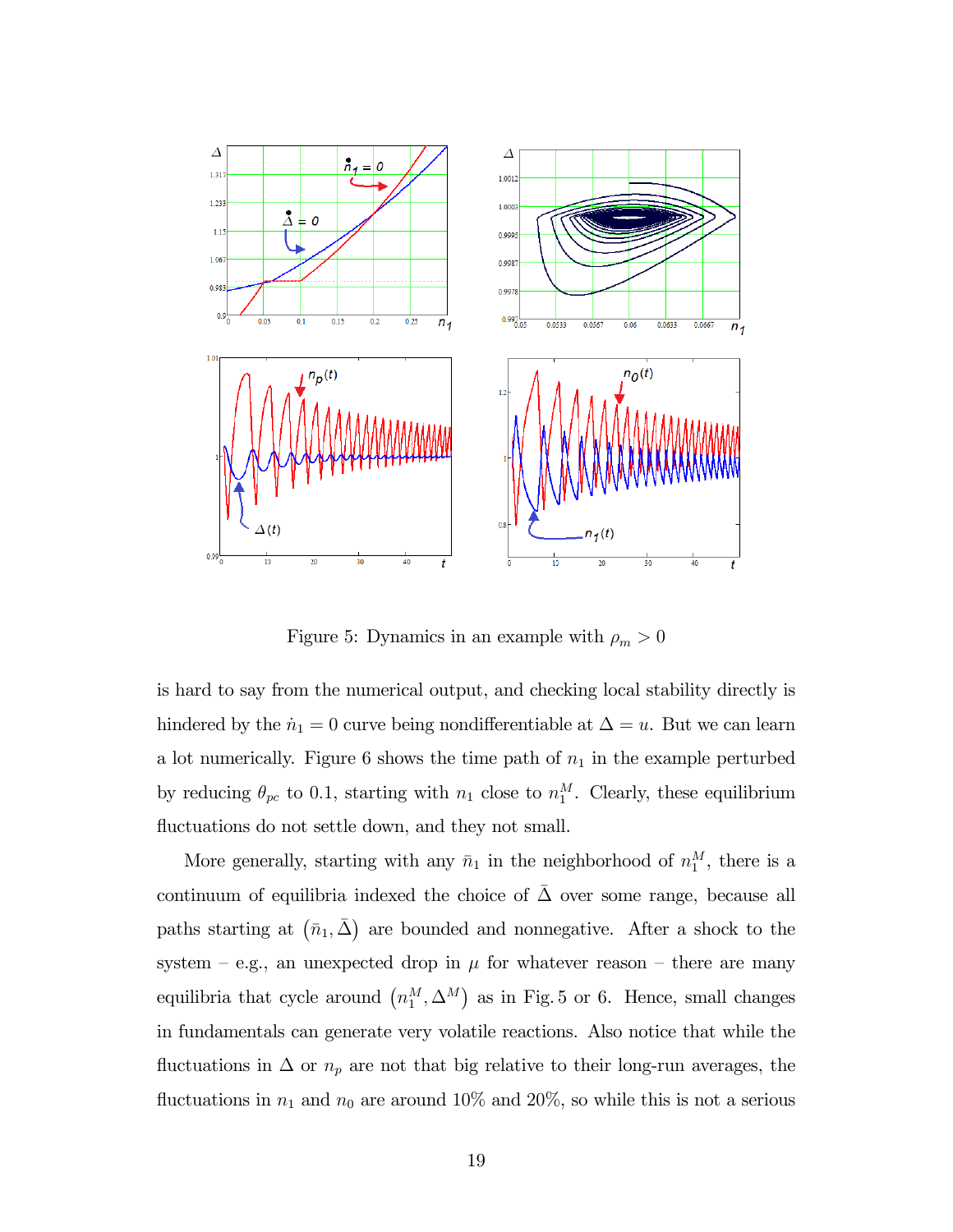

Figure 6: Persistent fluctuations in equilibrium

calibration, it is interesting that fluctuations in inventories are much bigger than output, a stylized fact about business cycles.

Also, in Fig. 4, the left panel shows the stable manifolds of the two saddle points trapped inside the unstable manifolds. This means the stable manifolds must wrap around the middle steady state, either emanating from it or from a cycle around it. In either case, starting with any  $\bar{n}_1$  in the neighborhood of  $n_1^M$ , there is a continuum of equilibria indexed by  $\bar{\Delta}$ , and after a shock there are many different equilibrium paths that fluctuate around  $(n_1^M, \Delta^M)$ , as well as paths starting on one of the stable manifolds and asymtoptically approaching either  $(n_1^L, \Delta^L)$  or  $(n_1^H, \Delta^H)$ . The right panel is similar, except that for any  $\bar{n}_1$ in a large range, depending on initial beliefs, the system can transit to  $\left(n_1^L, \Delta^L\right)$ or  $\left(n_1^H, \Delta^H\right)$ , or oscillate on its way to  $\left(n_1^M, \Delta^M\right)$  or a cycle around it.<sup>13</sup>

<sup>13</sup>One can also construct stochastic (sunspot) equilibria using standard methods. Consider a random variable  $\sigma$  that affects nothing fundamental but could affect behavior if agents believe it will. According to a Poisson process  $\sigma$  switches from  $\sigma_1$  to  $\sigma_2$  at rate  $\eta_1$  and switches back at rate  $\eta_2$ , and at each switch the economy jumps from one (bounded) trajectory in Fig. 4 to another. Now given rational expectations about the jumps, Fig. 4 would actually change, but it is qualitatively similar if the  $\eta$ 's are not too big. In particular, when the phase plane looks like the right panel, one equilibrium has the economy jumping between paths approximately given by the stable manifolds of the steady states with  $\tau = 1$  and  $\tau = 0$ , with M's behavior and the direction of the inventory path switching whenever  $\Delta$  crosses u. For more discussion see, e.g., Kaplan and Menzio (2016) who study different but related kinds of models.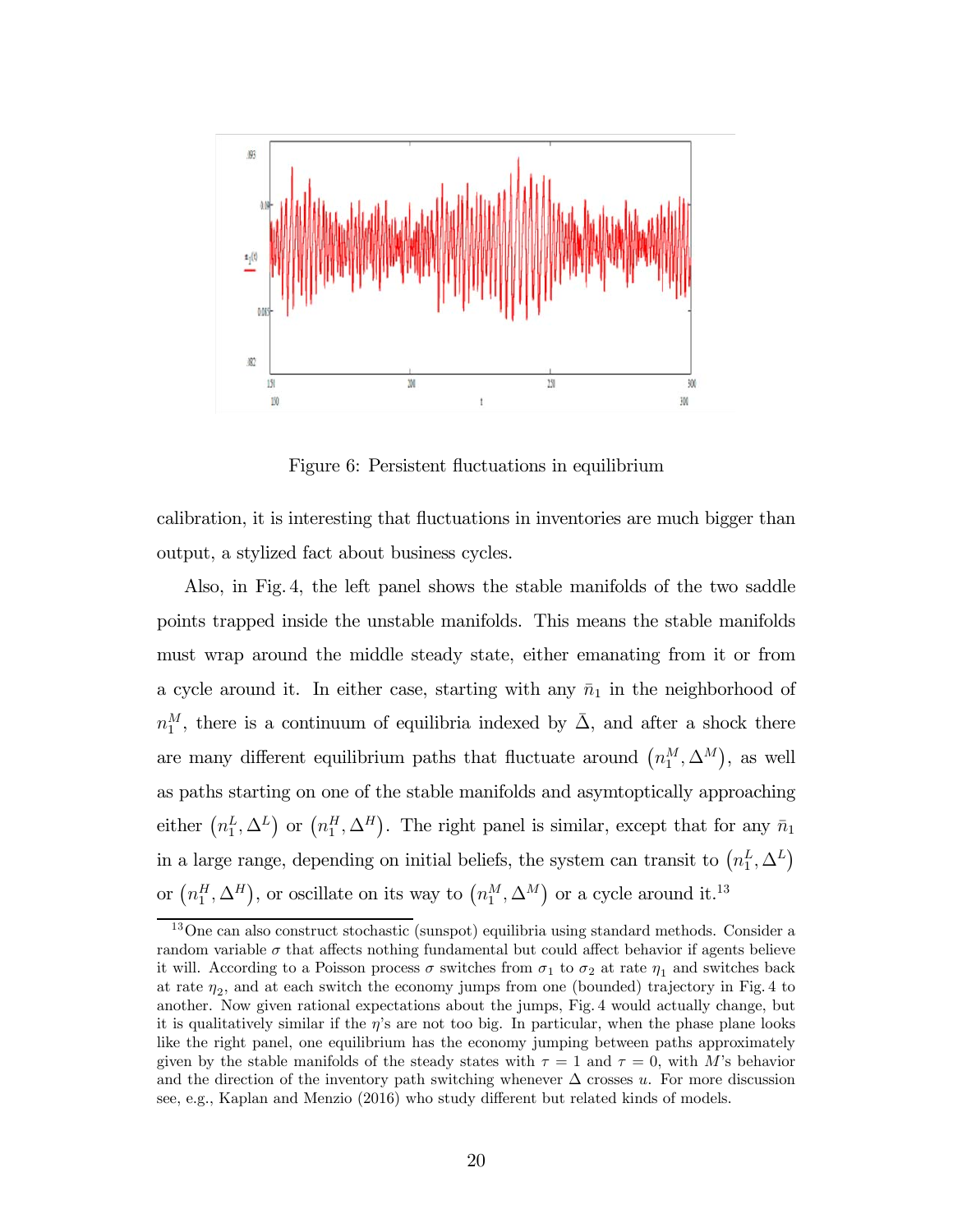Thus our intermediated asset market not only has multiple steady states, but dynamic indeterminacy and excess volatility (fluctuations in endogenous variables when fundamentals are constant). It is also subject to fragility, where a small change in fundamentals can lead to a structural change in equilibrium. Similar results appear in other models, but the economics is different, arising here from complementarities in trading strategies and endogenous market composition.

## 8 Robustness

The results are robust on several dimensions. First, in the Appendix we extend the uniqueness result for  $\gamma_j > 0$  to the case where we give multiplicity a fighting chance by going beyond linear utility and steady state. This is relevant because some search models display multiplicity if one considers nonlinear utility or dynamics, but not if one imposes linearity and looks only at steady state (e.g., Wright and Wong 2014; Trejos and Wright 2016); that is not the case here.

One commentator conjectured that treating types  $C$  and  $M$  asymmetrically might be driving some results. We think our setup is natural, but it is true that: (i) C gets payoff u from x while M gets payoff  $\rho_m/r$  from x; and (ii) after acquiring it C can get another x, while M is restricted to  $\{0,1\}$ . So, consider instead: (i) C gets  $\rho_c/r$  from x; and (ii) C also is restricted to  $x \in \{0, 1\}$ . This makes them symmetric, but without further modification, eventually all end users can end up with x and production shuts down. So, suppose that, when  $C$  acquires  $x$ , he leaves the market to be replaced by a new  $C$  (we could also let  $x$  depreciate as discussed below).

To ease notation, set  $\theta_{pc} = \theta_{mc} = 1$  and write

$$
rV_p = n_c \rho_c / r + n_m (1 - \mu) \theta_{pm} (V_1 - V_0) + \rho_p
$$
  
\n
$$
rV_0 = n_p \theta_{mp} (V_1 - V_0)
$$
  
\n
$$
rV_1 = n_c \tau (\rho_c / r + V_0 - V_1) + \rho_m.
$$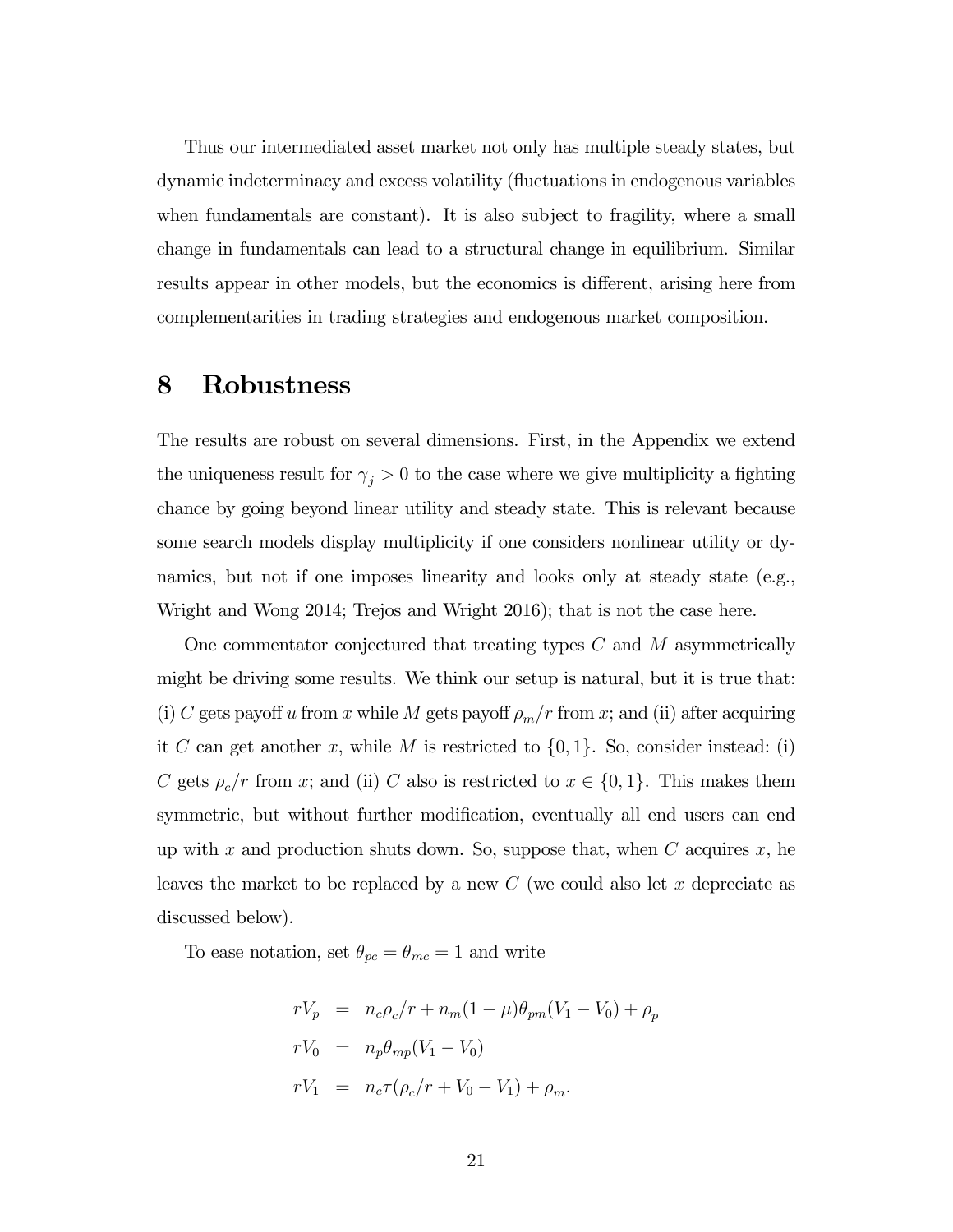Now  $\tau = 1$  if  $\rho_c/r + V_0 - V_1 > 0$ , which reduces to

$$
\rho_c > \rho^* \equiv \frac{r}{r + n_p \theta_{mp}} \rho_m.
$$

Hence, M and C trade when C's valuation is above  $\rho^*$ , not surprisingly, but there are two points worth mention: first,  $n_p \theta_{mp} > 0$  implies  $\rho^* < \rho_m$ , so it is not the case that M trades x to C iff  $\rho_c > \rho_m$ ; second,  $\rho^*$  depends on the endogenous  $n_p$ , not merely parameters.

Other commentators conjectured that we do not need type  $M$ , as similar multiplicities can occur with only  $P$  and  $C$ . That is more delicate. One approach is to eliminate M and let agents choose to be either C or P, with  $n_p + n_c = 1$ . Letting  $\tau$  now denote the probability P and C trade, we have

$$
rV_c = n_p \tau (1 - \theta_{pc}) u
$$
  

$$
rV_p = (1 - n_p) \tau \theta_{pc} u + \rho,
$$

It is easy to check that as long as  $\theta_{pc} \neq 0$  the unique equilibrium has  $\tau = 1$ . For  $\theta_{pc} = 0$ , multiplicity emerges, because then  $rV_c = n_p \tau u$  and  $rV_p = \rho$ , so we can have  $n_p \in (0,1)$  as long as  $n_p \tau u = \rho$ , and there are many combinations of  $(n_p, \tau)$ satisfying this condition. But that is not interesting, because it only works at  $\theta_{pc} = 0$ , and it is payoff irrelevant. So we do need M in this version.

A better conjecture by one referee is that a similar multiplicity may emerge without M when we give C a trade off between saving x and consuming it. This is plausible, since  $C$  consuming  $x$  is similar to  $M$  trading it away.  $o$  pursue it, suppose there are two types,  $C$  that can save or consume  $x$ , and  $P$  that can produce it or be a nonparticipant. In the Supplemental Appendix we confirm this works: if  $C$  is more likely to consume  $x$ , there will be more  $C$  searching for x, which encourages participation by  $P$  and makes  $C$  more likely to consume. Multiplicity can emerge. This changed our views, given we previously thought middlemen were necessary for this kind of multiplicity; they are not. Yet it does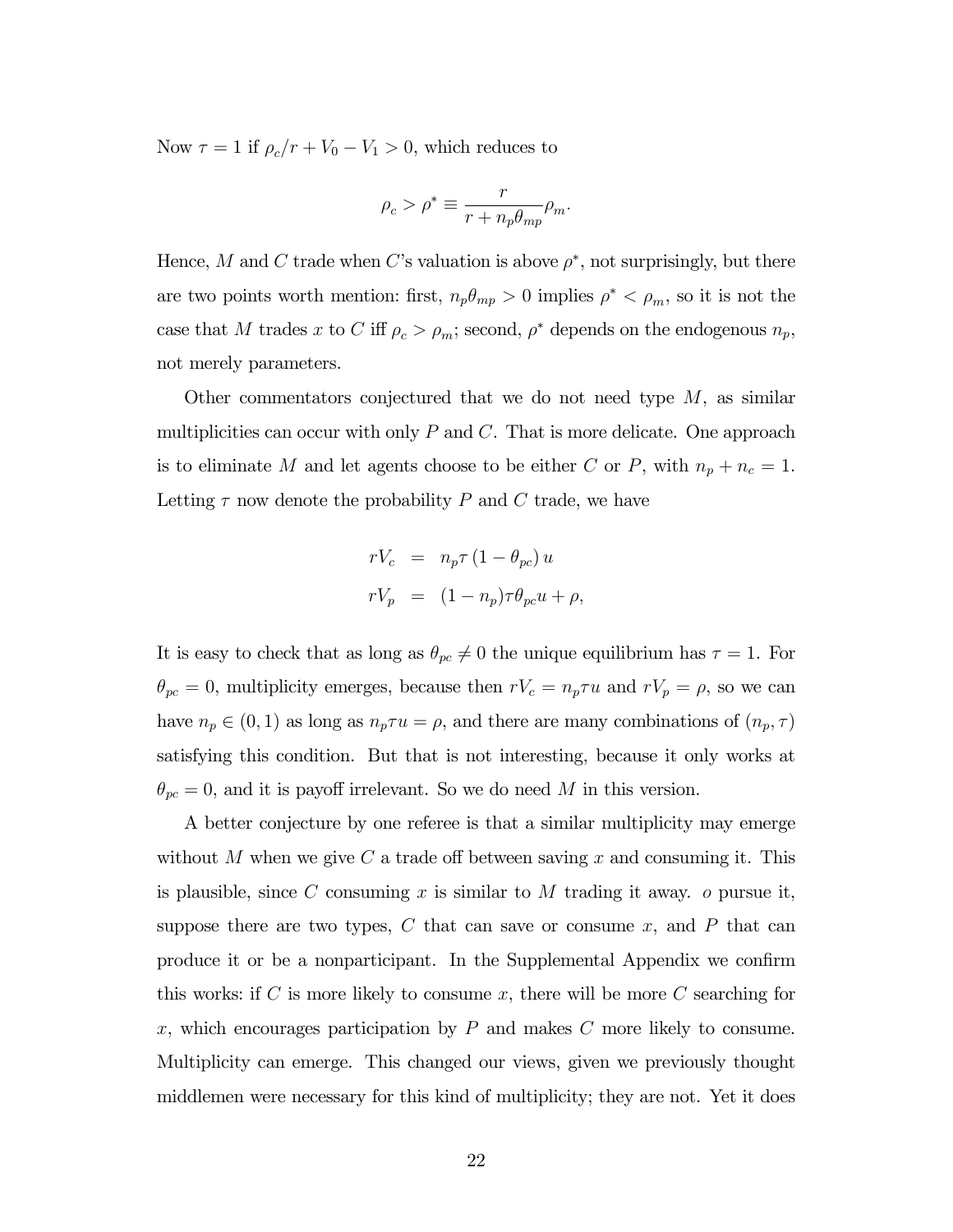not change a main conclusion: in models with middlemen, it is still true that multiplicity and complicated dynamics emerge only if  $\gamma_m < 0$  and only if market composition is endogenous.

Another extension is to let M hold inventories  $i \in \{0, 1, \ldots I\}$ , where  $1 < I <$  $\infty$ <sup>14</sup> Let  $\mathbf{n} = (n_0, n_1, ... n_I)$ , where  $n_i$  is the measure of M with i units of x. As Fig. 7 shows, M moves up the distribution by one unit at rate  $\varepsilon_U = n_P$ , since he trades whenever he meets  $P$  (we maintain that  $P$  can only produce one unit per meeting). Also, M moves down one unit at rate  $\varepsilon_D^i = n_C \tau_i + \delta$ , where  $\tau_i \in \{0, 1\}$ indicates whether or not  $M$  with  $i$  units trades with  $C$  (we maintain that  $C$  only wants one unit per meeting), and each unit depreciates at Poisson rate  $\delta$ . If  $V_i$  is the value function for M with i, then  $\tau_i = 1$  if  $u > \Delta_i = V_i - V_{i-1}$ .



Figure 7: Inventory flows

Now steady state solves

$$
n_0 n_p = n_1(\delta + n_c \tau_1)
$$
  
\n...  
\n
$$
n_i n_p + n_i(\delta + n_c \tau_i) = n_{i-1} n_p + n_{i+1} (\delta + n_c \tau_{i+1})
$$
  
\n...  
\n
$$
n_I (\delta + n_c \tau_I) = n_{I-1} n_p
$$

<sup>&</sup>lt;sup>14</sup>One can consider  $I = \infty$ , too, but we think  $I < \infty$  makes sense. The reason is that if there were an increasing marginal cost or decreasing marginal benefit of inventories, and  $M$  could choose I, he would choose  $I < \infty$  (see Shevchenko 2004). Also, for this extension we assume M types never meet each other. With  $i \in \{0,1\}$  this does not matter, since there are no gains from trade between  $M$ 's, but here it would matter and might be worth studying (see Afonso and Lagos 2015 for something along these lines applied to banks in the Fed Funds market).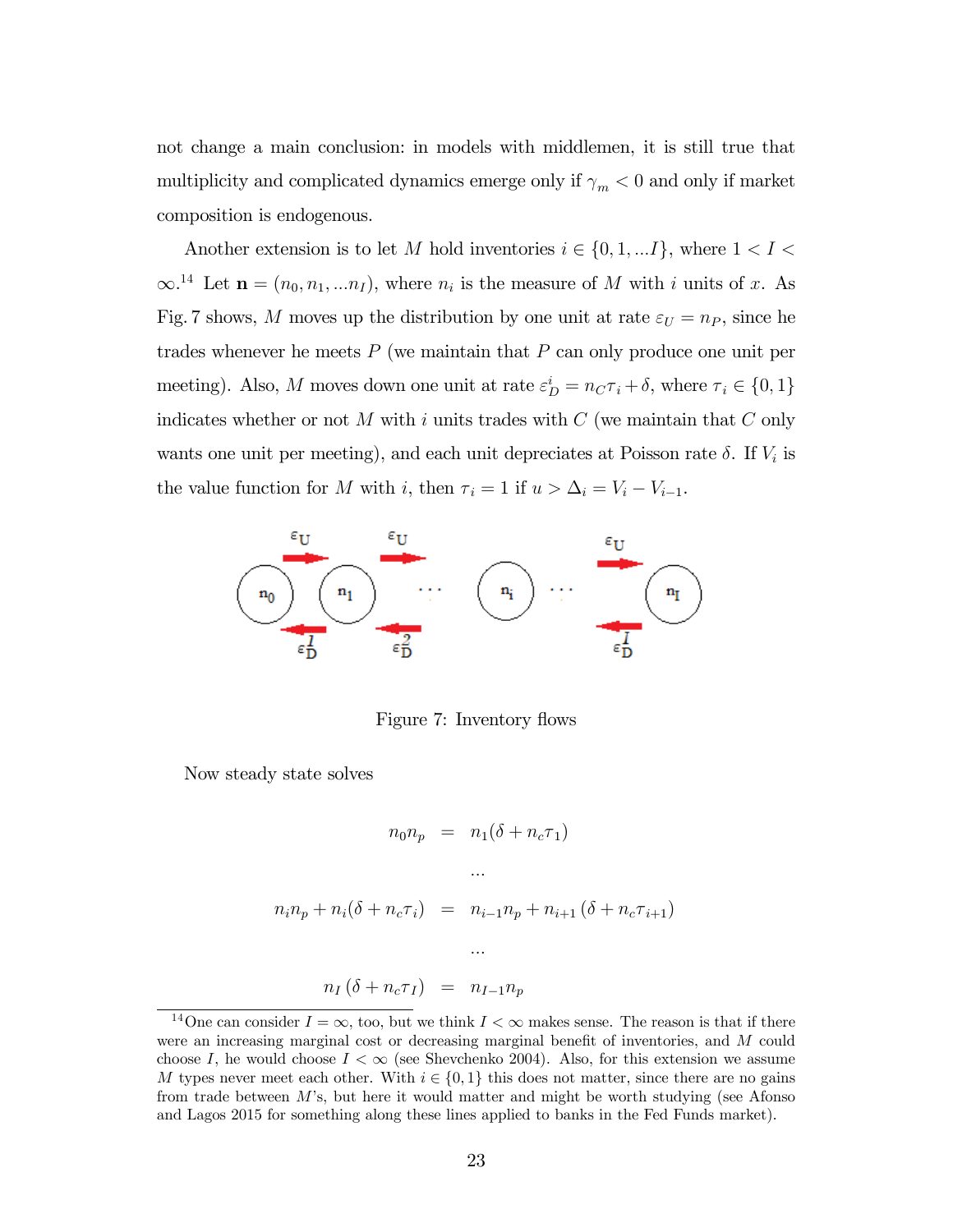The first equation implies  $n_1 = n_0 n_p/(\delta + n_c \tau_1)$ . Then the second reduces to  $n_1 n_p = n_2 (\delta + n_c \tau_2),$  or

$$
n_2 = \frac{n_1 n_p}{\left(\delta + n_c \tau_2\right)} = \frac{n_0 n_p^2}{\left(\delta + n_c \tau_1\right) \left(\delta + n_c \tau_2\right)}.
$$

Continuing in this way  $\forall i \in \{1, 2...I\}$  we get

$$
n_i = \frac{n_0 n_p^i}{\prod_{j=1}^i (\delta + n_c \tau_j)}.
$$
\n(21)

Note the last equation holds automatically when the others hold, so we replace it with  $\sum^I$  $\sum_{i=0} n_i = 1 - n_c - n_p$ , or,

$$
n_0 = \frac{1 - n_c - n_p}{1 + \sum_{i=1}^{I} \frac{n_p^i}{\prod_{j=1}^{i} (\delta + n_c \tau_j)}}.
$$
\n(22)

This is the closed-form for **n** given any  $\tau$  and  $n_p$ .<sup>15</sup>

Let  $\rho(i) = i \rho_M$  be M's return from holding *i* units, with  $\rho_m > 0$ , where  $\rho(i)$ is linear only to focus on nonlinearities coming from endogenous behavior. Then

$$
rV_0 = n_p \theta \Delta_1
$$
  
\n...  
\n
$$
rV_i = i\rho_m + n_c \tau_i \theta_{mc} (u - \Delta_i) + n_p \theta_{mp} \Delta_{i+1} - \delta \Delta_i
$$
  
\n...  
\n
$$
rV_I = I\rho_m + n_c \tau_I \theta_{mc} (u - \Delta_I) - \delta \Delta_{I,I-1}.
$$
\n(23)

Thus M with  $i > 0$  gets a flow  $i\rho_m$ , gets a share  $\theta_{mc}$  of the surplus when he trades with C, suffers from depreciation at rate  $\delta$ , and increases *i* when he meets P as

<sup>&</sup>lt;sup>15</sup>The process for  $i$  is reminiscent of the one for currency holdings in monetary models with  $m \in \{0, 1, 2, \ldots M\}$ , like Green and Zhou (1998), Camera and Corbae (1999) or Berentsen (2002). However, those papers need to justify agents' decisions to trade 1 unit of money at a time, while here trading 1 unit of  $x$  is guaranteed by technology and preferences.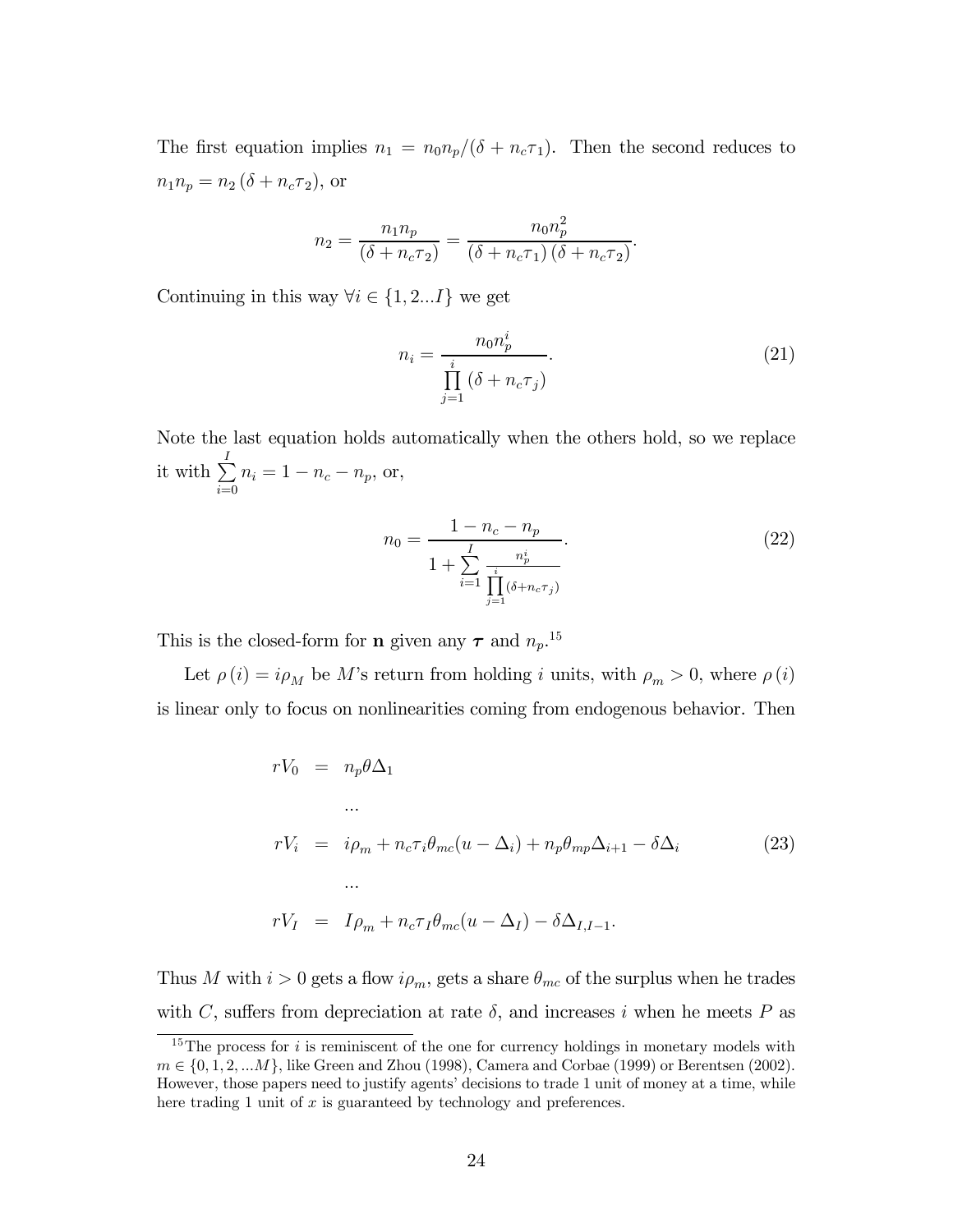long as  $i < I$ . Similarly, we have

$$
rV_p = \rho_p + n_c \theta_{pc} u + \sum_{i=0}^{I-1} n_i \theta_{pm} \Delta_{i+1}.
$$
 (24)

Note that equilibrium is generically unique when  $n_p$  is exogenous, because while  $\tau$  affects **n** it does not affect (23). Also, as in the baseline model, multiplicity obviously requires  $\rho_m > 0$ . It is not hard to solve the model numerically and look for multiplicity with  $n_p$  endogenous and  $\rho_m > 0$ . First note that  $V_i$  is nonlinear in  $i$ , and to see why this matters, consider a special case that we call reservation equilibria, defined as follows: for some  $i^* \in \{1, 2, \ldots I\}$ ,  $\tau_i = 1$  iff  $i \geq i^*$ . One might think all equilibria have this property, which would be true if  $V_i$  were linear, but  $V_i$  is not linear. Fig. 8, drawn for  $I = 5$ , shows  $\Delta_i = V_i - V_{i-1}$ , and note that when  $\Delta_i$  is increasing (decreasing)  $V_i$  is convex (concave); hence  $V_i$  starts convex and becomes concave as *i* increases.<sup>16</sup> In the left panel, with  $\rho_m = 0.05$ ,  $\tau = (1, 0, 1, 1, 1)$  is an equilibrium, and in fact the unique equilibrium for these parameters, but it is not a reservation equilibria (M trades when  $i = 1$ ) but not when  $i = 2$ ). In the right panel, with  $\rho_m = 0.07$ ,  $\tau = (0, 0, 1, 1, 1)$  is a reservation equilibrium. Also shown are histograms for **n** and the value of  $n_p$ .



Figure 8: Equilibria at  $\rho_m = 0.05$  and  $\rho_m = 0.07$ 

<sup>&</sup>lt;sup>16</sup>Parameters for this example, and for those below, unless indicated otherwise, are  $u = 1$ ,  $r = 0.01, \delta = 0.09, n_c = 0.25, \theta_{mp} = 0.8, \theta_{pc} = \theta_{mc} = 1, \rho_p = 0$  and  $\rho_m = 0.05$ .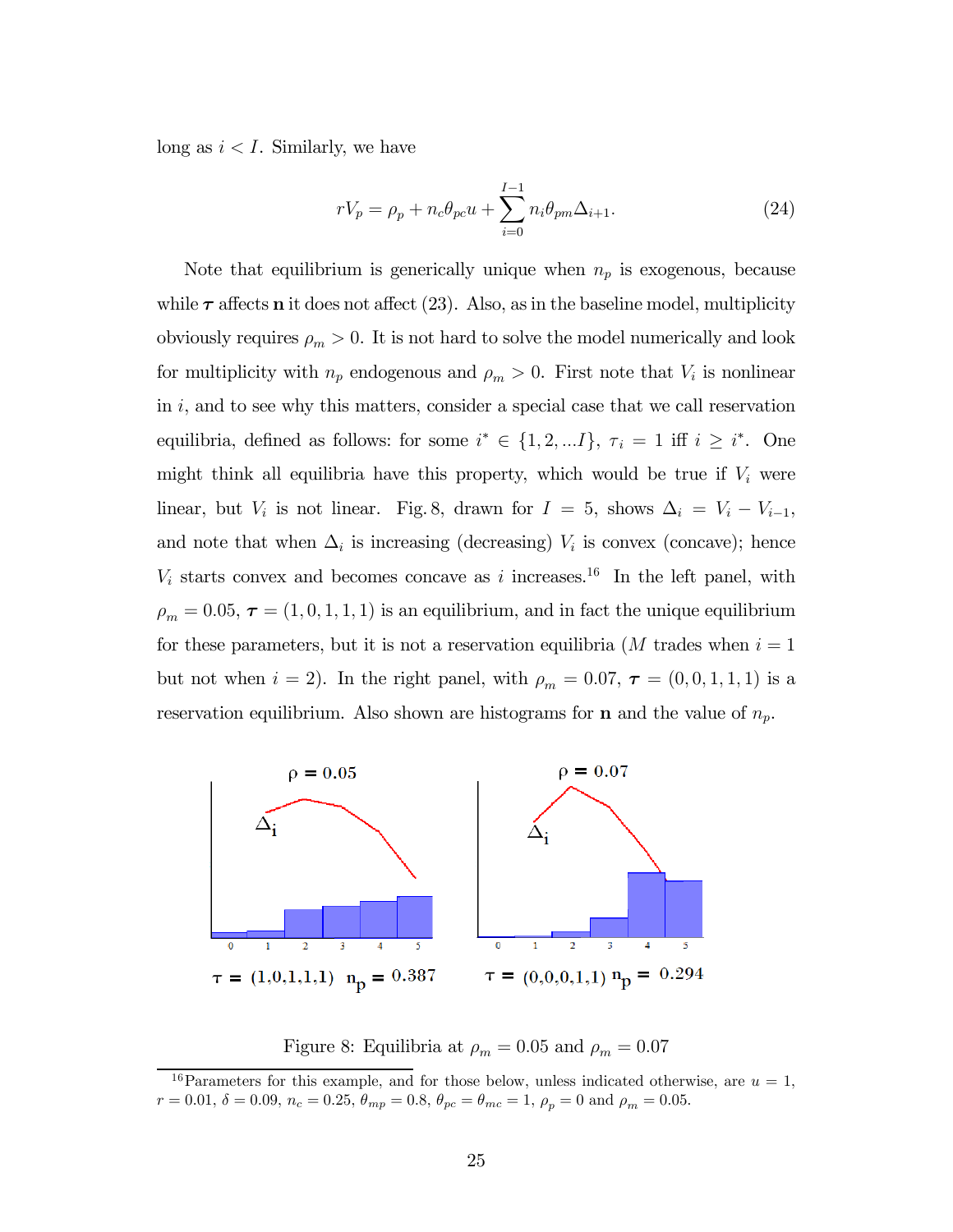It is not hard to get multiplicity. The left panel of Figure 9 shows the result of checking all  $2^I$  candidate equilibria for  $I = 100$  for each point on a grid in  $(\rho_m, \delta)$  space.<sup>17</sup> The blue region has one equilibrium, the green has two, and yellow three. In this case they all happen to be reservation equilibria, implying multiplicity even within the special class, but one can also find reservation and other equilibria coexisting. The right panel checks for only reservation equilibrium when  $I = 50$ . For every  $i^* \in \{1, 2, ... 50\}$  on the horizontal axis, the values of  $\rho_m$ that support a reservation equilibrium with that  $i^*$  are shown by bars. For low  $\rho_m$ there is a reservation equilibrium with  $i^* = 0$ , so M trades with C whenever he can. For high  $\rho_m$  there is a reservation equilibrium with  $i^*$  close to I, so M rarely trades with  $C$ . Note that the overlap of the bars again demonstrates multiplicity. Also, note that for intermediate  $i^*$  no value of  $\rho_m$  supports reservation equilibria, and so reservation equilibria are not pervasive.



Figure 9: All equilibria with  $I = 100$  and reservation equilibria with  $I = 50$ 

The intuition is similar to  $I = 1$ . First, one can show higher  $\tau_i$  lowers  $n_i$ and increases  $n_j$  for  $j \neq i$ . Also, setting  $\tau_i = \tau$   $\forall i$  and increasing  $\tau$  twists the inventory distribution – i.e., there is an  $i<sub>\tau</sub>$  such that  $n<sub>i</sub>$  decreases for  $i > i<sub>\tau</sub>$  and increases for  $i \leq i_{\tau}$ . So when M is more inclined to trade with C, in the sense that  $\tau_i = 1$  for more values of i, a random middleman is more likely to have lower

<sup>&</sup>lt;sup>17</sup>The parameter values are the same as above except  $\delta = 0.11$  in the left panel and  $\delta = 0.10$ in the right panel, mainly to make the pictures look nicer.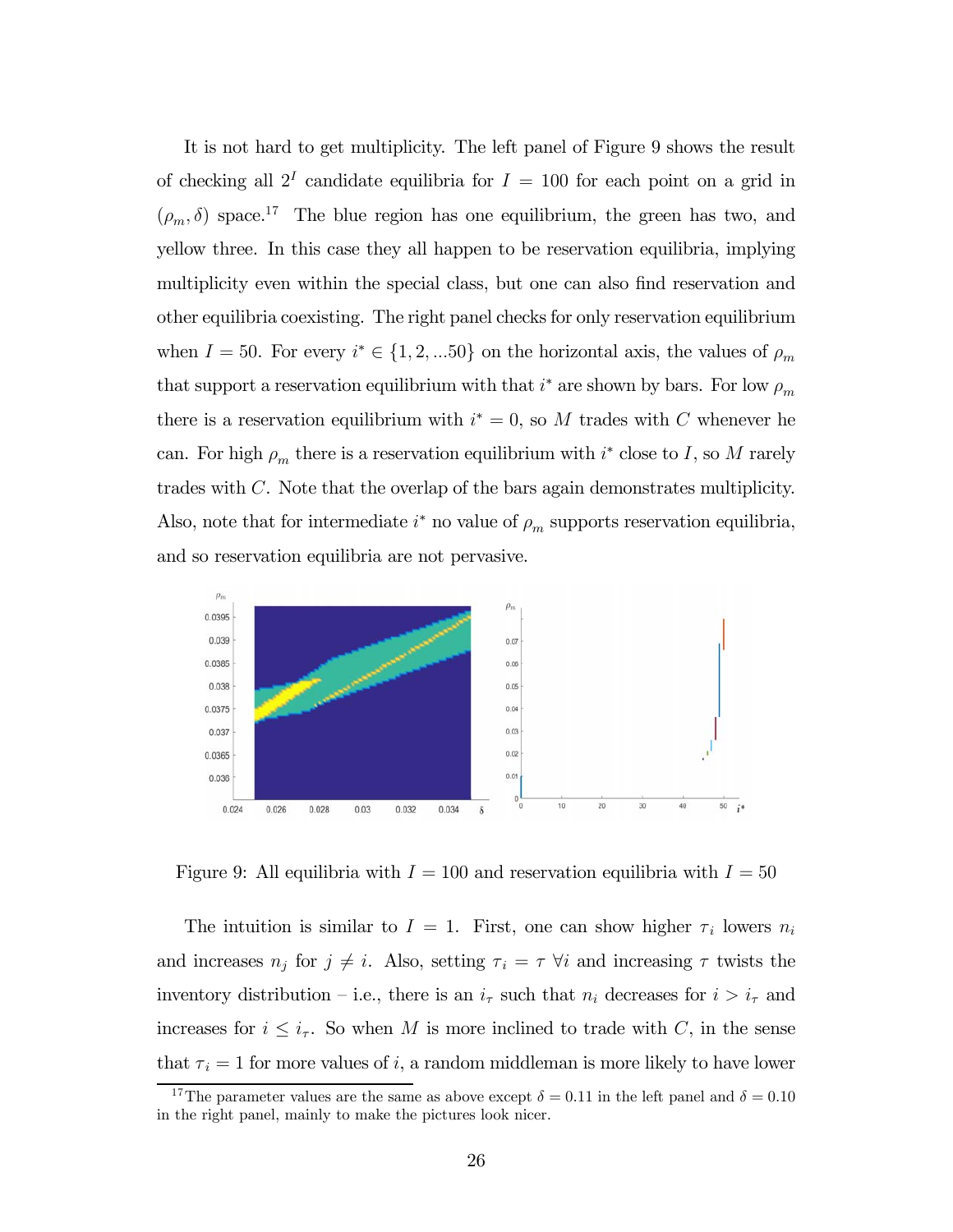inventory. This increases profit for P, and to re-establish  $V_p = V_0$  we need to raise  $n_p$ , which encourages M to trade with C more often. This strategic effect makes multiplicity possible even when  $I$  is big, and shows that insights from our tractable benchmark model go through for  $I > 1$ .

## 9 Conclusion

This project continued the development of search-based theories of intermediation, with emphasis on endogenizing the measures of middlemen and producers,  $n_m$  and  $n_p$ . The analysis delivered clean results on existence, efficiency and dynamics, with some predictions that were surprising, like the possibility of  $\partial n_m / \partial \gamma_m > 0$ . A result we find interesting is this: absent devices like increasing returns, in models where  $n_m$  and  $n_p$  are endogenous, equilibrium is unique and simple if holding inventories involves storage costs, as in goods markets; but multiplicity and complicated dynamics emerge if holding inventories involves positive returns, as in asset markets, if we endogenize the composition of the market. There are many extensions and applications one can imagine for future work, but we think the existing findings already taught us a lot about search theory and about intermediation.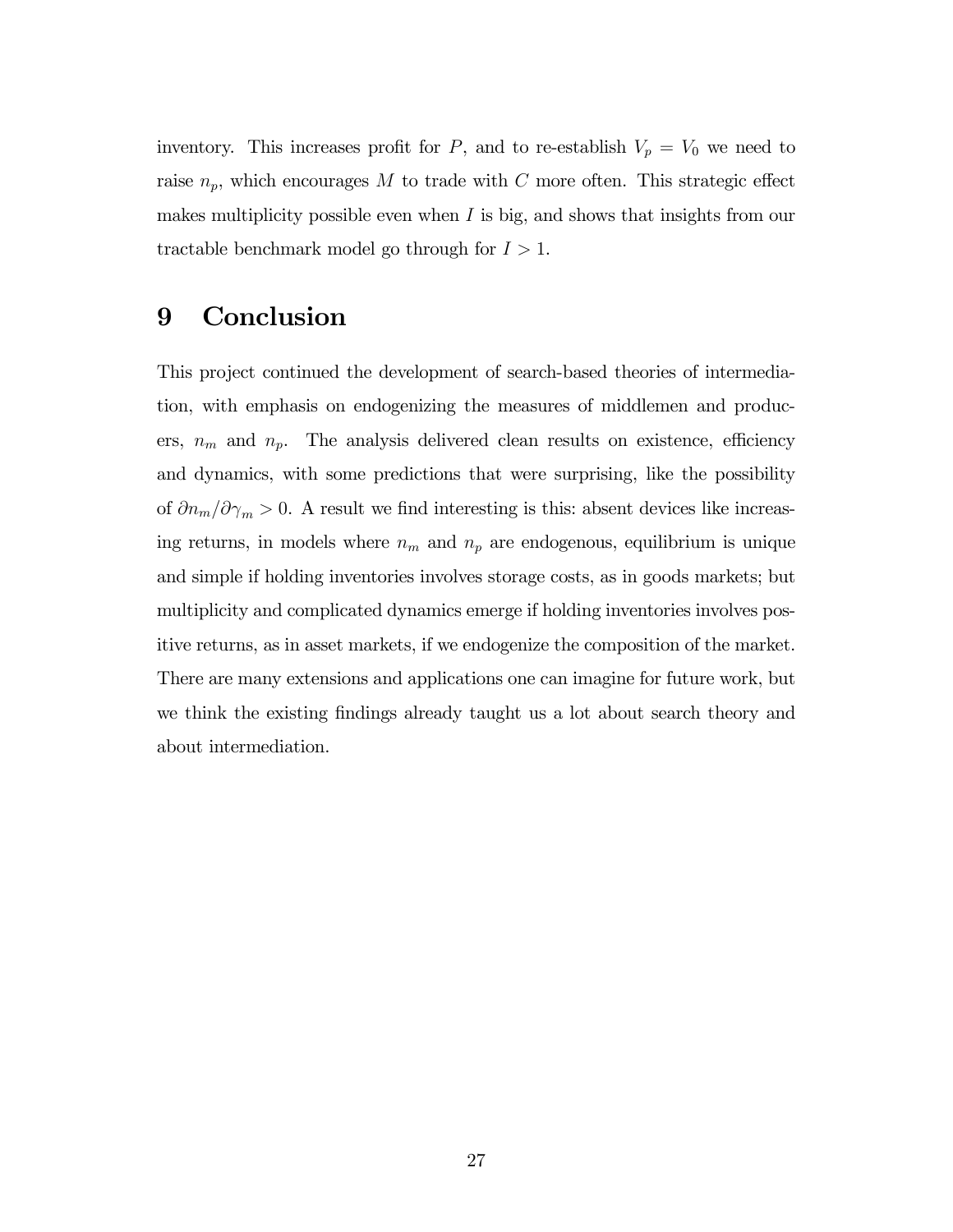## References

- [1] G. Afonso and R. Lagos (2015) "Trade Dynamics in the Market for Federal Funds," Econometrica 83, 263-313.
- [2] G. Akerlof and R. Shiller (2009) Animal Spirits: How Human Psychology Drives the Economy, and Why It Matters for Global Capitalism. Princeton.
- [3] S. Aruoba, G. Rocheteau and C. Waller (2007) "Bargaining and the Value of Money," JME 54, 2636-55.
- [4] A. Berentsen (2002) "On the Distribution of Money Holdings in a Random-Matching Model," International Economic Review 43, 945-54.
- [5] G. Biglaiser (1993) "Middlemen as Experts," RAND 24, 212-223.
- [6] M. Boldrin, N. Kiyotaki and R. Wright (1993) "A Dynamic Equilibrium Model of Search, Production and Exchange," JEDC 17, 723-58.
- [7] K. Burdett and M. Coles (1997) "Marriage and Class," QJE 112, 141-68.
- [8] G. Camera (2001) "Search, Dealers, and the Terms of Trade," RED 4, 680- 694.
- [9] G. Camera and D. Corbae (1999) "Money and Price Dispersion," IER 40, 985-1008.
- [10] R. Cavalcanti and N. Wallace (1999) "A Model of Private Banknote Issue," RED 2, 104-36.
- [11] M. Coles and R. Wright (1998) "A Dynamic Model of Search, Bargaining, and Money," JET 78, 32-54.
- [12] P. Diamond (1982) "Aggregate Demand Management in Search Equilibrium," JPE 90, 881-94.
- [13] P. Diamond and D. Fudenberg (1989) "Rational Expectations Business Cycles in Search Equilibrium," JPE 97, 606-19.
- [14] D. Duffie, N. Gârleanu and L. Pederson (2005) "Over-the-Counter Markets," Econometrica 73, 1815-47.
- [15] M. Farboodi, G. Jarosch and G. Menzio (2017) "Tough Middlemen," mimeo.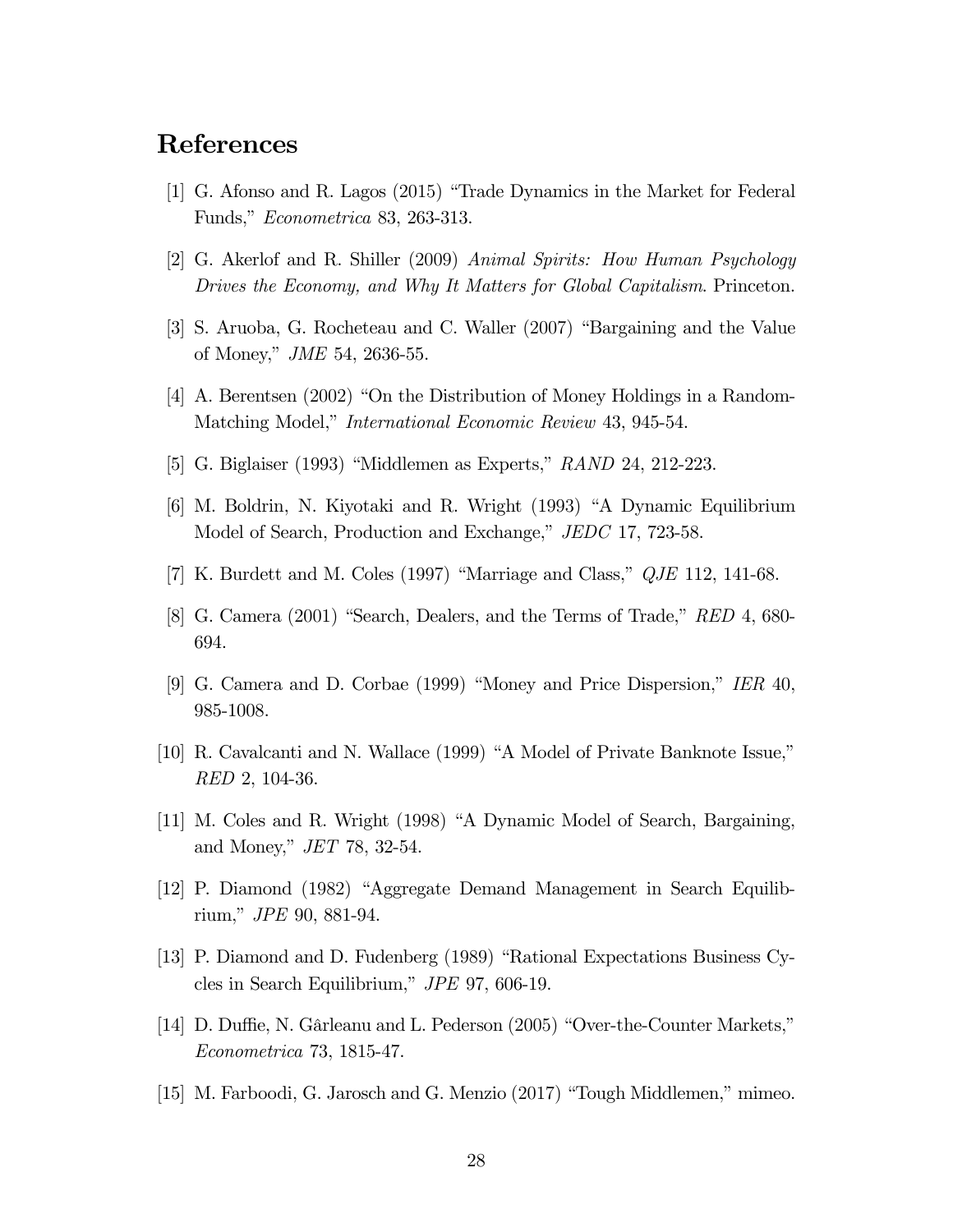- [16] M. Farboodi, G. Jarosch and R. Shimer (2018) "Meeting Technologies in Decentralized Asset Markets," mimeo.
- [17] M. Friedman (1960) A Program for Monetary Stability, Fordham University Press, New York.
- [18] G. Gong (2019) "Middlemen in Search Models with Intensive and Extensive Margins," mimeo.
- [19] E. Green and R. Zhou (1998) "A Rudimentary Random-Matching Model with Divisible Money and Prices," *Journal of Economic Theory* 81, 252-71.
- [20] C. Gu, F. Mattesini, C. Monnet and R. Wright (2013) "Endogenous Credit Cycles," JPE 121, 940-65.
- [21] A. Hosios (1990) "On the Efficiency of Matching and Related Models of Search and Unemployment," RES 57, 279-298.
- [22] J. Hugonnier, B. Lester and P. Weill (2019) "Frictional Intermediation in Over-the-Counter Markets," FRB Philadelphia Working Paper 19-10.
- [23] A. Johri and J. Leach (2002) "Middlemen and the Allocation of Heterogeneous Goods," IER 43, 347-361.
- [24] E. Kalai (1977) "Proportional Solutions to Bargaining Situations: Interpersonal Utility Comparisons," Econometrica 45, 1623-30.
- [25] G. Kaplan and G. Menzio (2016) "Shopping Externalities and Self-Fulfilling Unemployment Fluctuations," JPE 124, 771-825.
- [26] N. Kiyotaki and R. Wright (1993) "A Search-Theoretic Approach to Monetary Economics," AER 83, 63-77.
- $[27]$  Y. Li (1998) "Middlemen and Private Information," *JME* 42, 131-159.
- [28] R. Lagos, G. Rocheteau and R. Wright (2017) "Liquidity: A New Monetarist Perspective," *JEL*, in press.
- [29] A. Masters (2007) "Middlemen in Search Equilibrium," IER 48, 343-62.
- [30] A. Masters (2008) "Unpleasant Middlemen," JEBO 68, 73-86.
- [31] D. Mortensen (1982) "Property Rights and Efficiency of Mating, Racing, and Related Games," AER 72, 968-79.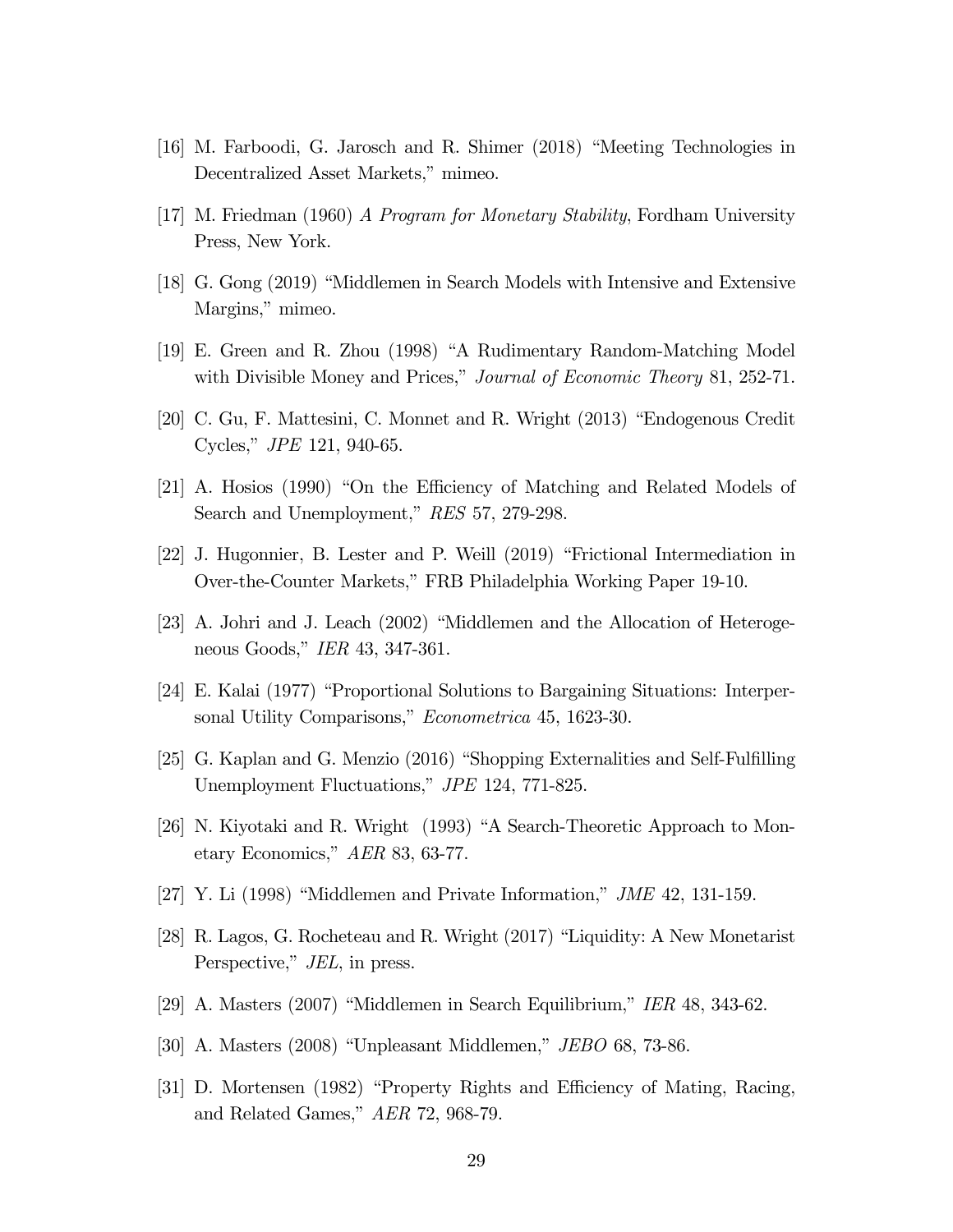- [32] D. Mortensen (1999) "Equilibrium Unemployment Dynamics," IER 40, 889- 914.
- [33] E. Nosal, Y.-Y. Wong and R. Wright (2015) "More on Middlemen: Equilibrium Entry and Efficiency in Intermediated Markets," JMCB 47, 7-37.
- [34] C. Pissarides (2000) Equilibrium Unemployment Theory. MIT Press.
- [35] C. Reinhart and K. Rogoff (2009) This Time Is Different: Eight Centuries of Financial Folly. Princeton University Press.
- [36] G. Rocheteau and E. Nosal (2017) Money, Payments, and Liquidity. MIT Press.
- [37] G. Rocheteau and R. Wright (2013) "Liquidity and Asset Market Dynamics," JME 60, 275-94.
- [38] A. Rolnick and W. Weber (1986) "Inherent Instability in Banking: The Free Banking Experience," Cato Journal 5, 877-890.
- [39] A. Rubinstein and A. Wolinsky (1987) "Middlemen," QJE 102, 581-594.
- [40] A. Shevchenko (2004) "Middlemen," IER 45, 1-24.
- [41] E. Smith (2004) "Intermediated Search," Economica 71, 619-636.
- [42] A. Trejos and R. Wright (2016) "Search-Based Models of Money and Finance: An Integrated Approach," JET 164, 10-31.
- [43] C. Tse (2009) "The Spatial Origin of Commerce," mimeo.
- [44] X. Vives (2016) Competition and Stability in Banking: The Role of Regulation and Competition Policy. Princeton.
- [45] M. Watanabe (2010) "A Model of Merchants," JET 145, 1865-1889.
- [46] R. Wright (1995) "Search, Evolution and Money," JEDC 19, 181-206.
- [47] R. Wright and Y.-Y. Wong (2014) "Buyers, Sellers and Middlemen: Variations on Search-Theoretic Themes," IER 55, 375-398.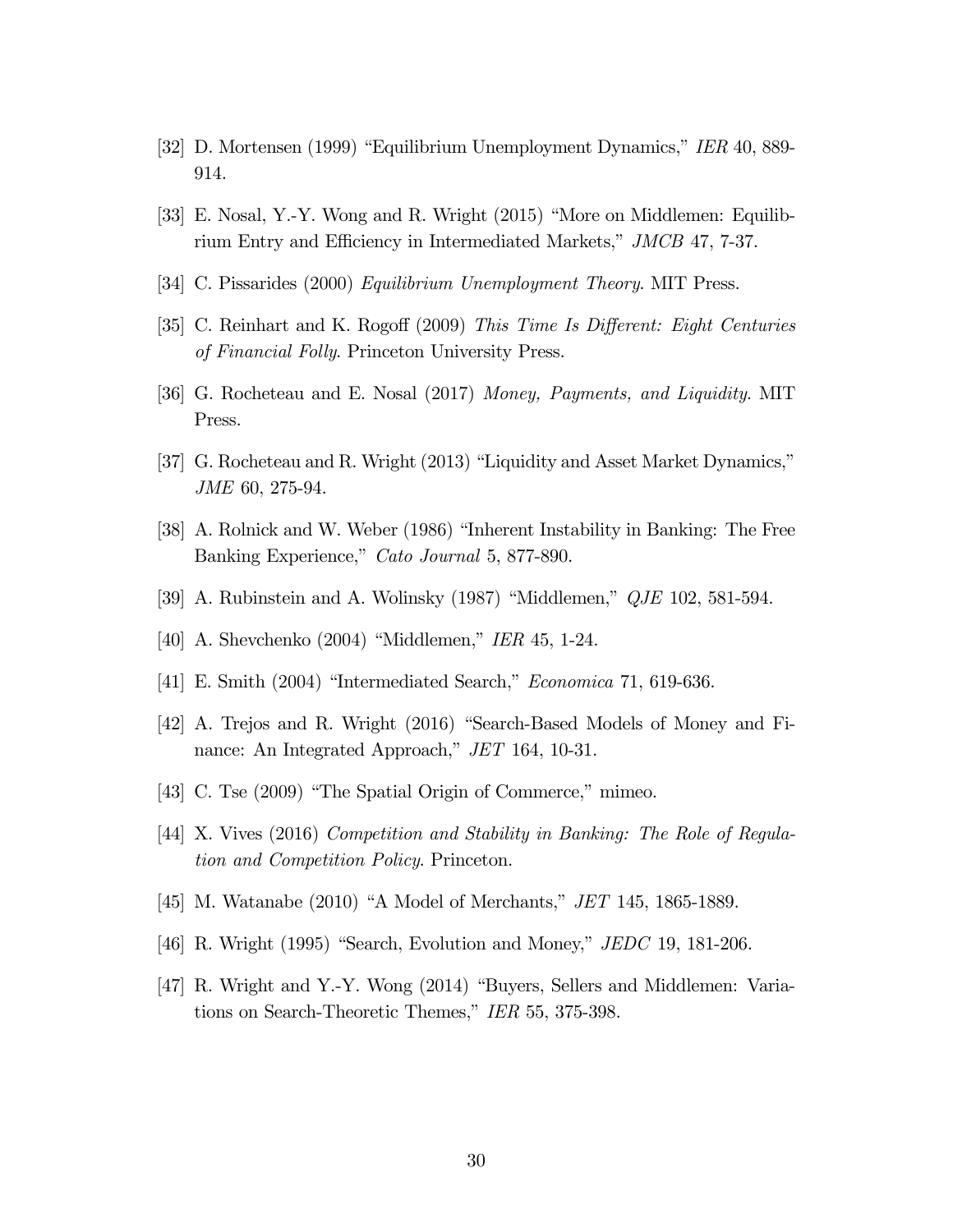#### Appendix A: Payment Frictions and Dynamics

To begin let us suppose  $U''(y) < 0$ . This is interesting because now we can have  $U(y) \leq y$ , implying the cost to the payer exceeds the value to the payee, which discourages intermediation because it requires two payments,  $M$  to  $P$  and  $C$  to M, rather than one,  $C$  to  $P$ . Thus we can interpret the model in terms of payment frictions. Given that, we can show uniqueness in goods markets also holds with nonlinear utility. For tractability, let us use Kalai's  $(1977)$  "proportional" bargaining solution, which has several advantages in related models (Aruoba et al. 2007).

To reduce notation, set  $\theta_{pc} = \theta_{mc} = 1$ , which is fairly innocuous since type C really plays a very minro role anyway, and convenient because it implies  $V_c = 0$ and  $y_{cp} = y_{cm} = u$ . Also, let  $z \equiv U(u)$  and write the dynamic programming equations as

$$
rV_p = n_c z + n_0 U(y_{mp}) - \gamma_p + V_p \tag{25}
$$

$$
rV_0 = (1 - n_c - n_1 - n_0) \frac{1 - \theta_{pm}}{\theta_{pm}} U(y_{mp}) + \dot{V}_0
$$
 (26)

$$
rV_1 = n_c(z - \Delta) - \gamma_m + \dot{V}_1.
$$
 (27)

The definition of equilibrium is similar, but the analysis is harder. To begin, let us first analyze steady state, then take up dynamics. Here are generalizations of some basic results for  $U(y) = y$ :

**Lemma 8** A (subgame perfect) class 0 equilibrium exists iff  $\gamma_p \geq n_c z$  and  $\gamma_p \geq$  $G(\gamma_m)$ , where

$$
G(\gamma_m) \equiv nz + U(y_0)(1 - n),\tag{28}
$$

and  $y_0$  is given by the bargaining solution for  $y_{mp}$  at  $\mu = 0$ .

**Lemma 9** A class 1 equilibrium exists iff  $\gamma_p \leq n_c z$  and  $\gamma_p \leq F(\gamma_m)$ , where

$$
F(\gamma_m) \equiv n_c z - U(\bar{y})(1 - n_c) \frac{(1 - \theta_{pm})}{\theta_{pm}},
$$
\n(29)

and  $\bar{y}$  is the bargaining solution for  $y_{mp}$  at  $\mu = \bar{\mu}$ .

**Lemma 10** A class 2 equilibrium exists iff  $\tilde{Q}(0, y_0) > 0 > \tilde{Q}(\bar{\mu}, \bar{y})$ , where  $\tilde{Q}$  is defined in the proof.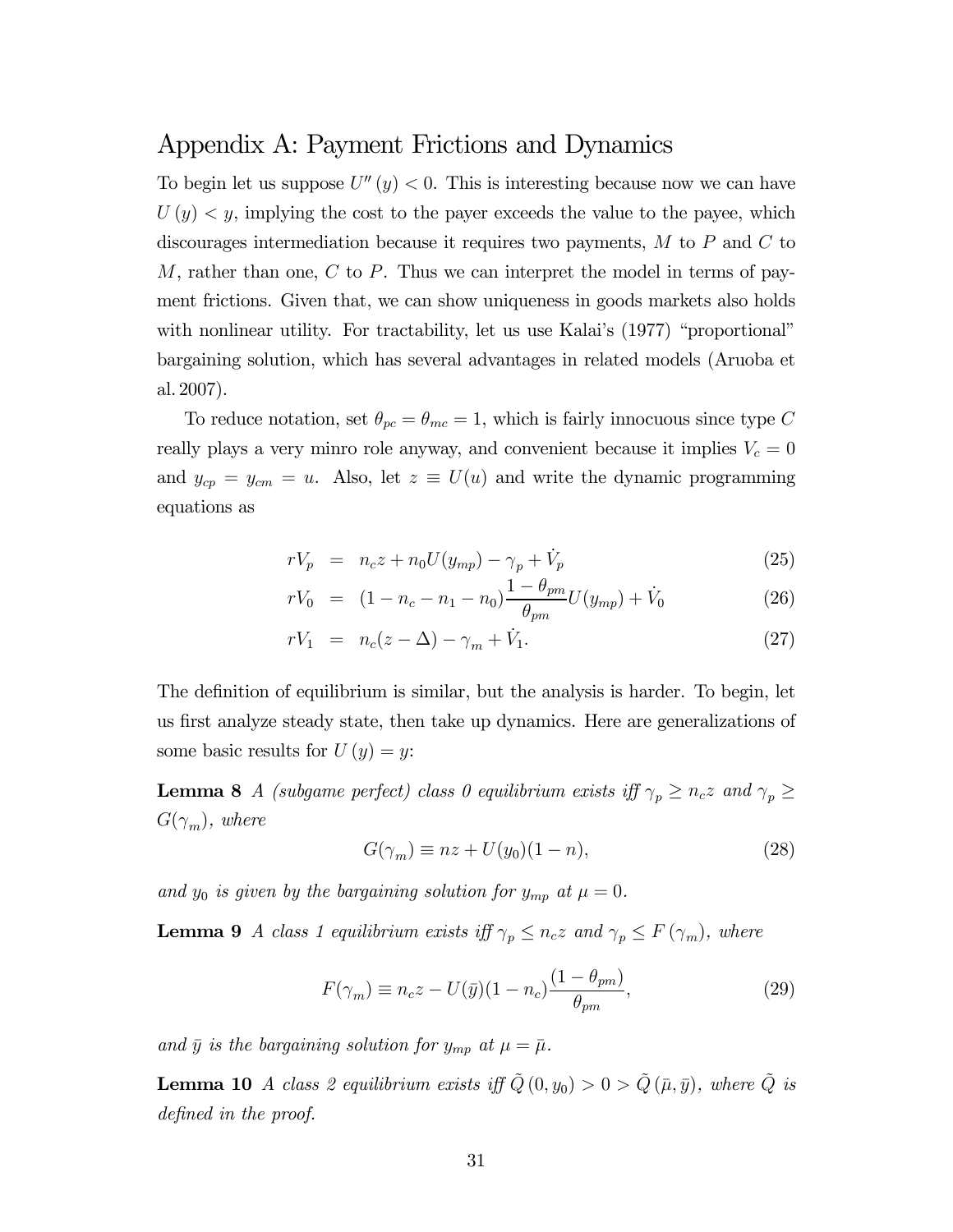

Figure 10: Equilibrium in  $(y_{mp}, \mu)$  space

The main complication comes from the fact that, with a general  $U(y)$ , we cannot eliminate  $y_{mp}$  from the above conditions. Hence, we work with two curves in  $(y_{mp}, \mu)$  space, one representing bargaining and one representing the choice to be type M or P. Setting  $V_0 = V_p$  implies a quadratic that solves for

$$
\mu = \frac{\left[2\theta_{pm}\left(1 - n_c\right) + n_c\right]U\left(y_{mp}\right) + \theta_{pm}\left(n_c z - \gamma_p\right) - \sqrt{\tilde{D}}}{2\theta_{pm}U\left(y_{mp}\right)}\tag{30}
$$

where  $\tilde{D}$  is the discriminant. This defines a function  $\mu = O(y_{mp})$ , with O for "occupational choice." One can check  $\partial O/\partial y_{mp} \simeq -(n_c z - \gamma_p)$ , where  $a \simeq b$ means  $a$  and  $b$  have the same sign. As shown in Fig. 10, this traces a curve in  $(y_{mp}, \mu)$  space that slopes up or down, depending on the sign of  $n_c z - \gamma_p$ , but in any case  $\lim_{y_{mp}\to\infty} O(y_{mp})=\hat{\mu}\in(0,\bar{\mu}).$ 

Next, use  $(??)-(??)$  to solve for  $V_1 - V_0$  and eliminate it from the bargaining solution to get  $y_{mp} = B(\mu)$ , where B is for "bargaining." The result is

$$
\mu = B^{-1} (y_m) = \frac{\theta_{pm} (n_c z - \gamma_m) - \Upsilon}{\theta_{pm} (n_c z - \gamma_m) - \Upsilon + n_c (1 - \theta_{pm}) U (y_{mp})},
$$
(31)

where  $\Upsilon \equiv (r + n_c) [\theta_{pm} y_{mp} + (1 - \theta_{pm}) U (y_{mp})]$ . This traces a downward-sloping curve. Now we have

**Lemma 11**  $y_{mp} = B(\mu)$  and  $\mu = O(y_{mp})$  intersect in  $(0, \infty) \times (0, \bar{\mu})$  iff  $F(\gamma_m)$  $\gamma_p < G(\gamma_m)$ . They never intersect more than once in  $(0,\infty) \times (0,\bar{\mu})$ . In  $(\gamma_p, \gamma_m)$ space, F is increasing and concave, G is decreasing and concave, and  $F(n_c z) =$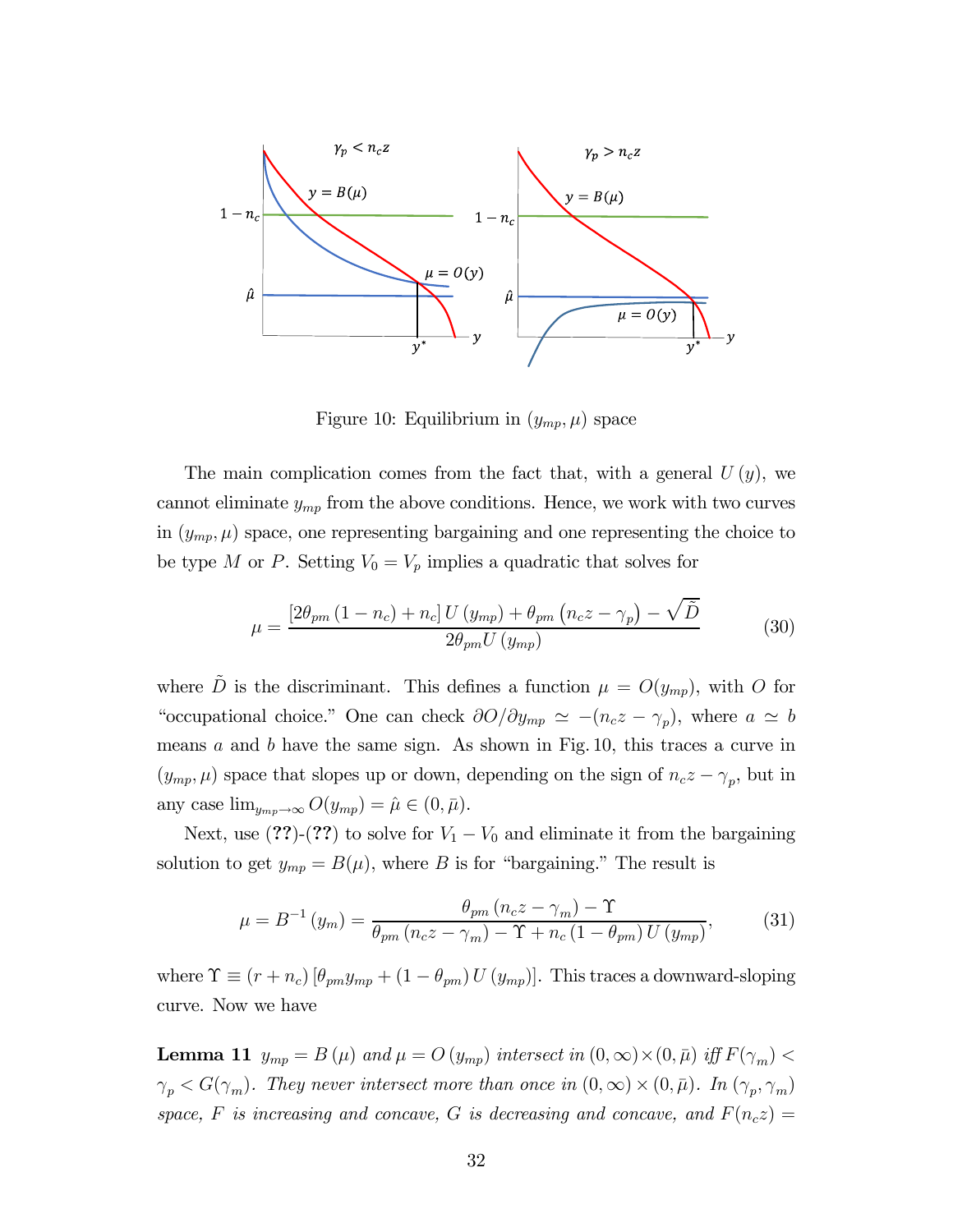$G(n_c z) = n_c z$ .

**Proposition 6** With  $\gamma_j > 0$  and  $U'' < 0$  equilibrium exists and is generically unique.

Based on this is it not hard to show the results look a lot like Fig. 1 except now the boundaries of the different regions are nonlinear. In any case, the point it that uniqueness with  $\gamma_j > 0$  extends holds to nonlinear  $U(y)$ .

Now consider going dynamics in class 2 equilibrium, still allowing  $U'' < 0$  and setting  $\theta_{pc} = \theta_{mc} = 1$ , so again  $y_{cp} = y_{cm} = u$ ,  $V_c = 0$  and  $z = U(u)$ . Also, here it is more convenient to work with the  $n$ 's, rather than  $\mu$ , so let the state variable be  $n_1$ , the measure of M with x, while  $n_0 = n_m - n_1$ . Then

$$
\dot{n}_1 = n_0(1 - n_c - n_1 - n_0) - n_1 n_c. \tag{32}
$$

The other state is  $\Delta = V_1 - V_0$  capturing agents beliefs about the value of acquiring  $x$ . The bargaining solution is

$$
U(y_{mp}) = \theta_{pm}[U(y_{mp}) - y_{mp} + \Delta]. \tag{33}
$$

While this system appears comples, it can be reduced to something manageable as follows: First, notice  $V_p = V_0 \ \forall t$  implies  $\dot{V}_p = \dot{V}_0 \ \forall t$ . Then the dynamic programming equations imply that for  $n_m \in (0, 1 - n_c)$  we have

$$
n_c z + n_0 U(y_{mp}) - \gamma_p - (1 - n_c - n_0 - n_1) \frac{1 - \theta_{pm}}{\theta_{pm}} U(y_{mp}) = 0.
$$
 (34)

They also imply

$$
r\Delta = n_c(z - \Delta) - \gamma_m + \dot{\Delta} - (1 - n_c - n_0 - n_1) \frac{1 - \theta_{pm}}{\theta_{pm}} U(y_{mp}) = 0.
$$

Using (34) and simplifying this, we get

$$
\dot{\Delta} = (r + n_c)\Delta + \gamma_m - \gamma_p + n_0 U(y_{mp}). \tag{35}
$$

Thus (32) and (35) deliver a two-dimensional dynamical system in  $(n_1, \Delta)$ , with  $n_0$  and  $y_{mp}$  implicit functions of the state.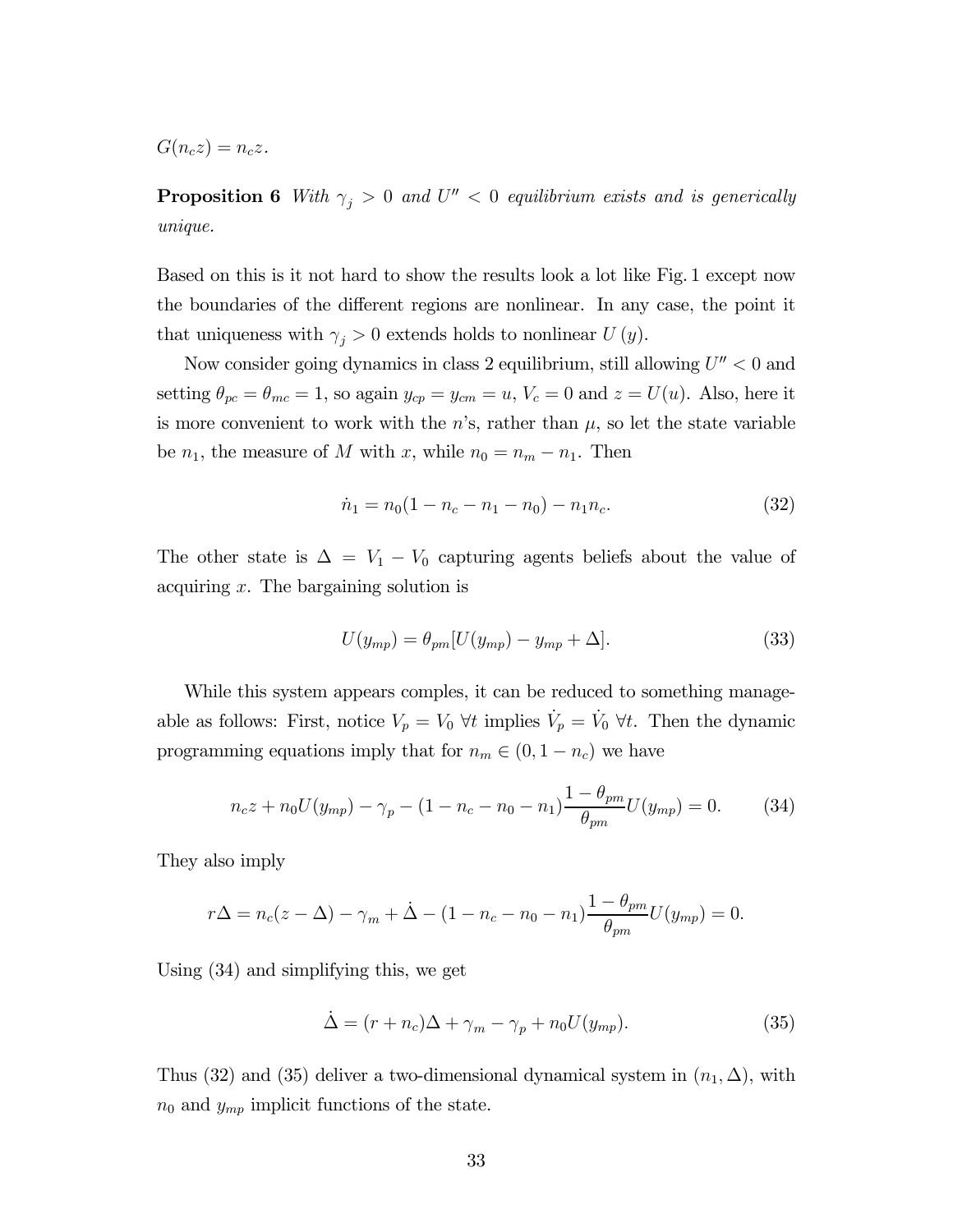

Figure 11: The phase plane with  $\gamma_j > 0$ 

As is standard, given an initial condition  $\bar{n}_1$ , an equilibrium is a nonnegative and bounded path for  $(n_1, \Delta)$  solving (32) and (35) (boundedness comes from a transversality considerations discussed in, e.g., Rocheteau and Wright 2013). For  $\gamma_j > 0$  there is a unique steady state where the curves solving  $\dot{n}_1 = 0$  and  $\dot{\Delta} = 0$ . These have slopes

$$
\frac{\partial \Delta}{\partial n_1}|_{\dot{n}_1=0} = \frac{\left[ (n_0 + n_c) + (1 - n_c - n_1 - 2n_0)(1 - \theta_{pm}) \right] \left[ (1 - \theta_{pm})U' + \theta_{pm} \right]}{(1 - n_c - n_1 - 2n_0) \frac{U'}{U} \left[ (1 - \theta_{pm})(1 - n_c - n_1) - n_0 \right] \theta_{pm}} \n\frac{\partial \Delta}{\partial n_1}|_{\dot{\Delta}_1=0} = \frac{U(1 - \theta_{pm}) \left[ (1 - \theta_{pm})U' + \theta_{pm} \right]}{(r + n_c) \left[ (1 - \theta_{pm})U' + \theta_{pm} \right] + U'(1 - \theta_{pm})(1 - n_c - n_1) \theta_{pm}}.
$$

One can check the slope of  $\dot{\Delta} = 0$  is strictly positive, and while the slope of  $\dot{n}_1 = 0$ can be positive or negative, when it is positive it is steeper than the  $\dot{\Delta} = 0$  curve. Also,  $\partial \dot{n}_1 / \partial n_1 < 0$  and  $\partial \dot{\Delta} / \partial n_1 < 0$ . Hence the phase portrait looks like Fig. 11, and whether  $\dot{n}_1 = 0$  slopes up or down, the steady state is a saddle point:  $\forall \bar{n}_1$ there is a unique  $\bar{\Delta}$  such that starting at  $(\bar{n}_1, \bar{\Delta})$  the system  $(n_1, \Delta)$  transits to steady state, and otherwise the system follows an explosive path. In other words, given any initial  $n_1$  equilibrium and not only steady state is unique.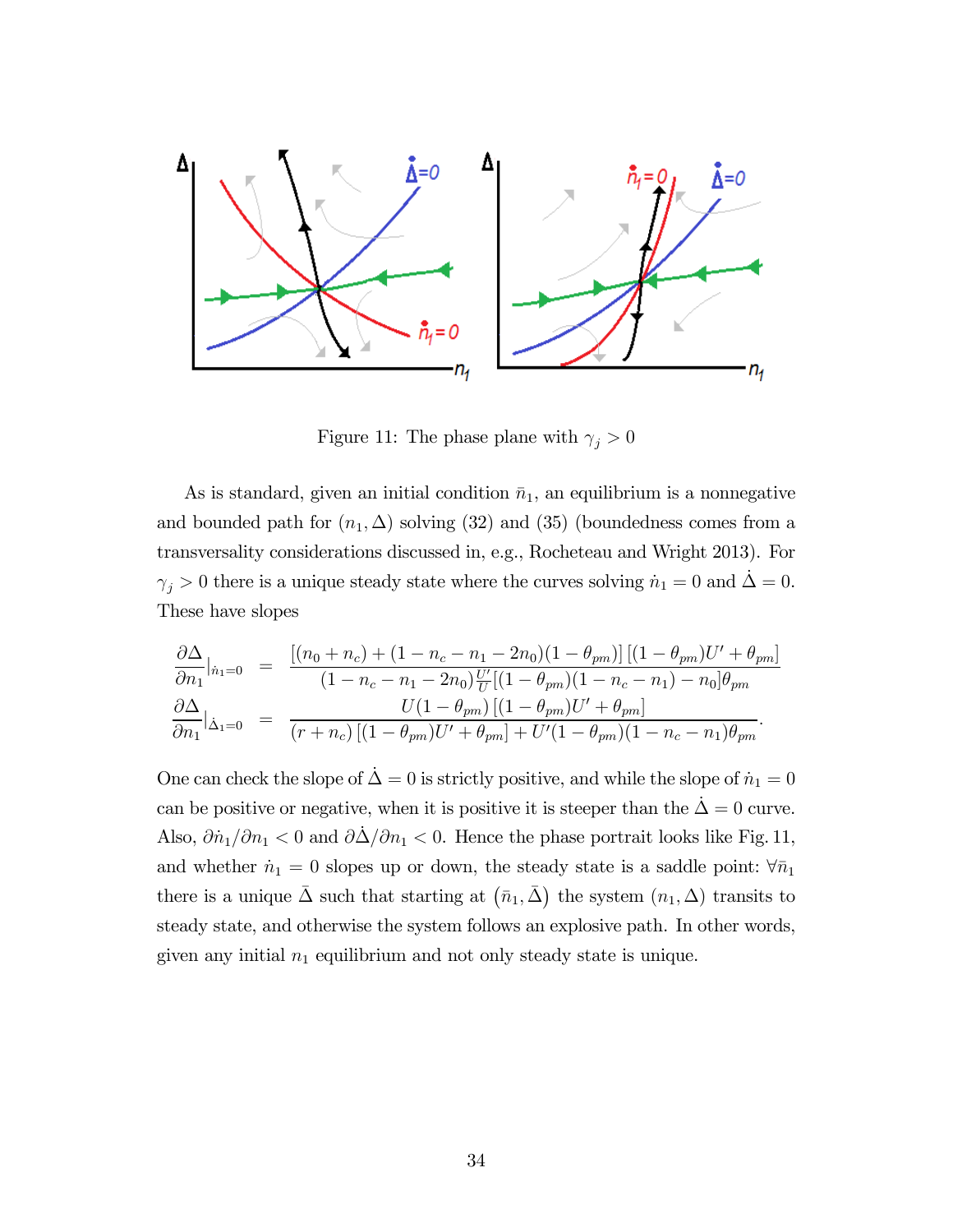#### Appendix B: Proofs of Nonobvious Results

**Lemma 1:** Class 0 and class 2 equilibria coexist in the region where  $\gamma_p \geq$  $\bar{\gamma}_p$  and  $\gamma_m < g(\gamma_p)$ , but we claim the former is not subgame perfect. Notice  $\gamma_m < \bar{\gamma}_m$  in this region, and consider a class 0 candidate equilibrium. Suppose a nonparticipant deviates and produces. When he meets another nonparticipant, which happens with positive probability, that agent has a strict incentive to accept his good and act like type M because  $\gamma_m < \bar{\gamma}_m$  (i.e., it is not credible to think he would reject it). This constitutes a profitable deviation.  $\blacksquare$ 

**Lemma 3:** There are three ways for a convex  $Q(\mu)=0$  to have solutions in  $(0, \bar{\mu})$ : (a) one root with  $Q(0) < 0 < Q(\bar{\mu})$ ; (b) one root with  $Q(0) > 0 > Q(\bar{\mu})$ ; (c) two-roots, which requires (c1)  $Q(\bar{\mu}) > 0$ , (c2)  $Q(0) > 0$ , (c3)  $Q'(\bar{\mu}) > 0$ , (c4)  $Q'(0) < 0$ , and (c5)  $Q(\mu^*) < 0$ , where  $Q'(\mu^*) = 0$ . Notice that

$$
Q(0) = (1 - n_c)\theta_{pm}(\bar{\gamma}_m - \gamma_m) + (r + n_c\theta_{mc})(\bar{\gamma}_p - \gamma_p)
$$
  
\n
$$
Q(\bar{\mu}) = n_c[r + n_c\theta_{mc} + (1 - n_c)\theta_{mp}](\bar{\gamma}_p - \gamma_p) - n_c(1 - n_c)\theta_{mp}(\bar{\gamma}_m - \gamma_m).
$$

In case (a), it is easy to see  $Q(0) < 0$  iff  $\gamma_p > \bar{\gamma}_p + (1-n_c)\theta_{pm}(\bar{\gamma}_m-\gamma_m)/(r+n_c\theta_{mc}),$ and  $Q(\bar{\mu}) > 0$  iff  $\gamma_p < \bar{\gamma}_p - (1 - n_c)\theta_{mp}(\bar{\gamma}_m - \gamma_m)/[r + n_c\theta_{mc} + (1 - n_c)\theta_{mp}]$ . As these conditions are contradictory, case (a) cannot occur.

Turning to case (c), (c1)  $\Rightarrow \gamma_p < \bar{\gamma}_p$  while (c2)  $\Rightarrow \kappa_3 > 0 \Rightarrow \gamma_m < g(\gamma_p)$ , which is redundant given (c1) and that equilibrium requires that  $\gamma_m \leq \bar{\gamma}_m$ . Also,  $(c3)$  and  $(c4) \Rightarrow$ 

$$
\gamma_m > \phi(\gamma_p) \equiv \bar{\gamma}_m + \frac{r + n_c \theta_{mc} - n_c \theta_{mp}}{n_c} (\bar{\gamma}_p - \gamma_p)
$$
  

$$
\gamma_m < \psi(\gamma_p) \equiv \bar{\gamma}_m + \frac{r + n_c \theta_{mc} - n_c \theta_{mp}}{2(1 - n_c)\theta_{pm} + n_c} (\bar{\gamma}_p - \gamma_p).
$$

Finally, (c5) is equivalent to  $D > 0$ , where D is the discriminant of  $Q(\mu)$ .

We now show  $r + n_c \theta_{mc} - n_c \theta_{mp} < 0$  is necessary for (c3) and (c4). Suppose that  $r + n_c \theta_{mc} - n_c \theta_{mp} > 0$ . This implies  $\phi'(\gamma_p) < 0$  and  $\psi'(\gamma_p) < 0$ , and both of the lines  $\gamma_m = \phi(\gamma_p)$  and  $\gamma_m = \psi(\gamma_p)$  go through  $(\bar{\gamma}_p, \bar{\gamma}_m)$ . Since equilibrium requires  $\gamma_m \leq \bar{\gamma}_m$  and  $\gamma_p \leq \bar{\gamma}_p$ , condition (c3) is violated, i.e., as illustrated in the left panel of Fig. 12, the intersection of conditions  $(c3)$  and  $(c4)$  is the empty set when  $\gamma_p \leq \bar{\gamma}_p$ . Suppose now that  $r + n_c \theta_{mc} - n_c \theta_{mp} < 0$ . It is easy to show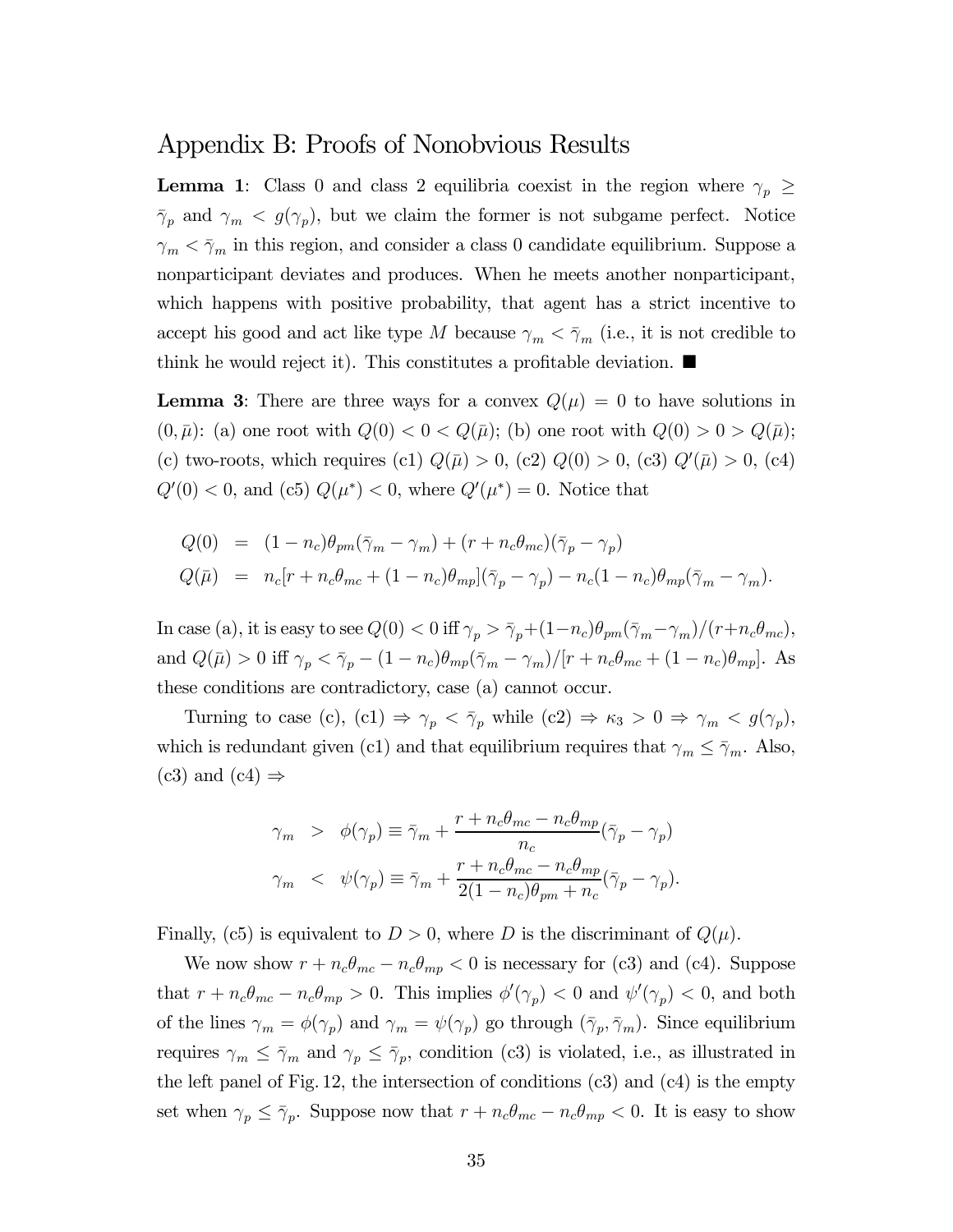

Figure 12: The functions  $\phi(\gamma_p)$  and  $\psi(\gamma_p)$ 

 $(c3)$  and  $(c4)$  are satisfied. The parameter set consistent with the conditions  $c(1)$ , c(3) and c(4) is given by  $S_1 \equiv \{(\gamma_p, \gamma_m) | 0 < \gamma_p \leq \overline{\gamma}_p, \phi(\gamma_p) < \gamma_m < \psi(\gamma_p)\},\$ shown in the right panel of Fig. 12

Similarly, let  $S_2$  be the set consistent with (c5). To characterize  $S_2$ , the discriminant of  $Q(\mu)$ ,  $D$ , can itself be written as a quadratic in  $\gamma_m$  given  $\gamma_p$ ,  $\hat{Q}(\gamma_m|\gamma_p)=\hat{\kappa}_1\gamma_m^2+\hat{\kappa}_2\gamma_m$  + $\hat{\kappa}_3$ , where

$$
\hat{\kappa}_1 = n_c^2 + 4n_c(1 - n_c)\theta_{pm}\theta_{mp} \n\hat{\kappa}_2 = -2\bar{\gamma}_m[n_c^2 + 4n_c(1 - n_c)\theta_{pm}\theta_{mp}] \n-2n_c(\bar{\gamma}_p - \gamma_p)[(r + n_c\theta_{mc} - n_c\theta_{mp})(1 - 2\theta_{pm}) - 2\theta_{mp}\theta_{pm}] \n\hat{\kappa}_3 = \bar{\gamma}_m^2[n_c^2 + 4n_c(1 - n_c)\theta_{pm}\theta_{mp}] + (\bar{\gamma}_p - \gamma_p)^2(r + n_c\theta_{mc} - n_c\theta_{mp}) \n+2n_c\bar{\gamma}_m(\bar{\gamma}_p - \gamma_p)[(r + n_c\theta_{mc} - n_c\theta_{mp})(1 - 2\theta_{pm}) - 2\theta_{mp}\theta_{pm}].
$$

Since  $\hat{\kappa}_1 > 0$ ,  $\hat{Q}$  is strictly convex. Also, it is straightforward to show that  $\hat{Q}(\bar{\gamma}_m|\gamma_p) < 0 \ \forall \gamma_p \in [0, \bar{\gamma}_p)$ . Thus, since  $\hat{Q}$  is strictly convex and  $\hat{Q}(\bar{\gamma}_m|\gamma_p) < 0$ ,  $\mathcal{S}_2 \neq \emptyset \Rightarrow \hat{Q}(0|\gamma_p) > 0 \Rightarrow \hat{\kappa}_3 > 0$ , as shown in the left panel of Fig. 13.

It can be shown that  $\hat{Q}(\gamma_m|\bar{\gamma}_p) > 0 \ \forall \gamma_m \in [0, \bar{\gamma}_m)$  and  $\hat{Q}(\bar{\gamma}_m|\bar{\gamma}_p) = 0$ . Since  $\hat{Q}$ is continuous,  $\hat{Q}(\gamma_m|\gamma_p) > 0$  for some  $\gamma_m < \bar{\gamma}_m$  if  $\bar{\gamma}_p - \gamma_p$  is small. The admissible set of  $\gamma_p$  for which  $\hat{Q}(\gamma_m|\gamma_p) > 0$  is pinned down by the lower root of  $\hat{Q}(\gamma_m|\gamma_p) = 0$ being positive,  $\gamma_m^-(\gamma_p) = (-\hat{\kappa}_2 - \sqrt{\Lambda})/2\hat{\kappa}_1 > 0$ , where  $\Lambda = \hat{\kappa}_2^2 - 4\hat{\kappa}_1\hat{\kappa}_3 > 0$ . One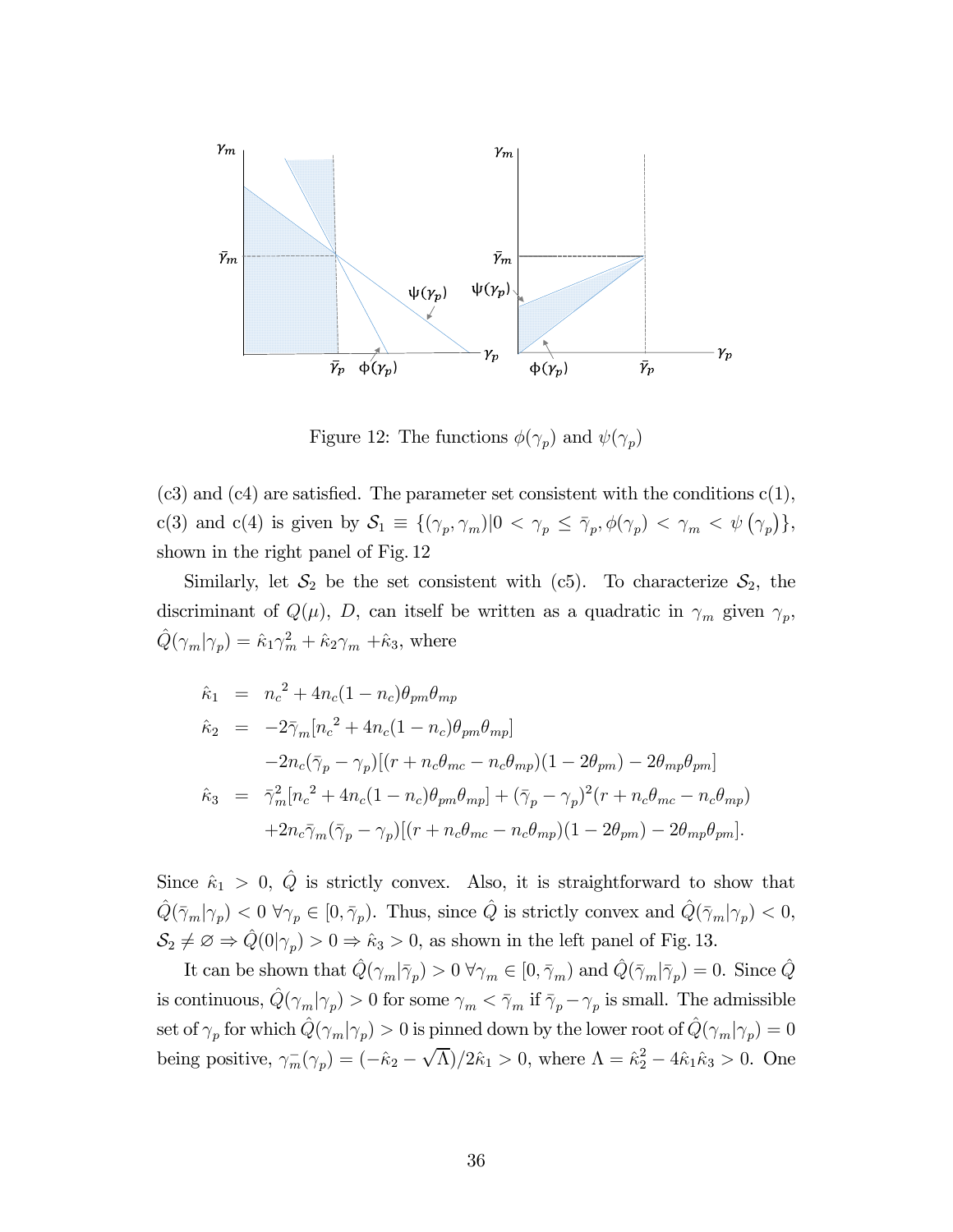

Figure 13: The functions  $\hat{Q}(\gamma_m|\gamma_p)$  and  $\lambda(\gamma_p)$ 

can show  $\gamma_m^-(\gamma_p) > 0 \Rightarrow \hat{\kappa}_2 > 0 \Rightarrow \gamma_p > \underline{\gamma}_p$  with

$$
\underline{\gamma}_p \equiv \bar{\gamma}_p + \bar{\gamma}_m [n_c + 4(1 - n_c)\theta_{pm}\theta_{mp}][(r + n_c\theta_{mc} - n_c\theta_{mp})(1 - 2\theta_{pm}) - 2\theta_{mp}\theta_{pm}].
$$

Given  $\gamma_p$ , the set of  $\gamma_m$  such that  $\hat{Q}(\gamma_m|\gamma_p) > 0$  is  $[0, \gamma_m^-(\gamma_p))$ . Therefore,  $\mathcal{S}_2 =$  $\{(\gamma_p, \gamma_m)|_{\underline{\gamma}_p} < \gamma_p < \bar{\gamma}_p, 0 < \gamma_m < \gamma_m^-(\gamma_p)\}.$  Suppose for a given  $\gamma_p$  there exists  $\gamma_m^-(\gamma_p) > 0$  such that  $\hat{Q}(\gamma_m^-(\gamma_p)) = 0$ . Express the lower root as

$$
\gamma_m^-(\gamma_p) = \lambda(\gamma_p) \equiv \bar{\gamma}_m + (\bar{\gamma}_p - \gamma_p) \frac{n_c[(r + n_c\theta_{mc} - n_c\theta_{mp})(1 - 2\theta_{pm}) - 2\theta_{mp}\theta_{pm}] - \sqrt{\Lambda}}{n_c^2 + 4n_c(1 - n_c)\theta_{pm}\theta_{mp}}.
$$

One can show  $\lambda'(\gamma_p) > 0$ . The right panel of Fig. 13 depicts  $\gamma_m = \phi(\gamma_p)$ ,  $\gamma_m =$  $\psi(\gamma_p)$  and  $\gamma_m = \lambda(\gamma_p)$ . Since  $\hat{Q} \equiv D > 0 \Rightarrow \gamma_m < \lambda(\gamma_h)$ , a necessary condition for case (c) is  $\lambda'(\gamma_p) < \phi'(\gamma_p)$ , as in the right panel of Fig. 13.

Hence, (c) requires  $S_1 \cap S_2 \neq \emptyset$  and  $\lambda'(\gamma_p) < \phi'(\gamma_p)$ . The inequality implies

$$
(\theta_{mc} - \theta_{mp})[n_c + 4(1 - n_c)\theta_{pm}\theta_{mp}] < [n_c(\theta_{mc} - \theta_{mp})(1 - 2\theta_{pm}) - 2\theta_{mp}\theta_{pm}]
$$
  

$$
- \{[n_c(\theta_{mc} - \theta_{mp})(1 - 2\theta_{pm}) - 2\theta_{mp}\theta_{pm}]^2
$$
  

$$
- (\theta_{mc} - \theta_{mp})[n_c + 4(1 - n_c)\theta_{pm}\theta_{mp}]^2\}^{1/2},
$$

ignoring terms with  $r$  that strengthen the inequality. This implies

$$
-1 + n_c(\theta_{mc} - \theta_{mp}) > 4n_c\theta_{mc}\theta_{pm} + 4(1 - n_c)\theta_{pm}\theta_{mp}(\theta_{mc} + \theta_{pm}).
$$

But the LHS is negative and the RHS positive – a contradiction.  $\blacksquare$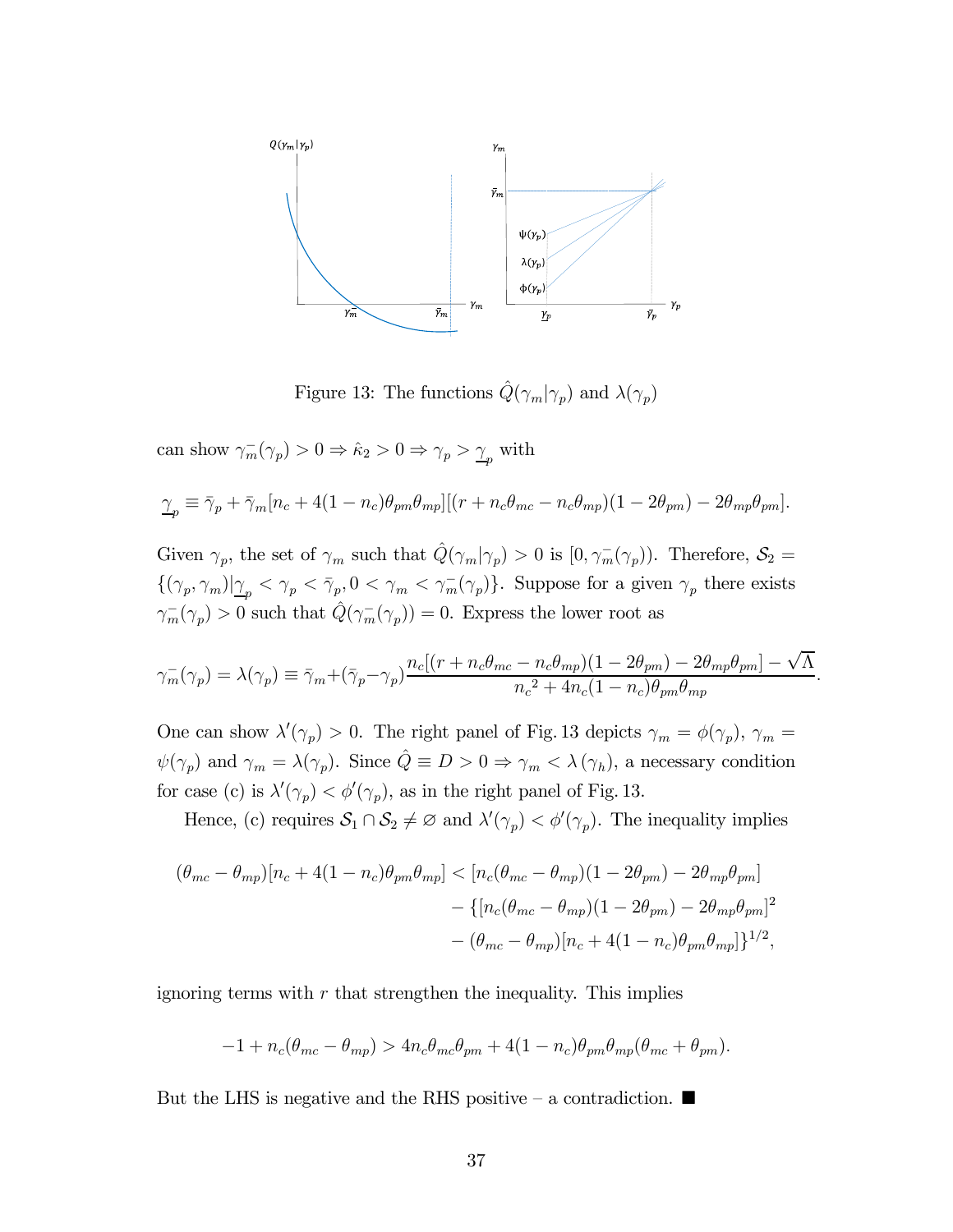Lemma 5: We derive

$$
\frac{\partial Q(\mu)}{\partial \gamma_m} = n_c \mu + \theta_{pm} [2(1 - n_c) \mu - (1 - n_c) - \mu^2].
$$

One can check this vanishes when  $\gamma_p = \bar{\gamma}_p$ . Moreover,

$$
\frac{\partial}{\partial \mu} \frac{\partial Q(\mu)}{\partial \gamma_m} \bigg|_{\mu = \tilde{\mu}} = n_c + \theta_{pm} 2(1 - n_c) - 2\theta_{pm} \mu > 0.
$$

Hence,  $\partial \mu / \partial \gamma_m > 0$  if  $\gamma_p < \bar{\gamma}_p$  and  $\partial \mu / \partial \gamma_m < 0$  if  $\gamma_p > \bar{\gamma}_p$ .

**Proposition 2:** There are two cases: First, if  $\gamma_m > n_c u$  then  $n_m > 0$  cannot be efficient. In this case  $\gamma_p > n_c u$  implies  $n_p^o = 0$  and  $\gamma_p < n_c u$  implies  $n_p^o = 1 - n_c$ . Second, if  $\gamma_m < n_c u$  then  $n_m > 0$  may or may not be efficient. Eliminating  $n_p$ and  $n_m$  in (10), we reduce the problem to

$$
\max_{\mu \in [0,\bar{\mu}]} \left\{ \mu n_c u - n_c \frac{\mu}{1-\mu} \gamma_p - \mu \frac{1-n_c-\mu}{1-\mu} \gamma_m \right\}.
$$

The derivative of this is proportional to

$$
Q^{\circ}(\mu) = (1 - \mu)^{2}(n_c u - \gamma_m) + n_c(\gamma_m - \gamma_p).
$$

This implies the solution is  $\mu^o = 0$  when  $\gamma_m \ge g^o(\gamma_p)$ , and  $\mu^o = \bar{\mu}$  when  $\gamma_m \ge$  $f^o(\gamma_p)$ , with  $f^o$  and  $g^o$  defined in (11). If  $\gamma_m < f^o(\gamma_p)$ ,  $g^o(\gamma_p)$  the solution is the unique  $\mu^o \in (0, \bar{\mu})$  solving  $Q^o(\mu^o)=0$ .

**Lemma** 6: As  $\partial (n_m \mu)/\partial \gamma_m = \partial (n_m \mu)/\partial \mu \times \partial \mu/\partial \gamma_m$  we need to sign  $\partial (n_m \mu)/\partial \mu$ . Notice  $n_m \mu = \mu - n_c \mu/(1 - \mu)$ , which implies

$$
\frac{\partial (n_m \mu)}{\partial \mu} \simeq (1 - \mu)^2 - n_c \simeq \gamma_p - n_c u,
$$

where  $a \simeq b$  means a and b have the same sign. When  $\gamma_p < n_c u$ ,  $\partial \mu / \partial \gamma_m > 0$ and  $\partial (n_m \mu)/\partial \mu < 0$ , so  $\partial (n_m \mu)/\partial \gamma_m < 0$ ; when  $\gamma_p > n_c u$ ,  $\partial \mu/\partial \gamma_m < 0$  and  $\frac{\partial (n_m \mu)}{\partial \mu} > 0$ , so again  $\frac{\partial (n_m \mu)}{\partial \gamma_m} < 0$ .

Proposition 3: First, it is obvious that the efficient and equilibrium outcomes correspond in general only if  $\theta_{mc} = \theta_{pc} = 1$ , because that needed for  $\bar{\gamma}_p = \bar{\gamma}_m =$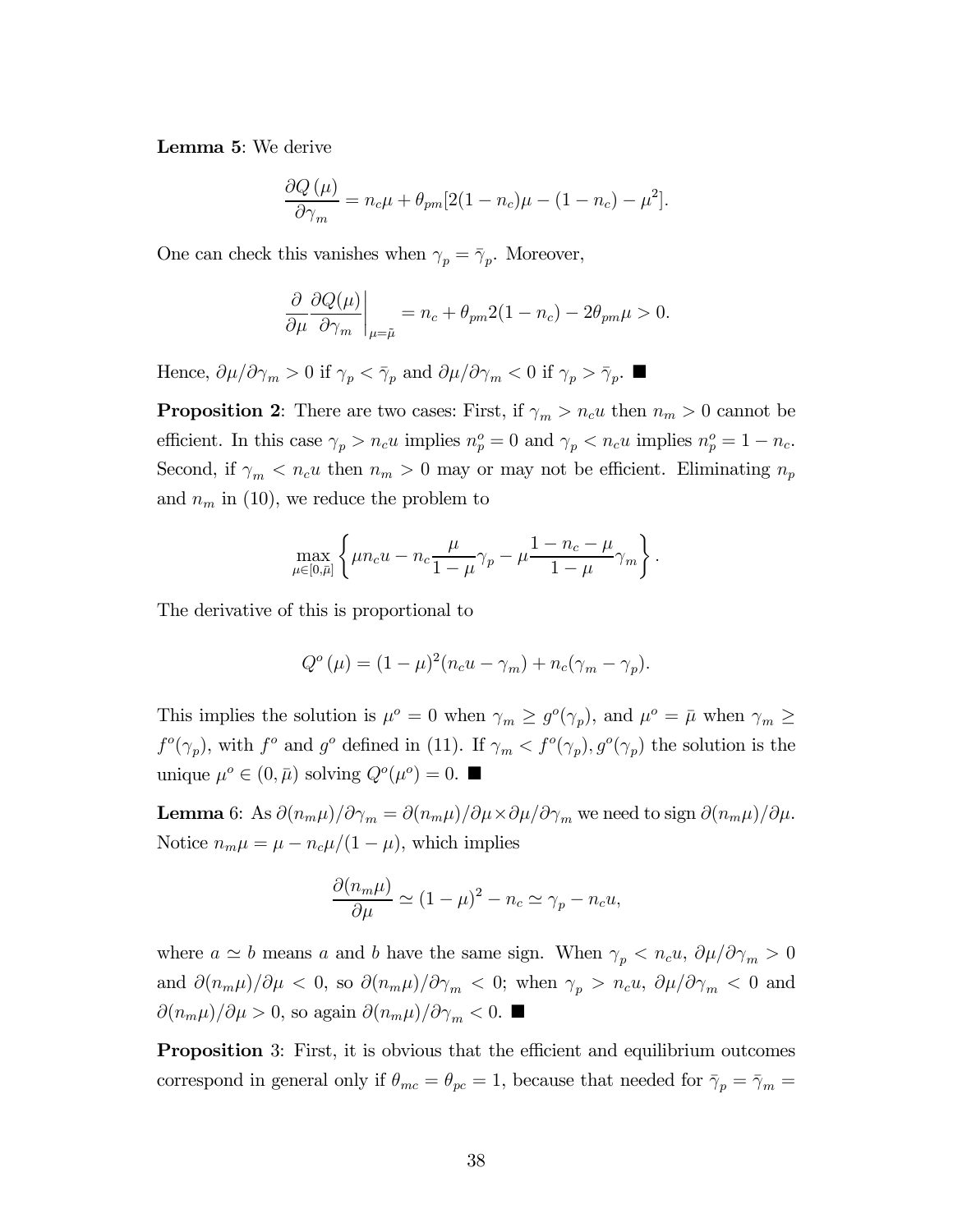$n_c u$ . With  $\theta_{mc} = \theta_{pc} = 1$ , we have

$$
f(\gamma_p) = \frac{-n_c^2 u + [1 - \theta_{pm} (1 - n_c)] \gamma_p}{(1 - n_c) (1 - \theta_{pm})}
$$
  

$$
g(\gamma_p) = \frac{n_c u [n_c + \theta_{pm} (1 - n_c)] - n_c \gamma_p}{(1 - n_c) \theta_{pm}}.
$$

If  $\theta_{pm}^o = 1$  then  $g(\gamma_p) = g^0(\gamma_p)$ ; so for  $(\gamma_p, \gamma_m) \in S_0^o$ ,  $n_j = n_j^o$ . If  $\theta_{pm}^o = 0$ then  $f(\gamma_p) = f^0(\gamma_p)$ ; so for  $(\gamma_p, \gamma_m) \in S_1^o$ , again  $n_j = n_j^o$ . If  $\theta_{pm}^o \in (0, 1)$  then  $\gamma_m \leq f(\gamma_p)$  implies  $\gamma_m \leq f^o(\gamma_p)$  and  $\gamma_m \leq g(\gamma_p)$  implies  $\gamma_m \leq g^o(\gamma_p)$ . Set  $\theta_{mc} = \theta_{pc} = 1$  and  $\mu = \mu^o$  to get  $\theta_{pm}^o$ . It is easy to check  $\theta_{pm}^o \in (0, 1)$ .

**Lemma 10:** We need  $n_c z > \gamma_m$ ,  $V_p = V_0$ , and  $y_{mp}$  is the bargaining solution. Now  $V_p = V_0$  iff  $0 = \tilde{Q}(\mu, y_{mp}) = \tilde{\kappa}_1 \mu^2 + \tilde{\kappa}_2 \mu + \tilde{\kappa}_3 = 0$  where

$$
\tilde{\kappa}_1 = \theta_{pm} U(y_{mp})
$$
  
\n
$$
\tilde{\kappa}_2 = -[2\theta_{pm} (1 - n_c) + n_c] U(y_{mp}) - \theta_{pm} (n_c z - \gamma_p)
$$
  
\n
$$
\tilde{\kappa}_3 = \theta_{pm} (n_c z - \gamma_p) + \theta_{pm} (1 - n_c) U(y_{mp}).
$$

There are again three cases for  $\tilde{Q}(\mu, y_{mp})=0$ : (a) one root with  $\tilde{Q}(0, y_0)$  <  $0 < \tilde{Q}(\bar{\mu}, \bar{y});$  (b) one root with  $\tilde{Q}(0, y_0) > 0 > \tilde{Q}(\bar{\mu}, \bar{y});$  and (c) two roots, requiring (c1)  $\tilde{Q}(0, y_0) > 0$ , (c2)  $\tilde{Q}(\bar{\mu}, \bar{y}) > 0$ , (c3)  $\partial \tilde{Q}(\mu, y_{mp} | \mu = \bar{\mu}) / \partial \mu > 0$ , (c4)  $\partial \tilde{Q}(\mu, y_{mp}|\mu = 0)/\partial \mu < 0$ , and (c5)  $\tilde{Q}(\mu^*, y_{mp}) < 0$ , where  $\partial \tilde{Q}(\mu^*, y_{mp})/\partial \mu = 0$ . As in Lemma 3, case (a) is impossible. Also notice

$$
\begin{array}{rcl}\n\tilde{Q}(0, y_0) & = & \theta_{pm} [n_c z - \gamma_p + U(y_0)(1 - n_c)] \\
\tilde{Q}(\bar{\mu}, \bar{y}) & = & n_c [\theta_{pm} (n_c z - \gamma_p) - U(\bar{y})(1 - n_c)(1 - \theta_{pm})].\n\end{array}
$$

In case (c), (c1) implies  $\gamma_p < G(\gamma_m)$  and (c2) implies  $\gamma_p < F(\gamma_m)$ . From (c3) and (c4), we have

$$
\frac{\partial \tilde{Q}(\mu, y_{mp})}{\partial \mu} = 2\theta_{pm} \mu U(y_{mp}) - (n_c z - \gamma_p)\theta_{pm} - U(y_{mp})[n_c + 2(1 - n_c)\theta_{pm}].
$$

We need this positive at  $\mu = \bar{\mu}$ , which means  $\gamma_p > K \equiv n_c z - U(\bar{y})n_c/\theta_{pm}$ , and at  $\mu = 0$ , which means  $\gamma_p < n_c z + U(y_0)[n_c + 2(1 - n_c)\theta_{pm}] / \theta_{pm}$ . Given (c2), (c1) and (c4) are not binding. Also, (c2) and (c3) imply  $\gamma_p$  is between K and F,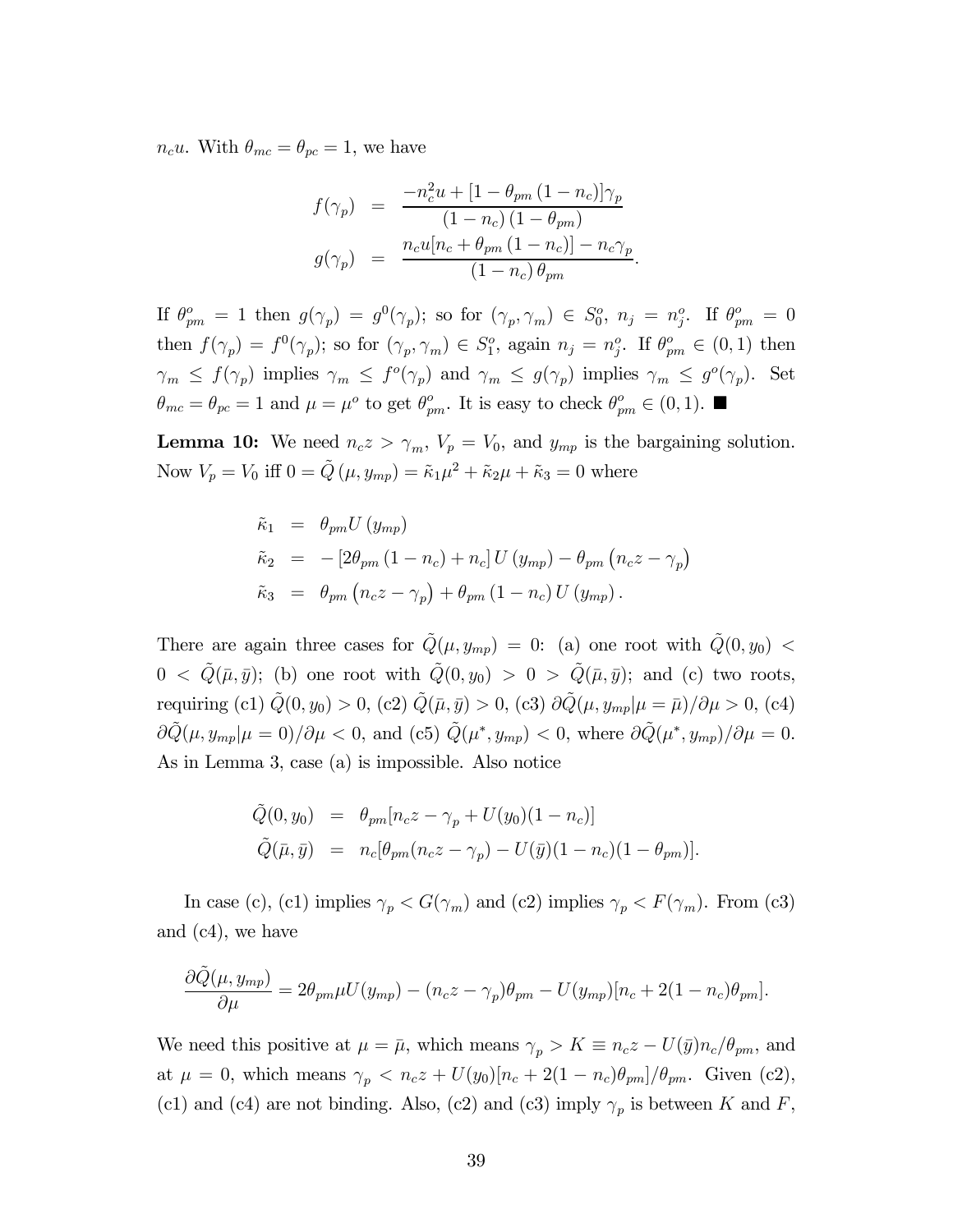which holds iff  $\theta_{pm} < (1 - 2n_c) / (1 - n_c)$ . Assume this is true and consider (c5). To get  $\mu^*$ , solve  $\partial Q/\partial \mu = 0$  to get

$$
\tilde{Q}(\mu^*, y_{mp}) \simeq -(n_c z - \gamma_p)[(n_c z - \gamma_p)\theta_{pm} + 2n_c U(y_{mp})(1 - 2\theta_{pm})]
$$

$$
-U(y_{mp})^2 n_c [1 + 4\theta_{pm}(1 - \theta_{pm})(1 - n_c)].
$$

We need  $\tilde{Q}(\mu^*, y_{mp})$  < 0. With a small abuse of notation, let  $\tilde{Q}(\mu^*, y_{mp}) \equiv$  $\tilde{Q}(\gamma_p) < 0$  where

$$
\tilde{Q}(\gamma_p) = -\theta_{pm}\gamma_p^2 + 2n_c[U(y_{mp})(1 - 2\theta_{pm}) + \theta_{pm}z]\gamma_p - n_c^2 z^2 \theta_{pm} \n- n_c^2 z U(y_{mp})(1 - 2\theta_{pm}) - n_c U(y_{mp})^2 [1 + 4\theta_{pm}(1 - \theta_{pm})(1 - n_c)].
$$

For (c5) we seek the set of  $\gamma_p$  such that  $\tilde{Q}(\gamma_p) < 0$ . There are three possibilities: (c5.1) one root with  $\tilde{Q}(K) < 0 < \tilde{Q}(F)$ ; (c5.2) one root with  $\tilde{Q}(K) > 0$  $\tilde{Q}(F)$ ; (c5.3) two roots, which requires  $\tilde{Q}(K) < 0 < \tilde{Q}(F)$ ,  $\tilde{Q}'(K) > 0 > \tilde{Q}'(F)$ , and  $\tilde{Q}(\gamma_p^*) < 0$ , where  $\tilde{Q}'(\gamma_p^*) = 0$ . Given  $\gamma_p = K$  and  $n_c z - \gamma_p = U(\bar{y})n_c/\theta_{pm}$ ,

$$
\tilde{Q}(K) = -U(\bar{y})^2 \frac{n_c^2}{\theta_{pm}} [1 + 2(1 - 2\theta_{pm})] - U(\bar{y})^2 n_c [1 + 4\theta_{pm}(1 - \theta_{pm})(1 - n_c)] < 0.
$$

Given  $\gamma_p = F(\gamma_m)$  and  $n_c z - \gamma_p = U(\bar{y})(1 - \theta_{pm})(1 - n_c)/\theta_{pm}$ ,

$$
\tilde{Q}(F) \simeq -U(\bar{y})^2 \{ (1 - \theta_{pm})(1 - n_c)[1 + n_c - \theta_{pm}(1 + 3n_c) + 4n_c \theta_{pm}^2] + n_c \theta_{pm} \} < 0,
$$

for  $(1 - 2n_c)/(1 - n_c) > \theta_{pm} > 0$ . This rules out (c5.1) and (c5.2). To check (c5.3), consider

$$
\tilde{Q}'(\gamma_p) = -2\theta_{pm}\gamma_p + 2n_c[U(y_{mp})(1 - 2\theta_{pm}) + \theta_{pm}z].
$$

Now  $\tilde{Q}'(\gamma_p) > 0$  at  $\gamma_p = K$ , and  $\tilde{Q}'(\gamma_p) > 0$  at  $\gamma_p = F(\gamma_m)$ . As  $\tilde{Q}'(F) > 0$ violates (c5.3), there is no  $\gamma_p^*$  between K and F such that  $\tilde{Q}(\gamma_p^*) < 0$ .

**Lemma 11:** We need B and O to cross in  $(0, \infty) \times (0, \bar{\mu})$ , plus  $\gamma_m < n_c z$ . For  $\mu \in (0, \bar{\mu})$ , we check  $\tilde{Q}(0, y_0) > 0 > \tilde{Q}(\bar{\mu}, \bar{y})$ , where  $y_0 = B(0)$  and  $\bar{y} = B(\bar{\mu})$ . Now  $\tilde{Q}(0, y_0) > 0$  iff  $\gamma_p < G(\gamma_m)$ . At  $\gamma_m = n_c z$ , bargaining implies  $y_0 = 0$ and  $\gamma_p \leq G(\gamma_m)$  becomes  $\gamma_p \leq n_c z$ . As we lower  $\gamma_m$ ,  $y_0$  rises, and we need  $\gamma_p < G(\gamma_m)$ . In  $(\gamma_p, \gamma_m)$  space  $G(\gamma_m)$  traces a downward sloping and concave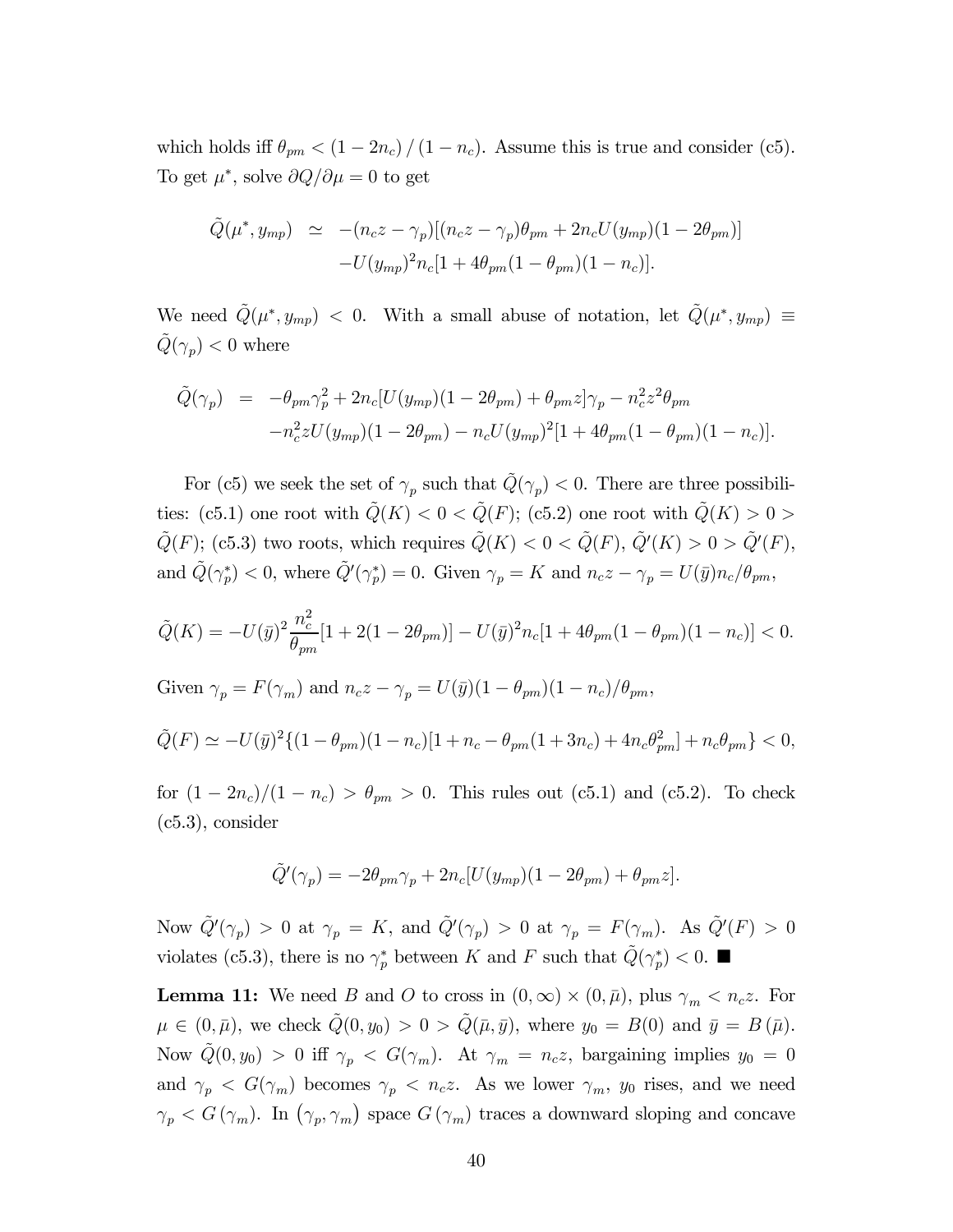curve (see below), and  $\tilde{Q}(0, y_0) > 0$  to the left of  $\gamma_p = G(\gamma_m)$ . Then  $\tilde{Q}(\bar{\mu}, \bar{y}) < 0$ iff  $\gamma_p > F(\gamma_m)$ . At  $\gamma_m = n_c z$ , bargaining implies  $\bar{y} = 0$ , and  $\gamma_p > F(\gamma_m)$  becomes  $\gamma_p > n_c z$ . As we lower  $\gamma_m$ ,  $\bar{y}$  rises, and we need  $\gamma_p > F(\gamma_m)$ . In  $(\gamma_p, \gamma_m)$  space,  $F(\gamma_m)$  traces a upward sloping and concave curve (see below). Hence  $\exists \mu \in (0, \bar{\mu})$ solving  $\tilde{Q}(\mu, y_{mp})=0$  iff  $F(\gamma_m) < \gamma_p < G(\gamma_m)$ . To check  $y_{mp} > 0$ , note from Fig. ?? that  $y_{mp} > \bar{y} \ge 0$ . To check  $V_p = V_0 \ge 0$ , by construction  $V_0 \ge 0$  if  $\mu \ge 0$ .

To show  $B$  and  $O$  cannot cross more than once, write

$$
\mu = \frac{A - (r + n_c)(1 - \theta_{pm}) U (y_{mp})}{A - r (1 - \theta_{pm}) U (y_{mp})} \equiv \mu^*,
$$

with  $A = \theta_{pm} (n_c z - \gamma_m) - (r + n_c) \theta_{pm} y_{mp} > 0$ , from the bargaining solution. Note  $\mu > 0 \Rightarrow A > (r + n_c) (1 - \theta_{pm}) U(y_{mp}),$  and  $\mu < \bar{\mu} \Rightarrow A <$  $(1 + r) (1 - \theta_{pm}) U(y_{mp}).$  Then

$$
\frac{\partial O(y_{mp})}{\partial y_{mp}} = -\frac{U'\theta_{pm}\left(n_c z - \gamma_p\right)}{U\sqrt{\tilde{D}}}(1-\mu)
$$

$$
\frac{\partial B^{-1}(y_{mp})}{\partial y_{mp}} = -\frac{n_c(1-\theta_{pm})}{[A-r(1-\theta_{pm})U]^2}[AU' + \theta_{pm}\left(r + n_c\right)U]
$$

If  $n_c z < \gamma_p$  equilibrium is obviously unique. If  $n_c z > \gamma_p$ , we claim  $\partial O/\partial y_{mp} >$  $\partial B^{-1}/\partial y_{mp}$  when they cross. To verify this, insert  $\mu = \mu^*$  to get

$$
\frac{\partial O(y_{mp})}{\partial y_{mp}} = -\frac{U'\theta_{pm}\left(n_c z - \gamma_p\right)}{\sqrt{\tilde{D}}} \frac{n\left(1 - \theta_{pm}\right)}{A - r\left(1 - \theta_{pm}\right)U},
$$

where  $\tilde{D}$  is the discriminant of  $\tilde{Q}$ . Using (30) to replace  $\sqrt{\tilde{D}}$  and  $\mu = \mu^*$ , we get

$$
\frac{\partial O(y_{mp})}{\partial y_{mp}} = -\frac{U'\theta_{pm}\left(n_c z - \gamma_p\right)n_c\left(1 - \theta_{pm}\right)}{\left[A - r\left(1 - \theta_{pm}\right)U\right]\Omega},
$$

where  $\Omega \equiv [2\theta_{pm} (1 - n_c) + n_c] U + \theta_{pm} (n_c z - \gamma_p) - \frac{2\theta_{pm} U [A - (r + n_c)(1 - \theta_{pm})U]}{A - r(1 - \theta_{pm})U}$ . Now  $A = \theta (n_c z - \gamma_m) - (r + n_c) \theta y^*$  and  $U = U(y^*)$  solves

$$
\theta U[A - (r + n) (1 - \theta) U]^2 + \theta [A - r (1 - \theta) U]^2 [nz - \gamma_p + (1 - n) U]
$$
  
= 
$$
[A - (r + n) (1 - \theta) U][A - r (1 - \theta) U][2\theta (1 - n) + n] U + \theta (nz - \gamma_p)
$$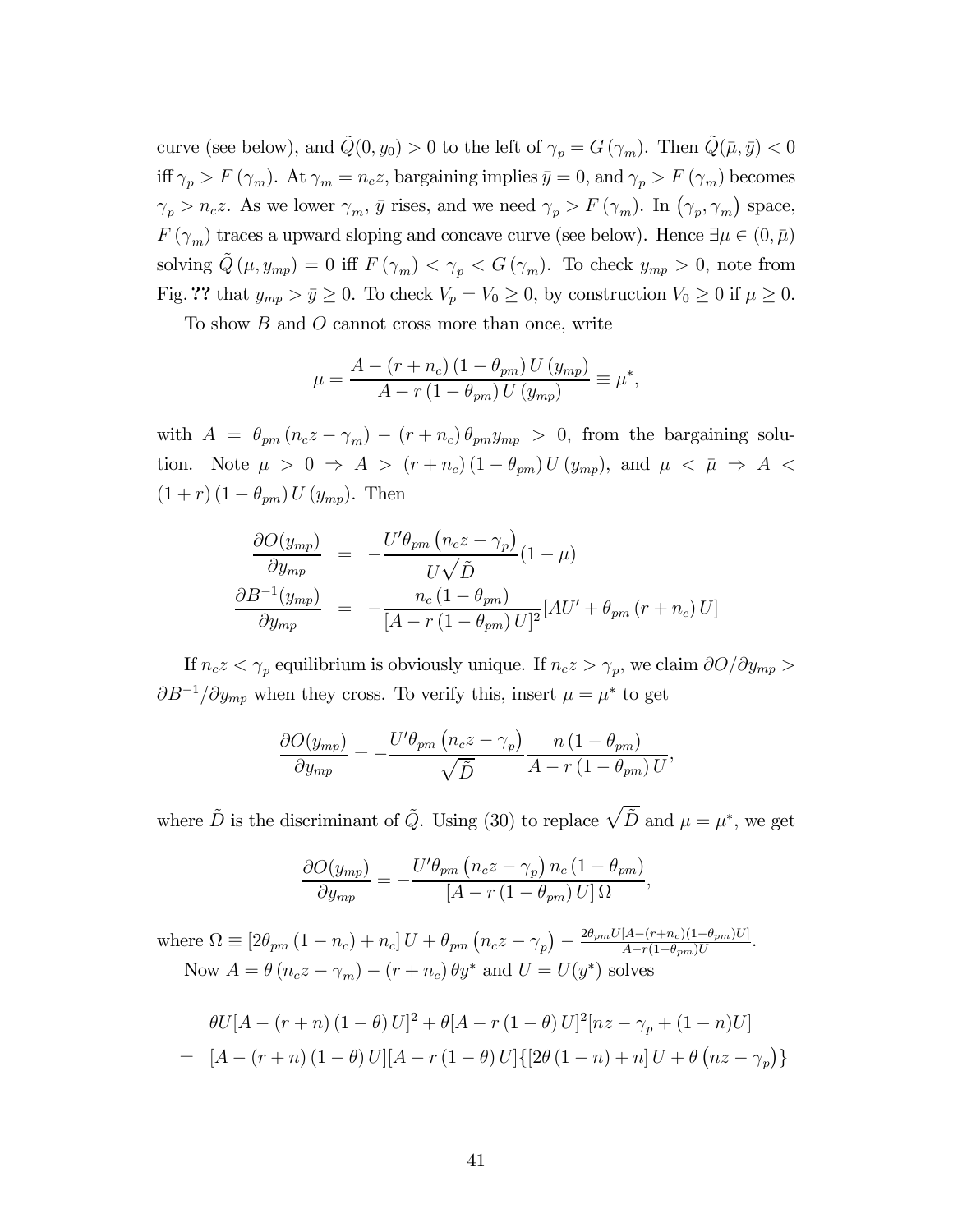Routine algebra implies  $\partial O(y)/\partial y - \partial B^{-1}(y)/\partial y$  is proportional to

$$
U\theta \left( nz - \gamma_p \right) \left[ A - r \left( 1 - \theta \right) U \right] \left[ U'r \left( 1 - \theta \right) + \left( r + n \right) \theta \right]
$$
  
+ \left[ AU' + \theta \left( r + n \right) U \right] U \left\{ n \left[ A - r \left( 1 - \theta \right) U \right] + 2\theta n \left[ \left( 1 + r \right) \left( 1 - \theta \right) U - A \right] \right\}

Since  $(1 + r) (1 - \theta) U > A > r (1 - \theta) U$ , this is positive, establishing the result.

Finally, for the properties of  $F$  and  $G$ , derive

$$
G'(\gamma_m) = \frac{-\theta_{pm}(1 - n_c)U'(y_0)}{(r + n_c)[\theta_{pm} + (1 - \theta_{pm})U'(y_0)]} < 0
$$
  

$$
G''(\gamma_m) \simeq \frac{-\theta_{pm}^2(1 - n_c)U''(y_0) y'_0(\gamma_m)}{(r + n_c)[\theta_{pm} + (1 - \theta_{pm})U'(y_0)]^2} < 0.
$$

Thus  $G(\cdot)$  is decreasing and concave in  $(\gamma_m, \gamma_p)$  space or  $(\gamma_p, \gamma_m)$  space. Similarly,  $F'(\gamma_m) > 0$  and  $F''(\gamma_m) > 0$ . Thus  $F(\cdot)$  is increasing and convex in  $(\gamma_m, \gamma_p)$ space, or increasing and concave in  $(\gamma_p, \gamma_m)$  space.

Lemma 7: For preliminaries, first solve equations (??)-(??) for

$$
rV_p = \frac{(r + \tau n_c \theta_{mc} + n_p \theta_{mp})(\overline{\gamma}_p - \gamma_p) + n_m(1 - \mu)\theta_{pm}(\tau \overline{\gamma}_m - \gamma_m)}{r + \tau n_c \theta_{mc} + n_p \theta_{mp}} \tag{36}
$$

$$
rV_0 = \frac{n_p \theta_{mp} (\tau \overline{\gamma}_m - \gamma_m)}{r + \tau n_c \theta_{mc} + n_p \theta_{mp}} \tag{37}
$$

$$
rV_1 = \frac{(r + n_p \theta_{mp})(\tau \overline{\gamma}_m - \gamma_m)}{r + \tau n_c \theta_{mc} + n_p \theta_{mp}},
$$
\n(38)

and notice steady state implies

$$
n_p = \frac{n_c \tau \mu}{1 - \mu} \text{ and } n_m = \frac{(1 - n_c)(1 - \mu) - n_c \tau \mu}{1 - \mu}.
$$
 (39)

We now consider each candidate equilibrium.

**Equilibrium** 1<sup>K</sup>: In a candidate equilibrium with  $\tau = 0$  and  $n_m = 0$ , (36)-(38) reduce to

$$
rV_p = \overline{\gamma}_p - \gamma_p \tag{40}
$$

$$
rV_0 = (1 - n_c)\theta_{mp}(V_1 - V_0)
$$
\n(41)

$$
rV_1 = -\gamma_m. \tag{42}
$$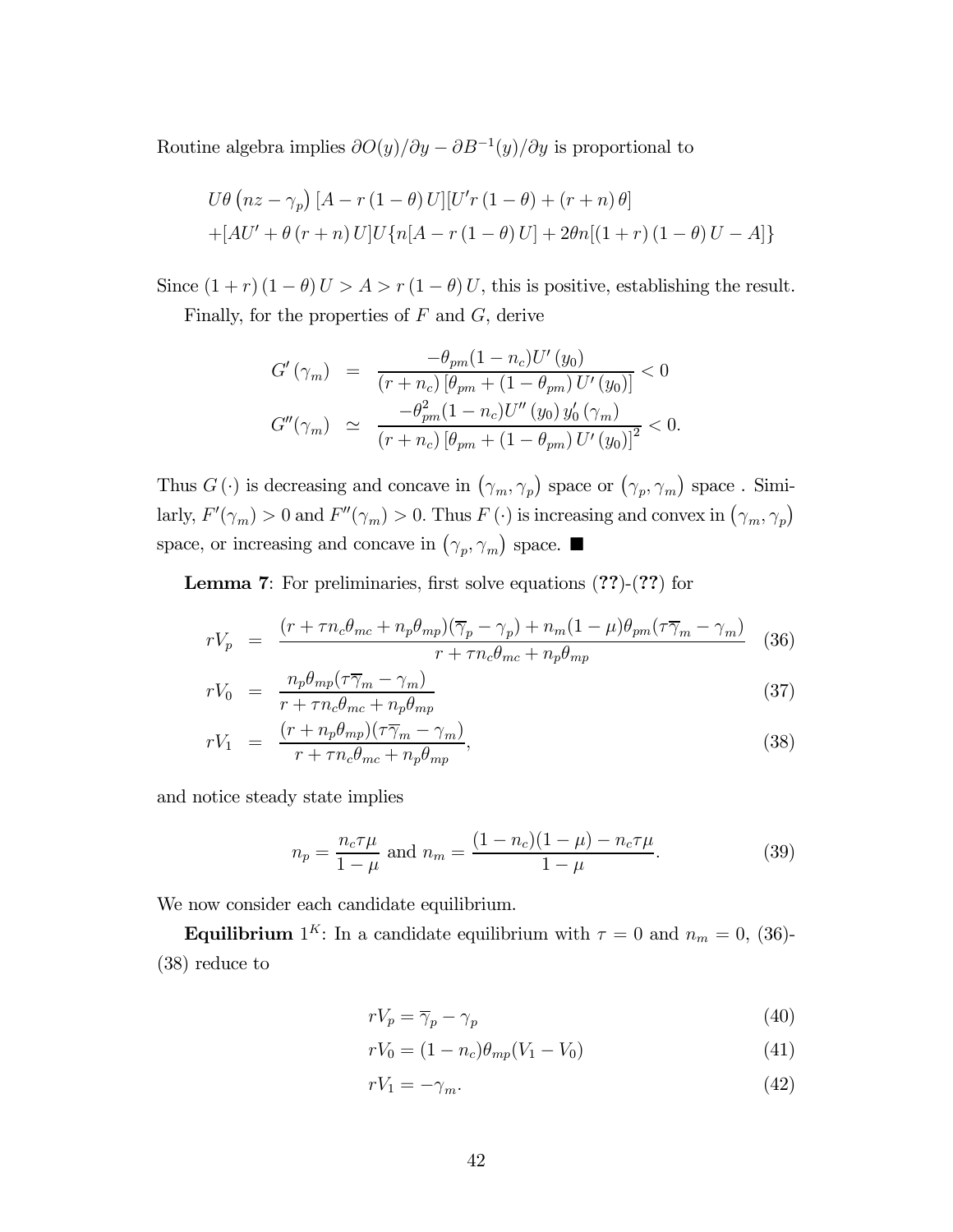The best response condition for  $\tau = 0$  is  $V_1^D \leq V_1$ , where  $V_1^D$  is the value to setting  $\tau = 1$  then reverting to the candidate equilibrium with  $V_0$  given by (41):

$$
(r + n_c \theta_{mc})V_1^D = \overline{\gamma}_m - \gamma_m - \frac{n_c \theta_{mc} (1 - n_c) \theta_{mp}}{[r + (1 - n_c) \theta_{mp}]} \frac{\gamma_m}{r}.
$$

Simplifying,  $\tau = 0$  is a best response iff  $\gamma_m \leq \hat{\gamma}_m$  where  $\hat{\gamma}_m$  is defined in (12). Similarly, for  $n_m = 0$ ,  $V_p \ge V_0$  iff  $\gamma_m \ge \hat{f}(\gamma_p)$  where  $\hat{f}(\gamma_p)$  is defined in (13). Hence, class  $1^K$  equilibrium exists iff  $\widehat{f}(\gamma_p) \leq \gamma_m \leq \widehat{\gamma}_m$ .

**Equilibrium** 1<sup>T</sup>: Consider next  $\tau = 1$  and  $n_m = 0$ . The best response condition for  $\tau = 1$  is  $\gamma_m \geq \hat{\gamma}_m$ . For  $n_m = 0, V_p \geq V_0$  iff  $\gamma_m \geq f(\gamma_p)$ , where  $f(\gamma_p)$ is defined in (7). Hence, class  $1^T$  equilibrium exists iff  $\gamma_m \ge \max{\{\hat{\gamma}_m, f(\gamma_p)\}}$ .

**Equilibrium**  $2^{K}$ : Consider  $\tau = 0$  and  $n_m \in (0, 1 - n_c)$ , where the dynamic programming equations are the same as  $(40)-(42)$ . The best response condition for  $\tau = 0$  is  $V_1^D \leq V_1$ , where  $V_1^D$  is the the value to setting  $\tau = 1$  and reverting to the candidate strategy with  $V_0 = V_p$ . Algebra implies

$$
V_1^D = \frac{r(\overline{\gamma}_m - \gamma_m) + n_c \theta_{mc}(\overline{\gamma}_p - \gamma_p)}{r(r + n_c \theta_{mc})}.
$$

It is easy to check  $V_1^D \leq V_1$  iff  $\gamma_m \leq k(\gamma_p)$  where  $k(\gamma_p)$  is defined in (14). The condition for  $n_m \in (0, 1 - n_c)$ ,  $V_p = V_0$ , now implies

$$
n_p = \frac{r(\overline{\gamma}_p - \gamma_p)}{\theta_{mp}(\gamma_m + \overline{\gamma}_p - \gamma_p)}.
$$

Now  $n_p < 1 - n_c$  is the binding condition for  $n_p \in (0, 1 - n_c)$ , and that holds iff  $\gamma_m \leq \widehat{f}(\gamma_p)$ . So class  $2^K$  equilibrium exists iff  $\gamma_m \leq \min\{k(\gamma_p), \widehat{f}(\gamma_p)\}.$ 

**Equilibrium**  $2^R$ : Consider next  $\tau \in (0, 1)$  and  $n_m \in (0, 1-n_c)$ . Now  $\tau \in (0, 1)$ iff  $rV_1 = -\gamma_m$  iff  $\gamma_m = -[r + (1 - n_c - n_m)\theta_{mp}]u$ . Solve this for

$$
n_m = \frac{\gamma_m + [r + (1 - n_c)\theta_{mp}]u}{u\theta_{mp}}.
$$

One can check  $n_m \in (0, 1 - n_c)$  implies

$$
\tau = \frac{(\gamma_m + ru)(\gamma_m + ru + \overline{\gamma}_p - \gamma_p)}{n_c u[\gamma_m + ru + \theta_{mp}(\overline{\gamma}_p - \gamma_p) + \theta_{pm}\theta_{mp}(1 - n_c)u]}.
$$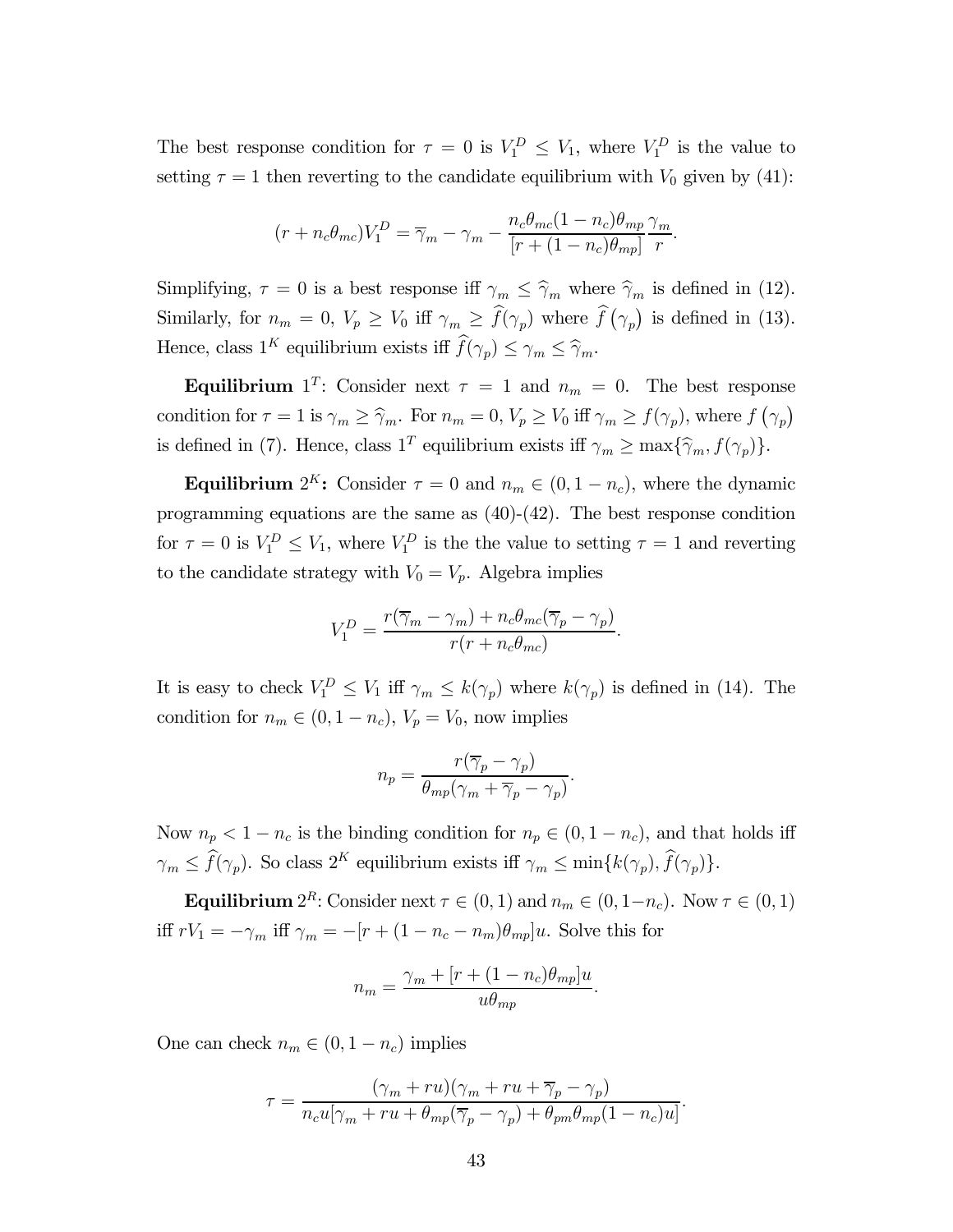We now obtain the set of parameters such that  $\tau \in (0,1)$  and  $n_m \in (0,1-n_c)$ . To see when  $\tau > 0$ , denote the denominator of  $\tau$  by D. There are two possibilities,  $D < 0$  and  $D > 0$ . The former can be shown to be inconsistent with  $\tau > 0$ , so we are left with  $D > 0$ , which holds iff

$$
\gamma_m > \Psi(\gamma_p) \equiv -ru - \theta_{mp}(\overline{\gamma}_p - \gamma_p) - \theta_{pm}\theta_{mp}(1 - n_c)u.
$$

Given this,  $\tau > 0$  if  $\gamma_m < k(\gamma_p)$ . So  $\tau > 0$  iff  $\Psi(\gamma_p) < \gamma_m < k(\gamma_p)$ .

Also, using  $D > 0$ , algebra implies  $\tau < 1$  iff  $Q_1(\gamma_m) < 0$  where  $Q_1(\gamma_m) =$  $a_1 \gamma_m^2 + b_1 \gamma_m + c_1 < 0$ , with  $a_1 = 1$ ,

$$
b_1 = \overline{\gamma}_p - \gamma_p + 2ru - n_c u
$$
  
\n
$$
c_1 = ru(\overline{\gamma}_p - \gamma_p + ru) - n_c u [ru + \theta_{mp}(\overline{\gamma}_p - \gamma_p) + \theta_{pm} \theta_{mp} (1 - n_c) u].
$$

We cannot sign *b* or *c*, but can show  $Q_1(\gamma_m^*) < 0$ , where  $\gamma_m^*$  solves  $Q_1'(\gamma_m^*) = 0$ . Hence, there are three possibilities for  $Q_1(\gamma_m) < 0$ , all of which reduce to  $\gamma_m >$  $\widehat{k}(\gamma_p)$  where  $\widehat{k}(\gamma_p)$  is the lower root of  $Q_1(\gamma_m)=0$ :

- 1. if  $\gamma_m^* > 0$  then  $Q_1(0) < 0$  and so  $Q_1(\gamma_m) < 0$  iff  $\gamma_m > k(\gamma_p)$ ;
- 2. if  $\gamma_m^* < 0$  and  $Q_1(0) < 0$  then  $Q_1(\gamma_m) < 0$  also implies  $\gamma_m > k(\gamma_p)$ ;
- 3. if  $\gamma_m^* < 0$  and  $Q_1(0) > 0$  then  $Q_1(\gamma_m) < 0$  implies  $\gamma_m^+ > \gamma_m > \hat{k}(\gamma_p)$ ,

where  $\gamma_m^+$  is the upper root of  $Q_1(\gamma_m)=0$ , but  $\tau>0$  implies  $\gamma_m^+>\gamma_m$  is not binding. All these possibilities imply, given the other conditions, that  $\tau < 1$  iff  $Q_1(\gamma_m) < 0$  iff  $\gamma_m > \widehat{k}(\gamma_p)$ .

We claim that when this holds, the earlier condition  $\gamma_m \geq \Psi(\gamma_p)$  is not binding. To see this, notice  $\hat{k}(\gamma_p)$  intersects  $\Psi$  at  $(\tilde{\gamma}_p, -ru - (1 - n_c)\theta_{mp}u)$  and  $(\overline{\gamma}_p + (1 - n_c)\theta_{pm}u, -ru),$  and  $\widehat{k}(\gamma_p)$  is increasing and concave. Thus  $\widehat{k}(\gamma_p)$  $\Psi(\gamma_p)$ , so the binding constraint is  $\gamma_m \geq \hat{k}(\gamma_p)$ . In sum, class  $2^R$  equilibrium exists iff  $\widehat{k}(\gamma_n) \leq \gamma_m \leq k(\gamma_n)$ .

**Equilibrium**  $2^T$ : Consider  $\tau = 1$  and  $n_m \in (0, 1 - n_c)$ . We first solve  $V_p = V_0$ for  $\mu$  and check  $\mu \in (0, \overline{\mu})$ , since that is equivalent to  $n_m \in (0, 1 - n_c)$ , where  $\overline{\mu} = 1 - n_c$ . By (36)-(37),  $V_p = V_0$  iff

$$
(r + n_c \theta_{mc} + n_p \theta_{mp}) (\overline{\gamma}_p - \gamma_p) + [n_m \theta_{pm} (1 - \mu) - n_p \theta_{mp}] (\overline{\gamma}_m - \gamma_m) = 0.
$$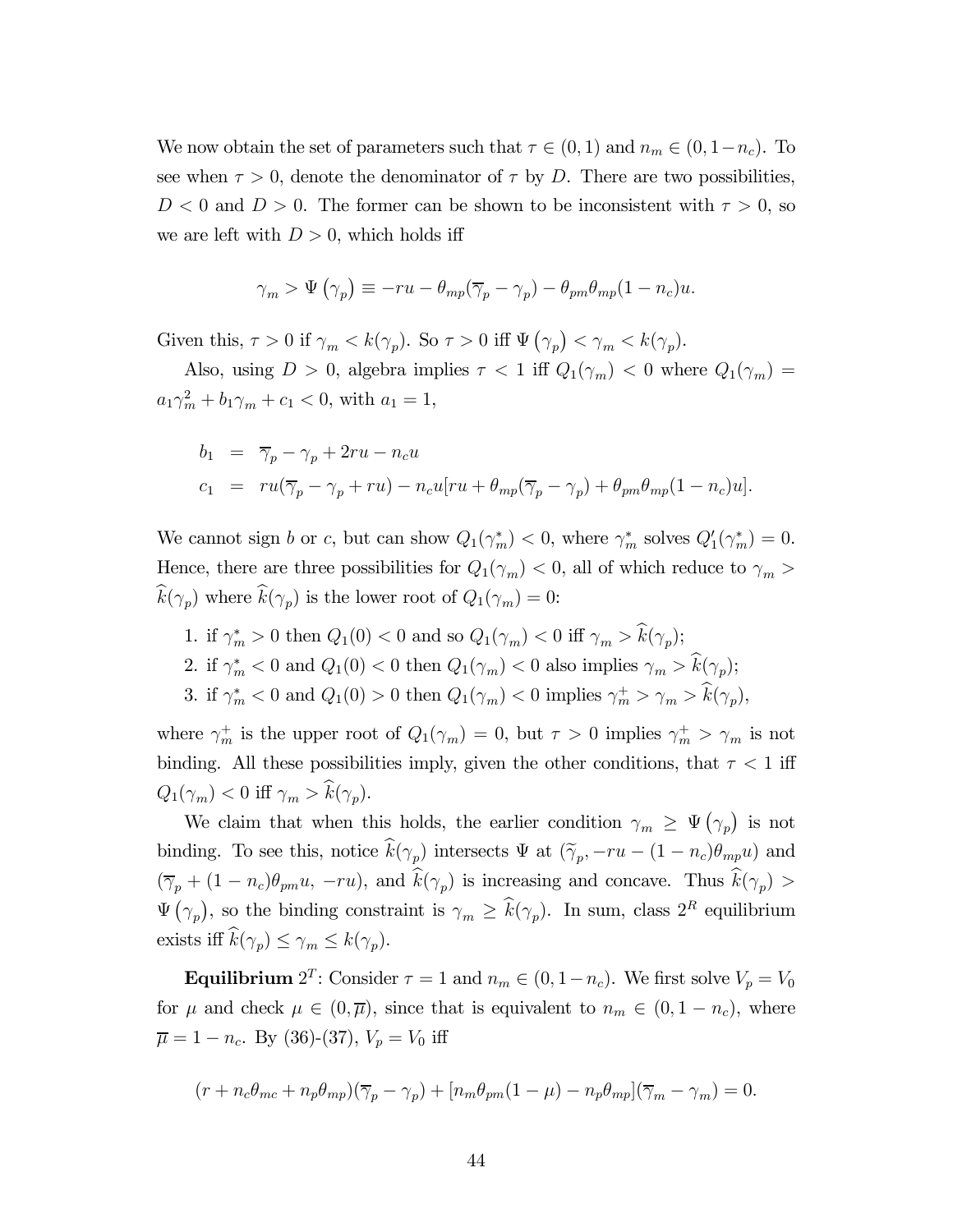Using (39) to eliminate  $n_p$  and  $n_m$ , then simplifying, we get  $Q_2(\mu) = a_2 \mu^2 + b_2 \mu +$  $c_2 = 0$  where

$$
a_2 = \theta_{pm}(\overline{\gamma}_m - \gamma_m)
$$
  
\n
$$
b_2 = -(r + n_c\theta_{mc} - n_c\theta_{mp})(\overline{\gamma}_p - \gamma_p) - [n_c + 2(1 - n_c)\theta_{pm}](\overline{\gamma}_m - \gamma_m)
$$
  
\n
$$
c_2 = (r + n_c\theta_{mc})(\overline{\gamma}_p - \gamma_p) + (1 - n_c)\theta_{pm}(\overline{\gamma}_m - \gamma_m).
$$

We need to check when the solution  $Q_2(\mu)=0$  is in  $(0,\overline{\mu})$ . Now  $Q_2(\mu)$  can have one or two roots. Since  $Q_2(0) > 0$  and  $\mu > 0$ , the one root case corresponds to the lower-root of  $Q_2(\mu)$ , say  $\mu^-$ . To analyze  $\mu^-$ , first, notice  $\mu^- > 0$  requires  $\gamma_m > \overline{\gamma}_m + (r + n_c \theta_{mc})(\overline{\gamma}_p - \gamma_p)/[(1 - n_c)\theta_{pm}]$ , which is non-binding. Second,  $\mu^- < 1 - n_c$  requires  $\gamma_m < f(\gamma_p)$ , which holds iff  $Q_2(\overline{\mu}) < 0$ . This last result implies a two-root result is impossible because we have  $Q_2(0) > 0$  and  $Q_2(\overline{\mu}) < 0$ . Hence only one root of  $Q_2(\mu)=0$  can occur.

Finally, we check the best response condition for  $\tau = 1$ , which reduces to  $\gamma_m \geq -(r + n_p \theta_{mp})u$ , or

$$
\mu \le \frac{\gamma_m + r u}{\gamma_m + r u - n_c \theta_{mp} u}.
$$

Substituting  $\mu$  using  $\mu^-$  and solving for  $\gamma_m$  yields  $Q_1(\gamma_m) = a_1 \gamma_m^2 + b_1 \gamma_m + c_1 \leq 0$ , as in class  $2^R$  equilibrium. So the set of  $\gamma_m$  consistent with  $Q_1(\gamma_m) \leq 0$  is  $\gamma_m \geq \widehat{k}(\gamma_p)$ . Hence, class 2T equilibrium exists iff  $\widehat{k}(\gamma_p) \leq \gamma_m \leq f(\gamma_p)$ .

Proposition 4: Part (i) of the result follows directly from Lemma 7. For part (ii), for fixed  $n_p$  and  $n_m$  we have

$$
rV_p = n_c\theta_{pc}u + n_m\theta_{pm} (1 - \mu) (V_1 - V_0) - \gamma_m
$$
  
\n
$$
rV_1 = n_c\theta_{mc}\tau(u + V_0 - V_1) - \gamma_m
$$
  
\n
$$
rV_0 = n_c\theta_{mp} (V_1 - V_0).
$$

Consider a candidate equilibrium with  $\tau = 0$ . Then  $\mu = 1$  and the above equations imply

$$
V_0 = \frac{-n_c \theta_{mp} \gamma_m}{r (r + n_c \theta_{np})}
$$
 and  $V_1 = \frac{\gamma_m}{r}$ .